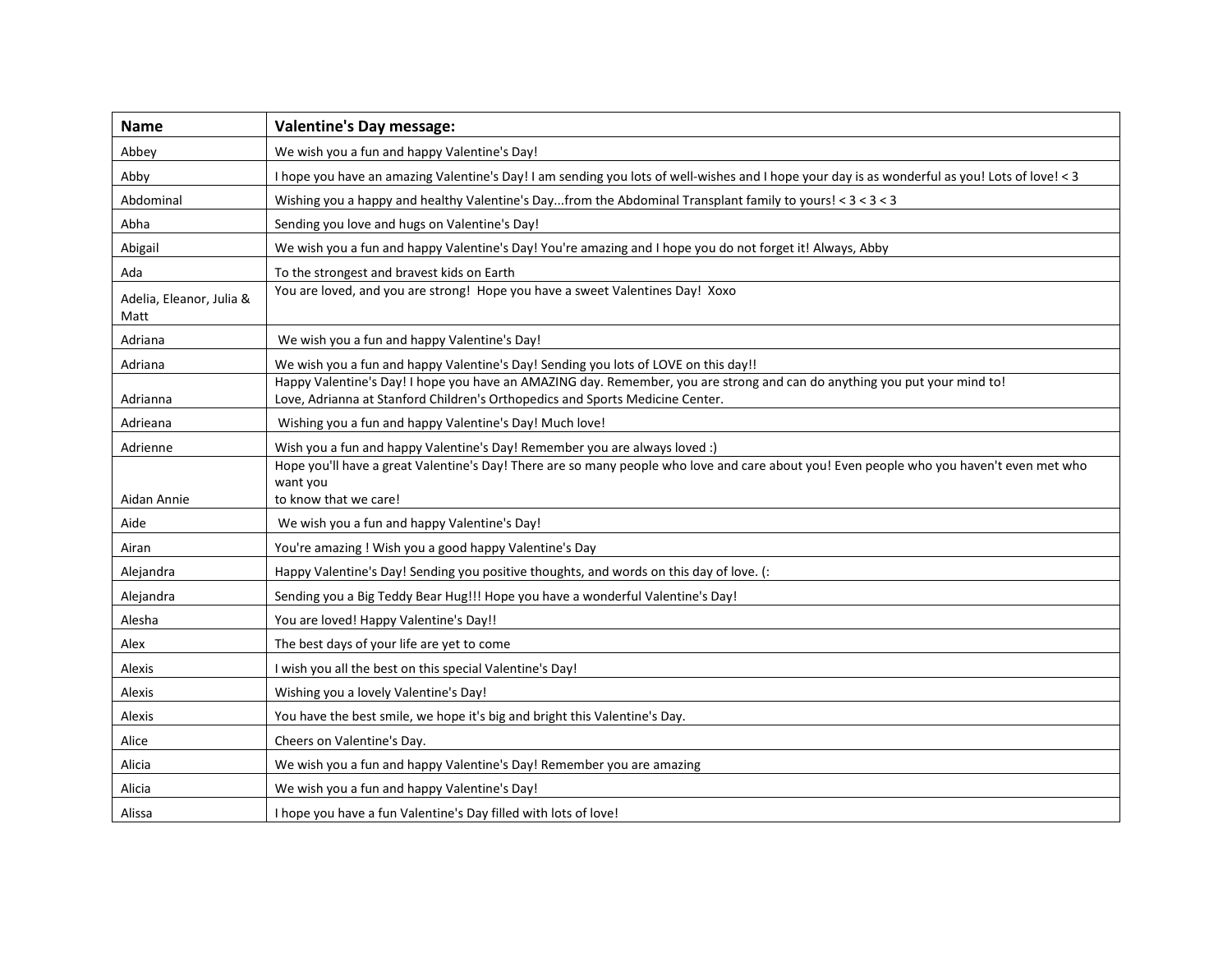| Alissa        | You are infinitely loved and adored! Happy Valentine's Day to the sweetest there could ever be!                                                   |
|---------------|---------------------------------------------------------------------------------------------------------------------------------------------------|
| Alizabeth     | Have a totally sweet Valentine's Day!!                                                                                                            |
| Allie         | Happy Valentine's Day! I hope you get lots of treats and hugs today :)                                                                            |
| Allison       | Hope that your Valentine's Day is filled with tons of laughter, hugs, and Love!                                                                   |
| Allison       | Sending you lots of love and hugs on this Valentine's Day You are awesome!                                                                        |
| Allison       | You are DOG-GONE cute, Valentine!                                                                                                                 |
| Allison       | You are PAWSitively the best! Happy Valentine's Day!                                                                                              |
| Allyson       | Happy Valentine's Day to my hero!                                                                                                                 |
| Alma          | Hope your Valentine's Day is sweet                                                                                                                |
| Alyssa        | Lots of hugs & fun to you! Happy Valentine's Day!                                                                                                 |
| Amanda        | We wish you a fun and happy Valentine's Day!                                                                                                      |
| Amanda        | Happy Valentines Day! Sending lots of love all the way from Baltimore!                                                                            |
|               | Wishing you a day of fun, jam packed with extra love. You are special every day of the year! Sending you hugs across the miles. Happy Valentine's |
| Amanda        | Day!                                                                                                                                              |
| Amaya         | Sweet treats on Valentine's Day help us remember to be sweet to each other. And you're one of the sweetest kids ever!                             |
| Amber         | It's clear to see you've got a doggone big heart!                                                                                                 |
| Amber         | Wishing you extra love and all the healing super powers one can handle! Happy Valentine's day!!                                                   |
| Aminah        | Happy Valentines Day!                                                                                                                             |
| Amy           | Happy Valentine's Day to a real life superhero!!                                                                                                  |
| Amy           | We hope you have a wonderful day and Valentines Day. Keep on smiling because you make everyday brighter!                                          |
| Amya          | I hope you have an amazing Valentines Day!                                                                                                        |
| Ana           | Sending you lots of love on Valentine's Day!                                                                                                      |
| Ana           | What do you call two birds in love? Tweethearts! We wish you a fun and happy Valentine's Day!                                                     |
| Analia        | We wish you a fun and happy Valentine's Day!                                                                                                      |
| Andrea        | Have a happy valentine's day, you are the best!!                                                                                                  |
| Andrea        | Have a wonderful Valentine's Day!                                                                                                                 |
| Andrea        | May not just today but everyday be filled with love for you. Don't ever forget you are loved and cared for!!! - Happy Valentines Day < 3          |
| Andrea        | We wish you a fun and happy Valentine's Day!                                                                                                      |
| Andrea        | Yay, Its valentines day! I hope you have an amazing day filled with lots of happiness :)                                                          |
| Andres & Niko | Wishing you a very special Valentines Day! Sending you lots of sweet hugs. Your friends, Andres & Niko                                            |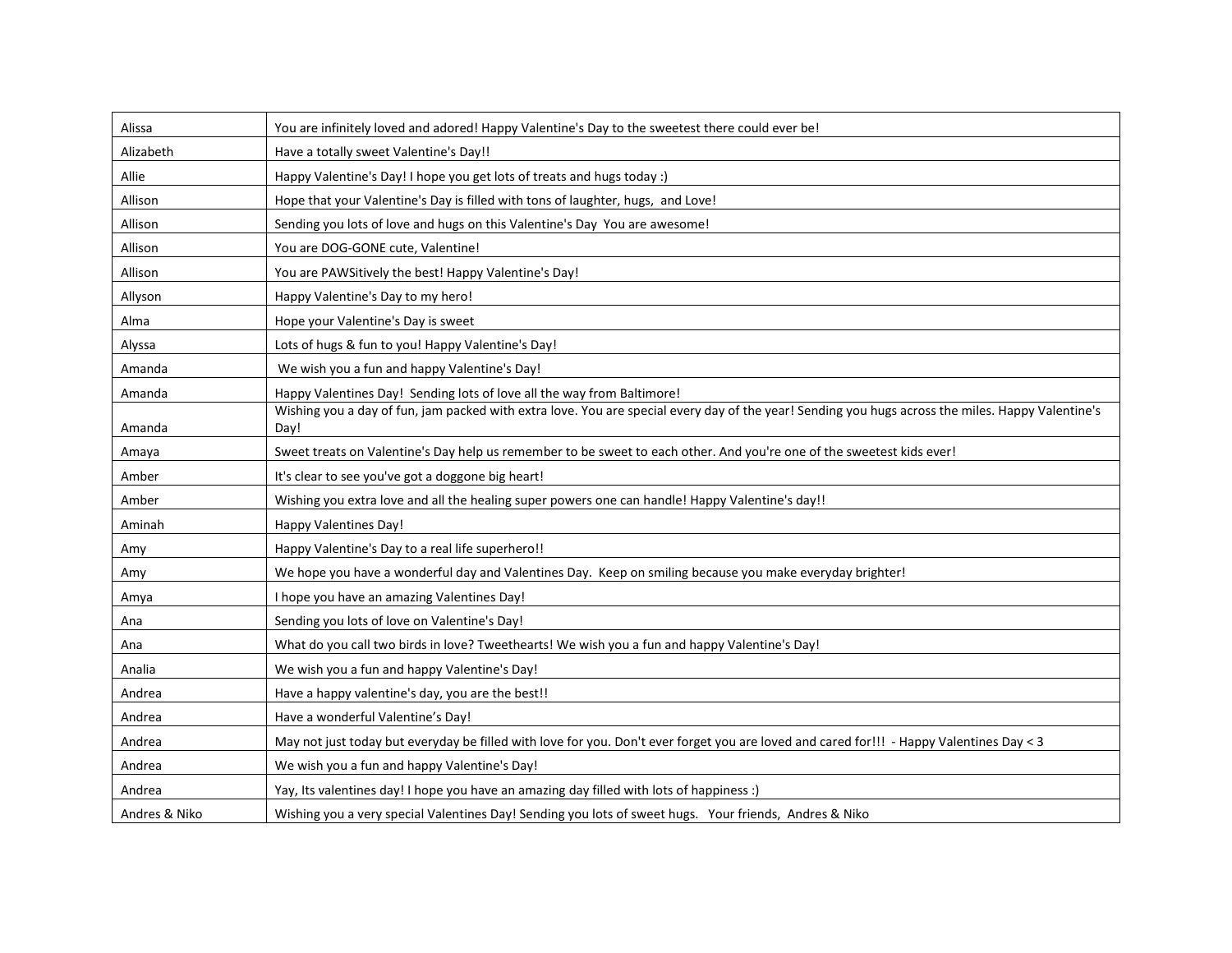| Andrew     | Happy Valentine's Day! Be fierce, be strong, we love you!!!                                                                            |
|------------|----------------------------------------------------------------------------------------------------------------------------------------|
| Angel      | Hope your Valentine's Day is full of smiles and laughter!                                                                              |
| Angela     | Happy Valentine's Day!                                                                                                                 |
| Angela     | Happy Valentine's Day! I hope you know you are loved!                                                                                  |
| Angela     | Have a love filled Valentine's Day.                                                                                                    |
| Angeles    | Happy valentine's day stay strong                                                                                                      |
| Angelica   | May your Valentine's Day be filled with lots of love, hugs!                                                                            |
| ANgelique  | Wishing you an amazing Valentine's Day with lots of love! XOXO                                                                         |
| Angie      | We wish you a fun and happy Valentine's Day!                                                                                           |
| Anika      | Hi! My name is Anika :) I hope you have the best Valentine's day ever! You are so special, never stop being you!!                      |
| Anita      | Happy Valentines Day Anuj!                                                                                                             |
| Anita      | Sending a bouquet of hugs and love - we are all here to make you better! Have a beautiful day!                                         |
| Ann        | We wish you an extra sweet and happy Valentine's Day!                                                                                  |
| Ann        | We wish you a fun and happy Valentine's Day!                                                                                           |
| Ann        | Hope this Valentine's Day brings you extra hugs !                                                                                      |
| Ann        | We wish you a fun and happy Valentine's Day!                                                                                           |
| Anna       | Have a bomb diggity Valentine's day!                                                                                                   |
| Anna       | I hope you have a wonderful Valentine's Day! There are so many people who love you and want you to feel super. We're all on your team! |
| Anna       | We wish you a fun and happy Valentine's Day!                                                                                           |
| Annabella  | We wish you a fun and happy Valentine's Day!                                                                                           |
| Annabelle  | We wish you a fun and happy Valentine's Day!                                                                                           |
| Anne       | lots of people LOVE YOU!                                                                                                               |
| Anne       | YOU ARE SO LOVED!!!                                                                                                                    |
| Anne Marie | Wishing you a special Valentine's days.                                                                                                |
| Annette    | Happy Valentine's Day! I hope you have SUPER ONE xoxoxox                                                                               |
| Annette    | I wish you a fun and happy Valentine's Day! YOU ARE OUR SUPER HERO !!!!!                                                               |
| Annette    | we wish you a SUPER FANTASTIC VALENTINE'S DAY, YOU ARE AMAZING!!                                                                       |
| Annette    | You are a SUPER HERO!! I hope you have a super Valentine's day xoxoxo                                                                  |
| Annie      | Wishing you a happy, fun, and sweet Valentine's Day! < 3                                                                               |
| Anthony    | We wish you a fun and happy Valentine's Day! Your strength is such an inspirational.                                                   |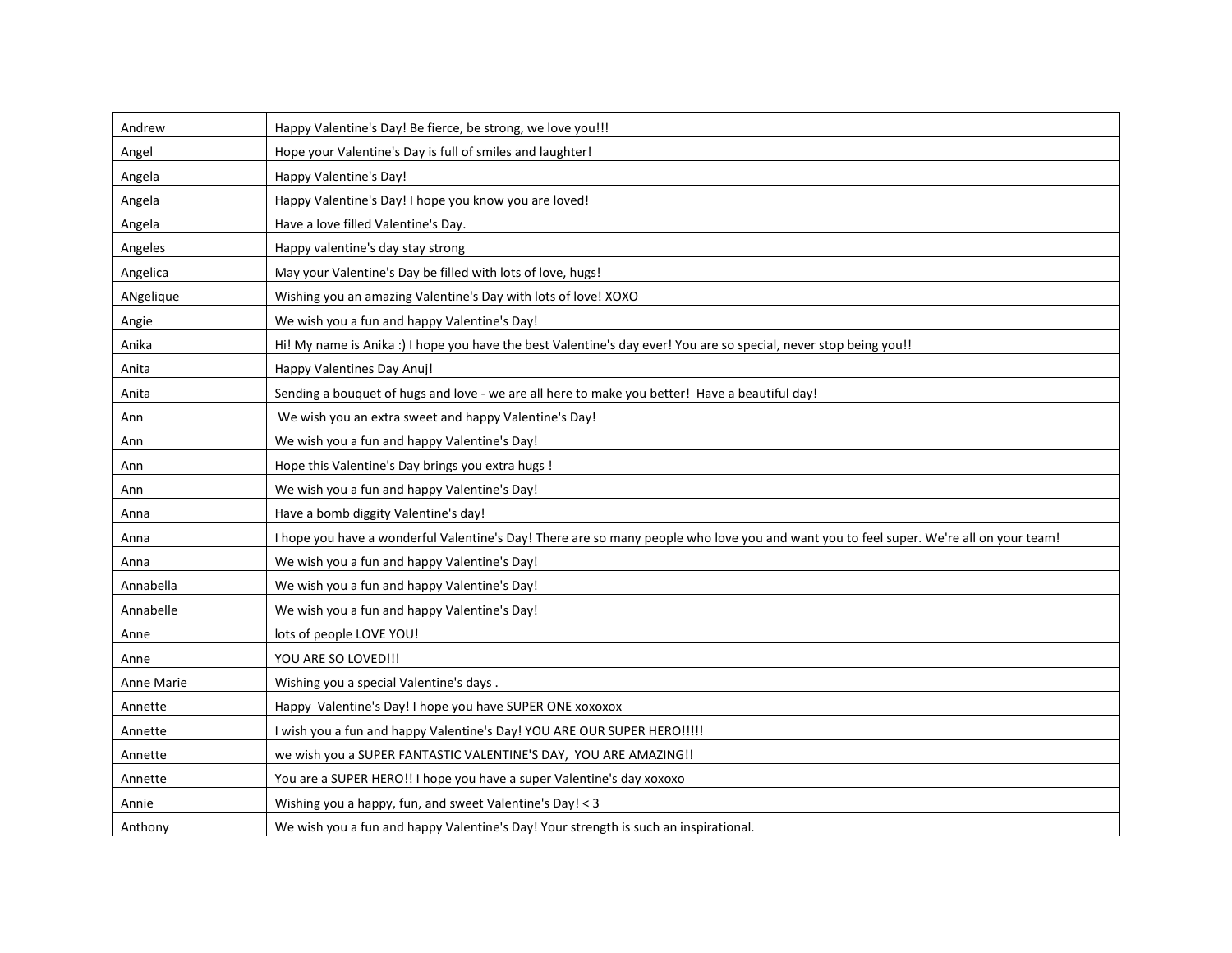| Anthony          | Wishing you a fun and happy Valentine's Day!                                                                                                                                                                                                                                         |
|------------------|--------------------------------------------------------------------------------------------------------------------------------------------------------------------------------------------------------------------------------------------------------------------------------------|
| Anupam           | I wish you a fun and happy Valentine's Day!                                                                                                                                                                                                                                          |
| anuraag          | yoo happy valentines day                                                                                                                                                                                                                                                             |
| April            | Wishing you a SUPER fun and happy Valentine's Day!                                                                                                                                                                                                                                   |
| Archie           | Wishing you a fun and happy Valentine's Day!                                                                                                                                                                                                                                         |
| Arissa           | I hope you have an amazing Valentine's Day, stay strong!                                                                                                                                                                                                                             |
| Art              | Roses are red, Violets are blue. Sugar is sweet, and so are you. happy Valentine's Day!                                                                                                                                                                                              |
| Asher            | We wish you a fun and happy Valentine's Day!                                                                                                                                                                                                                                         |
| Ashley           | Happy Valentine's Day! Sending lots of love your way because you rock!                                                                                                                                                                                                               |
| Ashley           | Hope you have an extra special Valentine's Day!                                                                                                                                                                                                                                      |
| Ashley           | Hope your Valentine's Day is extra special!                                                                                                                                                                                                                                          |
| Ashley           | Wishing you a fun and happy Valentine's Day!                                                                                                                                                                                                                                         |
| Ashley           | Wishing you a super special Valentine's Day!                                                                                                                                                                                                                                         |
| Ashly            | May love surround you on this very happy Valentine's Day!                                                                                                                                                                                                                            |
| Ashnee           | Hope your day is filled with reminders of how much you're loved.                                                                                                                                                                                                                     |
| Asmita           | Have a wonderful valentine's day! The world is a better and happier place because of you :)                                                                                                                                                                                          |
| Atticus          | We wish you a fun and happy Valentine's Day! You're super!                                                                                                                                                                                                                           |
| Audrey           | Have a sweet and happy Valentine's Day!                                                                                                                                                                                                                                              |
| Audrey           | May your day be filled with warmth, love, & happiness!                                                                                                                                                                                                                               |
| Aurora           | We wish you a SUPER Valentine's Day!!!!                                                                                                                                                                                                                                              |
| Ava              | Hello there I wish you a happy Valentine's day and just know that everyone is thinking of you . I know it can be hard sometimes,<br>but always look on the bright side of things and think of the beach or a tropical island or something funny. I hope u get very well very quickly |
| Ava              | You're a strong and beautiful person! Hope you have a great day!! Happy Valentine's Day                                                                                                                                                                                              |
| <b>Banafsheh</b> | I wish you a fun and happy Valentine's Day!                                                                                                                                                                                                                                          |
| <b>Barbara</b>   | Wishing you a special Valentines Day                                                                                                                                                                                                                                                 |
| Barbara          | You are STRONG. You are RESILIENT. You are LOVED. May your Valentine's Day treats be as sweet as you are.                                                                                                                                                                            |
| Beccie           | Have a lovely valentine's Day and keep smiling because you are a very special super hero                                                                                                                                                                                             |
| Becky            | Happy Valentine's Day! You rock!                                                                                                                                                                                                                                                     |
| Ben              | We wish you a fun and happy Valentine's Day! We hope you get lots of treats! Sending you lots of hugs Ben (10)                                                                                                                                                                       |
| Benjamin         | I hope you have a wonderful, special valentine's day!!                                                                                                                                                                                                                               |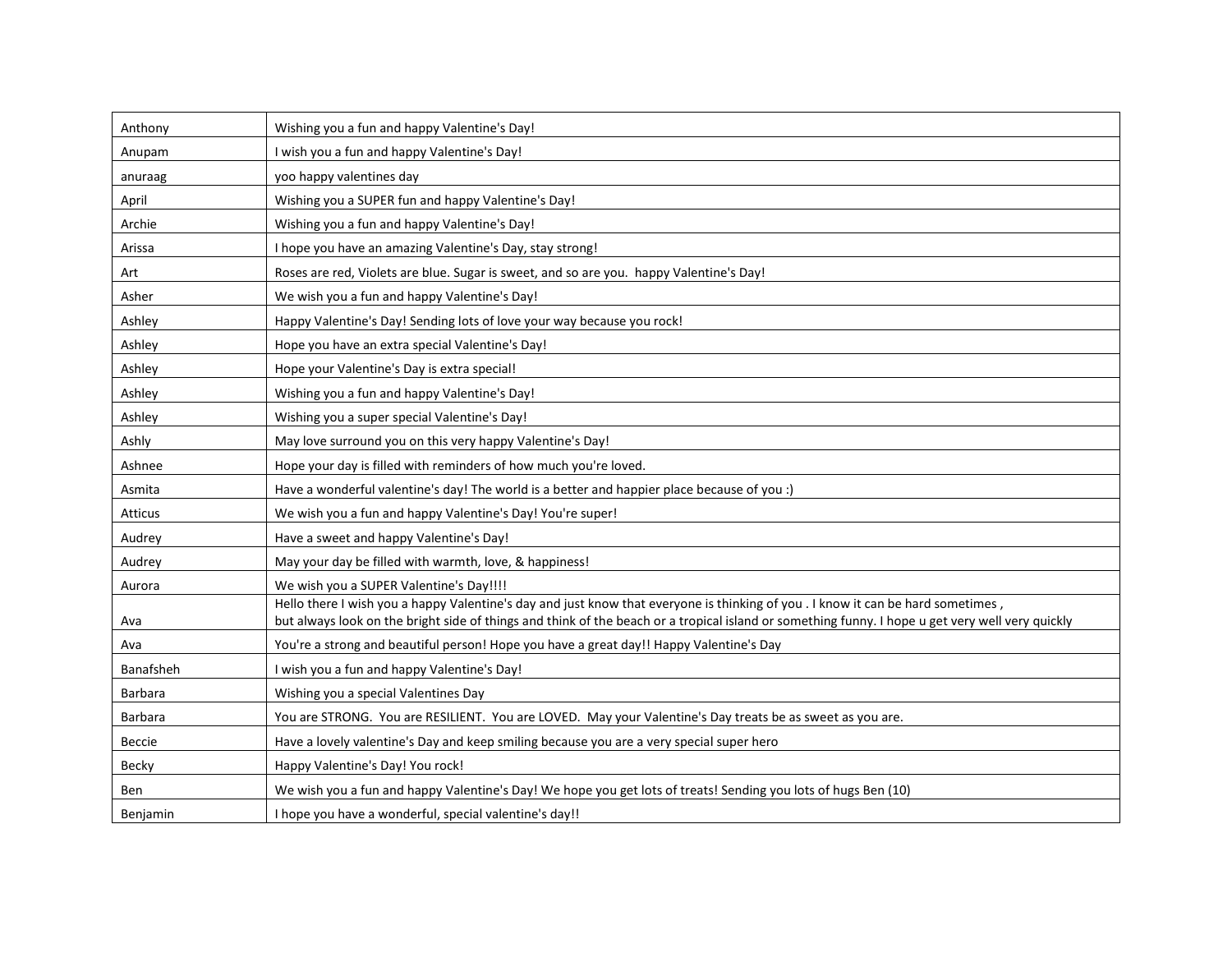| Benny            | Wish you a fun and happy Valentine's Day!                                                                                                     |
|------------------|-----------------------------------------------------------------------------------------------------------------------------------------------|
| <b>Beth</b>      | Happy Valentine's Day, I hope you have a fun and happy day!                                                                                   |
| Beth             | Have a wonderful Valentine's Day, full of love, joy and happy moments - with so many more to come this year!                                  |
| Betty            | A world of love to you on this Happy Valentines Day. Have fun & know how much you are cards for.                                              |
| Betty            | Sending you my love and best wishes. Have a fun and happy Valentine's Day! Don't forget to smile every day :)                                 |
| <b>Betty</b>     | Wishing you a great Valentines Day. Always remember you are AWESOME                                                                           |
| <b>Betty</b>     | Wishing you a great Valentines Day. Always remember you are AWESOME                                                                           |
| Beverly          | Happy Valentine's Day! Hoping you feel all the love today                                                                                     |
| Billi            | We wish you a fun and happy Valentine's Day!                                                                                                  |
| birtukan         | We wish you a fun and happy Valentine's Day!                                                                                                  |
| Blanca           | Happy Ventine's Day! We wish you a fun and happy Valentine's Day! You are one of the real super heroes!                                       |
| <b>Blanca</b>    | You are Paw-sitively the best Valentine!                                                                                                      |
| <b>Bobbie</b>    | Happy Valentine's Day! < 3:D                                                                                                                  |
| <b>Bonnie</b>    | Big hugs for a happy Valentine's Day!                                                                                                         |
| Bradyn           | Have a good Valentine's Day. Hope you get better.                                                                                             |
| Brendan          | We wish you a fun and happy Valentine's Day!                                                                                                  |
| Bri              | Happy Valentine's Day. You are loved!                                                                                                         |
| Brian            | Just remember that you're loved, you're great and you'll get through it! We're all rooting and cheering for you from all over the world!      |
| <b>Brianna</b>   | Have a fun and happy Valentine's Day!                                                                                                         |
| <b>Brianna</b>   | Hope your day is filled with lots of love!                                                                                                    |
| <b>Bridgette</b> | Wishing you a fun and happy Valentine's Day!                                                                                                  |
| <b>Brielle</b>   | Have a great day and Grow strong                                                                                                              |
| Brittany         | Happy Valentine's Day! Sending love and hugs to you today.                                                                                    |
|                  | Happy Valentine's Day! My team and I work so hard to make sure we are doing our very best to help you feel better! We all care about you very |
| Brittany         | very much!<br>We love all of the patients at this hospital. I have a son too, and I treat you guys just like I treat him. Have a great day!   |
| <b>Bronte</b>    | Happy Valentine's Day!! May your heart be filled with love today and everyday!                                                                |
| <b>Brooke</b>    | I hope you are doing well! Make sure to keep your head up and keep pushing! You got this. Have a wonderful Valentine's Day.                   |
| <b>Brooke</b>    | Wishing you a very special Valentine's Day!                                                                                                   |
| <b>Brooklyn</b>  | Happy Valentines Day!!! I hope you have a wonderful day                                                                                       |
| <b>Bushra</b>    | Happiest of Valentine's Days to you!!! Wishing you lots of good things today and always!!                                                     |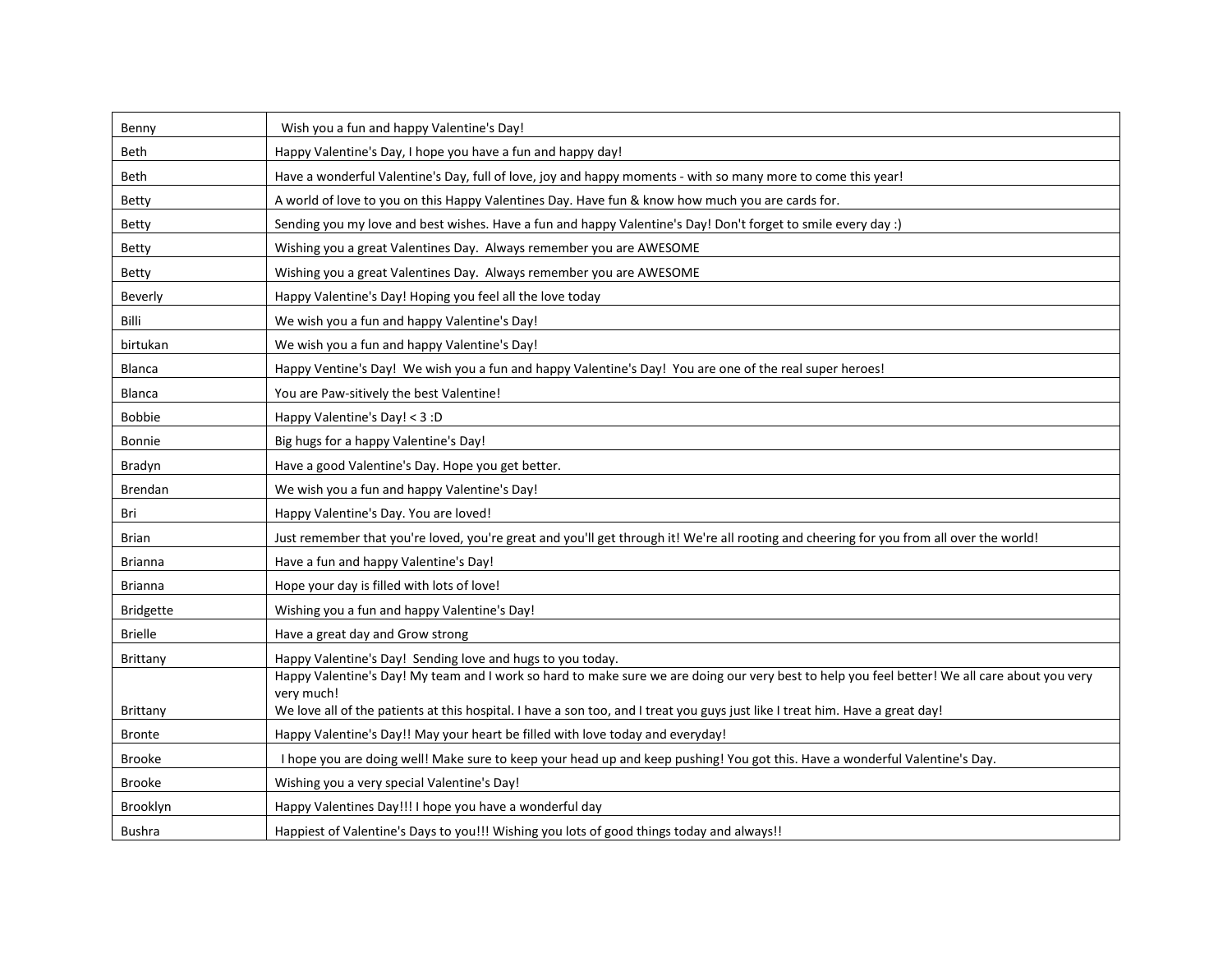| Cade                      | Happy Valentines Day! Get well soon!                                                                                                                                                        |
|---------------------------|---------------------------------------------------------------------------------------------------------------------------------------------------------------------------------------------|
| Cal                       | Your positive physical & mental strength radiates towards others. You're a real life superhero!                                                                                             |
| Caleb                     | I hope this makes you smile! Have a SUPER Valentine's Day! You are brave!!                                                                                                                  |
| Camille                   | I hope you feel better soon to get out and play with your friends!                                                                                                                          |
| Camly                     | Wishing a sweet, fun Valentine's Day to superhero you!                                                                                                                                      |
| Carah                     | We wish you a fun and happy Valentine's Day!                                                                                                                                                |
| Carey                     | We wish you a fun and happy Valentine's Day! We hope you get lots of treats! Sending you lots of hugs Lili (12)                                                                             |
| Cari                      | Have a happy Valentine's Day! You're Pawfect                                                                                                                                                |
| Cari                      | You are LOVED this Valentine's Day and every day!                                                                                                                                           |
| Carissa                   | We wish you a fun and happy Valentine's Day!                                                                                                                                                |
| Carla                     | I hope you have a wonderful day today :)                                                                                                                                                    |
| Carlos                    | We wish you a fun and happy Valentine's Day!                                                                                                                                                |
| Carly                     | Wishing you a fun and Happy Valentine's Day!! May your time a Lucille Packard Children's be full of love, blessings, and a little bit of fun! Sending<br>well wishes and love your way.     |
| Carol                     | We wish you a fun and happy Valentine's Day!                                                                                                                                                |
| Carol                     | We wish you a fun and happy Valentine's Day!                                                                                                                                                |
| Caroline                  | Happy Valentine' Day! Love Caroline                                                                                                                                                         |
| Caroline                  | Hope you have a super fun Valentine's Day!! Remember you are loved!                                                                                                                         |
| Carolyn                   | From our whole family, wishing you a Happy Valentine's Day.                                                                                                                                 |
| Carrera                   | Have a wonderful Valentine's Day!                                                                                                                                                           |
| Carrie                    | We hope you have a fun and happy Valentine's Day!                                                                                                                                           |
| Carrie                    | We wish you lots of laughter and fun on Valentines Day!                                                                                                                                     |
| <b>Carson &amp; James</b> | We are thinking of you and hope that time brings healing. We spent several months in the hospital, too, and know how hard it can be.<br>Sending you much love and hope for Valentine's Day! |
|                           | We don't know each other, but I'm imagining what you are going through. Know that you are not alone and things will change over time.                                                       |
| Carson & James            | Sending much love for Valentine's Day.                                                                                                                                                      |
| Casey                     | I hope you have a fun and happy Valentine's Day!                                                                                                                                            |
| Cassandra                 | Hope you have a fun filled Valentines Day                                                                                                                                                   |
| Cassi                     | We wish you a fun and happy Valentine's Day!                                                                                                                                                |
| Cassie                    | We wish you a fun and happy Valentine's Day!                                                                                                                                                |
| Catherine                 | Happy Valentine's Day! Sending lots of love on this special day!                                                                                                                            |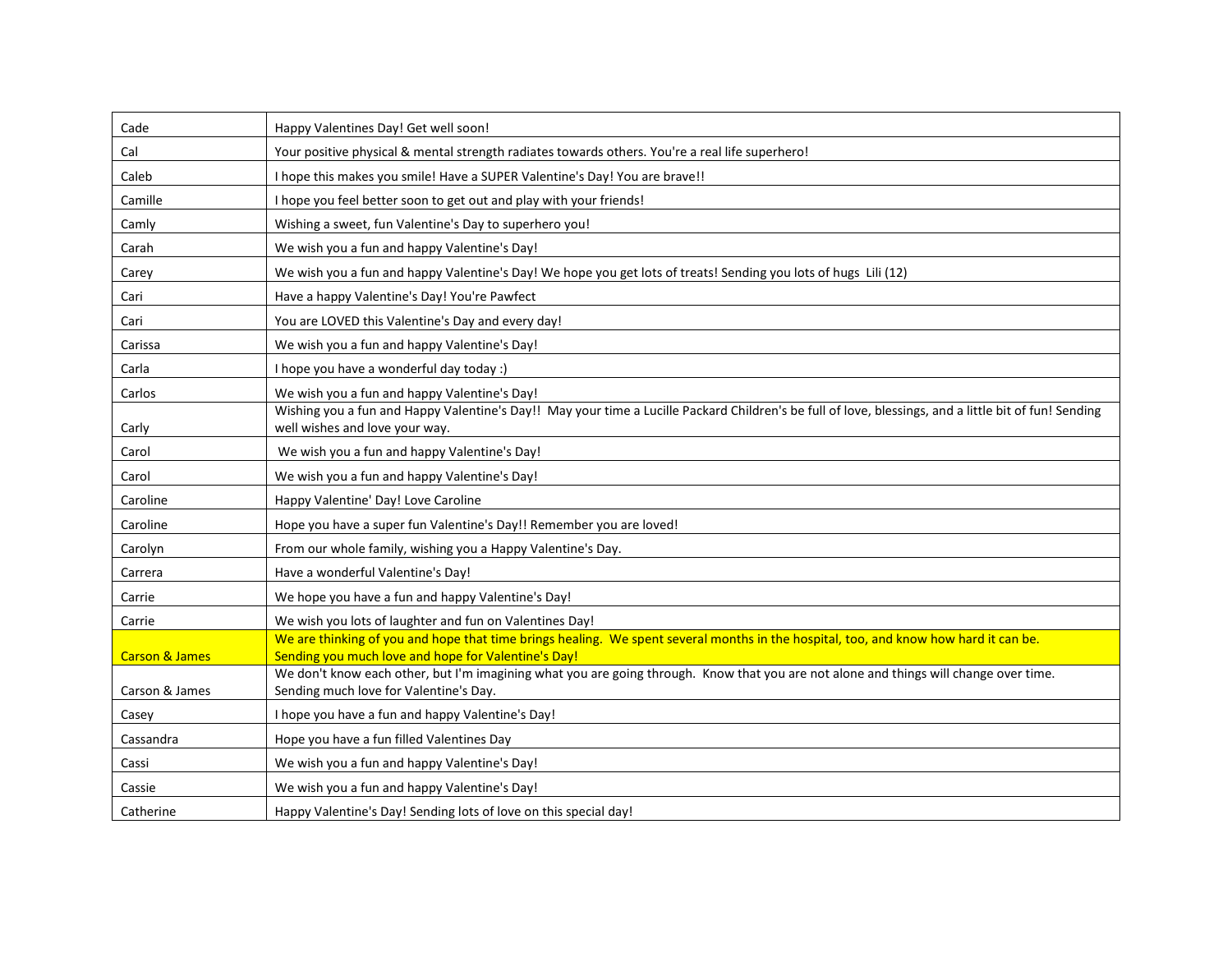| Catherine   | Have a great valentine's day sweets! XOXOXOXO                                                                                                                                             |
|-------------|-------------------------------------------------------------------------------------------------------------------------------------------------------------------------------------------|
| Catherine   | Hope you have a SUPER fun and happy Valentine's Day!                                                                                                                                      |
| Cathy       | We wish you a fun and happy Valentine's Day!                                                                                                                                              |
| Cathy       | Have a fun and happy Valentine's Day! Big hugs, smiles and puppy kisses to you!                                                                                                           |
| Cecilia     | We wish you a fun and happy Valentine's Day! hugs and blessings to all of you and your families.                                                                                          |
| Celia       | You are not only Super, but you are Special! Have a Happy Valentine's Day.                                                                                                                |
| Cesar David | Not all heroes wear capes. Happy Valentines Day                                                                                                                                           |
| Charley     | Hope you have a fun and happy Valentine's Day!!!                                                                                                                                          |
| charlotte   | I hope you have a wonderful Valentine's Day!                                                                                                                                              |
| Charlotte   | You are the super children of the world.                                                                                                                                                  |
| Chelsey     | Wishing you a Happy Valentine's Day! You are a rockstar!                                                                                                                                  |
| Cheri       | Hope you have the most awesome and Happy Valentine's Day! Sending good wishes and hugs from Hawaii!                                                                                       |
| Chloe Anne  | You are worth it! Enjoy your lovely Valentines!                                                                                                                                           |
| Chris       | "Promise me you'll always remember: You're braver than you believe, & stronger than you seem, & smarter than you think." - Winnie the Pooh<br>Happy Valentine's Day!                      |
| Chris       | Happy Valentine's Day, enjoy the special day and be well! I'm keeping you in my thoughts!                                                                                                 |
| Chris       | Sending all the love and well wishes you could ever imagine on this Valentine's Day                                                                                                       |
| Chris       | We wish you a fun and happy Valentine's Day!                                                                                                                                              |
| Chris       | Wishing you an awesome and happy Valentine's Day and a speedy recovery!                                                                                                                   |
| Chrisanne   | You're "Boo-tiful"! Happy Valentine's Day!                                                                                                                                                |
| Chrissi     | Have a fun and happy Valentine's Day! You are so brave!                                                                                                                                   |
| Christa     | I hope you are doing great and you have an amazing day!!!                                                                                                                                 |
| Christa     | I wish you a fun and happy Valentine's Day!                                                                                                                                               |
| Christen    | I hope you and your family have a great Valentine's day. I love working here and I think about you as "our kids."<br>All of us at Lucile Packard are thankful to be a part of your lives! |
| Christina   | Happy Valentine's Day! You're amazing!                                                                                                                                                    |
| Christina   | Hope you have a sweet Valentine's Day!                                                                                                                                                    |
| Christina   | Sending you a big hug from San Francisco for Valentine's Day!                                                                                                                             |
| Christina   | Wishing you a fun, loving and happy Valentine's Day! You are SO strong, amazing, and my hero!!!                                                                                           |
| Christine   | Have a Wonderful Valentines Day!! Be Happy!!                                                                                                                                              |
| Christine   | Wishing you a Fur-Tastic Valentine's Day!                                                                                                                                                 |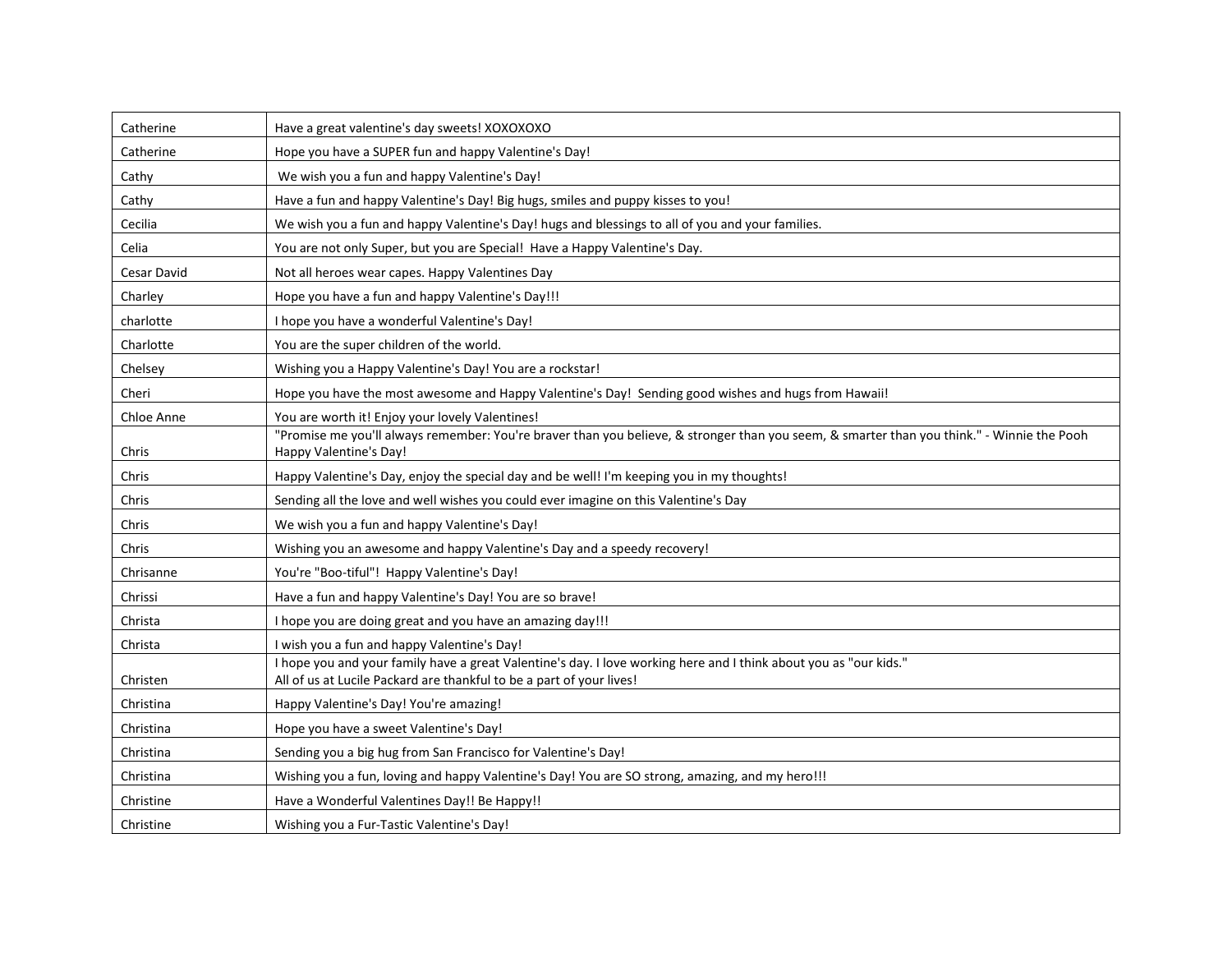| Cindy           | Happy Valentine's Day!!!! Stay strong! You are loved!                                                                                                                             |
|-----------------|-----------------------------------------------------------------------------------------------------------------------------------------------------------------------------------|
| Cindy           | Hope these little Super Pups put a smile on your super cute face!                                                                                                                 |
| Cindy           | Wishing you a fun and happy Valentine's Day!                                                                                                                                      |
| Cindy           | Wishing you a very happy and fun Valentine's day. You are amazing.                                                                                                                |
| Cinthia         | Happy Valentine's Day!! Have an AMAZING DAY!                                                                                                                                      |
| Claudia         | Wishing you a super super special Valentine's Day!                                                                                                                                |
| Clausen         | Hope you're Valentine's Day is just as sweet and wonderful as you are!                                                                                                            |
| Cola            | Happy Valentine's Day! You deserve all the love!                                                                                                                                  |
| cole            | We wish you a fun and happy Valentine's Day!                                                                                                                                      |
| Colleen         | Hope you get lots of warm fuzzies this Valentine's Day!                                                                                                                           |
| Courtney        | Happy Valentine's Day! Remember that you are special & loved!                                                                                                                     |
| Courtney        | Wishing you a fun and happy Valentine's Day!                                                                                                                                      |
| Courtney        | Wishing you a wonderful Valentine's Day full of love!                                                                                                                             |
| Crissel & Carlo | Happy Valentine's Day to you and your family!                                                                                                                                     |
| Crissy          | Happy Valentine's Day!!! I hope it is a great day for you!!                                                                                                                       |
| Cristina        | Happy Valentines Day                                                                                                                                                              |
| Crystal         | Happy Valentines Day from Nashville, Tennessee! You are super, just like Buddy and Boo!                                                                                           |
| Crystal         | You're loved by all the nurses at Packard. Have a wonderful day.                                                                                                                  |
| Cyndel          | Wishing you the greatest Valentine's Day!                                                                                                                                         |
| Cynthia         | A big hug on Valentine's Day!                                                                                                                                                     |
| Cynthia         | Have a fun and happy Valentine's Day!                                                                                                                                             |
| Daiana          | May you have a great Happy Valentine's day feel better soon may you have a great amazing Valentine's day with candy peace love and joy<br>Happy Valentine's day to you little one |
| Dana            | Happy Valentine's Day For a very sweet                                                                                                                                            |
| Dana            | Happy Valentines Day! You're the Best                                                                                                                                             |
| Dana            | Wishing love a day full of love, laughter, and sweetness! Happy Valentine's Day! The Hayse Family                                                                                 |
| Daniela         | I hope you get better soon and remember your not alone                                                                                                                            |
| Danielle        | We wish you a fun and happy Valentine's Day!                                                                                                                                      |
| Danyele         | Happy Valentine's Day!                                                                                                                                                            |
| Daphne          | Happy Valentines Day! Get well soon.                                                                                                                                              |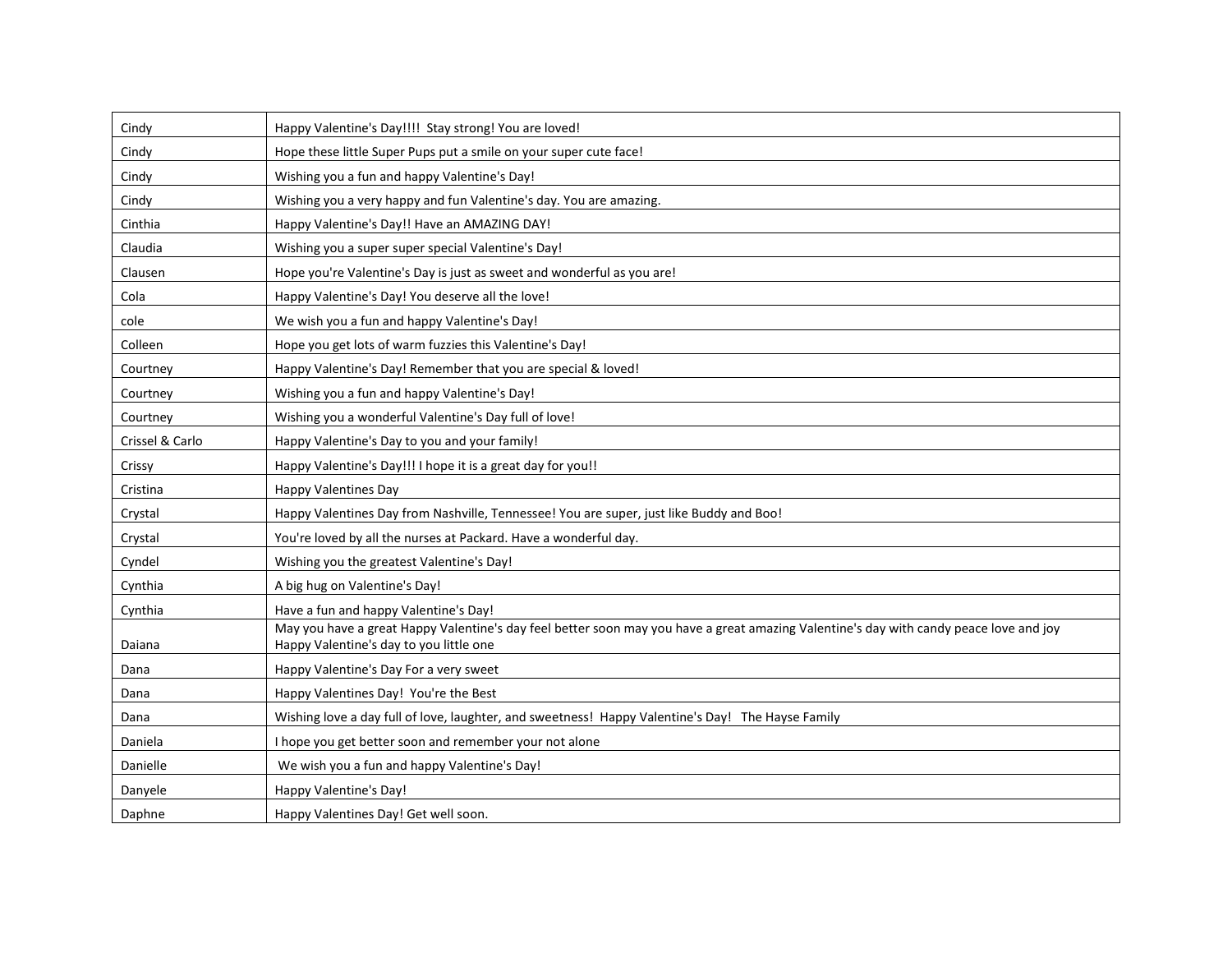| Daphne   | We wish you a fun and happy Valentine's Day!                                                                                          |
|----------|---------------------------------------------------------------------------------------------------------------------------------------|
| Darren   | We wish you a fun and happy Valentine's Day!                                                                                          |
| David    | Happy Valentines Day!                                                                                                                 |
| David    | Hope you get and share lots of love this Valentine's Day!                                                                             |
| David    | Wishing you the very best on Valentines Day, 2020! Have a great day!                                                                  |
| Dawn     | You make days like Valentine's Day Extra Special Sending lots of hugs!                                                                |
| Dayanna  | We wish you a fun and happy Valentine's Day!                                                                                          |
| Debbie   | We wish you a fun and happy Valentine's Day!                                                                                          |
| Debbie   | Have a great Valentine's Day! Never forget how much you are loved today and every day. Best Wishes, Debbie (A Packard Children's Mom) |
| Debbie   | Wishing you a great Valentine's Day!! You are a superstar!! Stay strong!!                                                             |
| Deborah  | Sending lots of hugs wishing you an extra special day!                                                                                |
| Deborah  | Wishing you and AWESOME day full of fun!                                                                                              |
| Debra    | Happy Valentines Day to all!                                                                                                          |
| Debra    | Hope you a fun and happy Valentine's Day!                                                                                             |
| DeeAnna  | Happy Valentine's Day. Hope it's the sweetest                                                                                         |
| Deja     | The Oliver family wishes you a special Valentine's Day for a special warrior With all our hearts, The Oliver Family                   |
| Delaney  | We wish you a fun and happy Valentine's Day! We hope you get lots of treats! Sending you lots of hugs Delaney (8)                     |
| Denise   | Stay Strong and you will accomplish everything in life that your heart desires! Happy Valentine's Day!!                               |
| Desmond  | Happy Valentine's Day!!                                                                                                               |
| Di       | I hope you have a very happy valentine's day and that you are feeling much better very soon!                                          |
| Dialysis | Hope your Valentine's Day is filled with lots of Pink Hearts!                                                                         |
| Diana    | We wish you a fun and happy Valentine's Day!                                                                                          |
| Diana    | Happy Valentine's Day, sending you lots of love!!!! < 3                                                                               |
| Diana    | Have a fun Valentine's Day!                                                                                                           |
| Diana    | Have a wonderful Valentine's Day!                                                                                                     |
| Diana    | Have a wonderful Valentine's Day!                                                                                                     |
| Diana    | We wish you a fun and happy Valentine's Day! May each day be filled with hugs :)                                                      |
| Diana    | We wish you a wonderful Valentine's Day                                                                                               |
| Diana    | Wishing you a fun and happy Valentine's Day! :-)                                                                                      |
| Diane    | We wish you a fun and happy Valentine's Day!                                                                                          |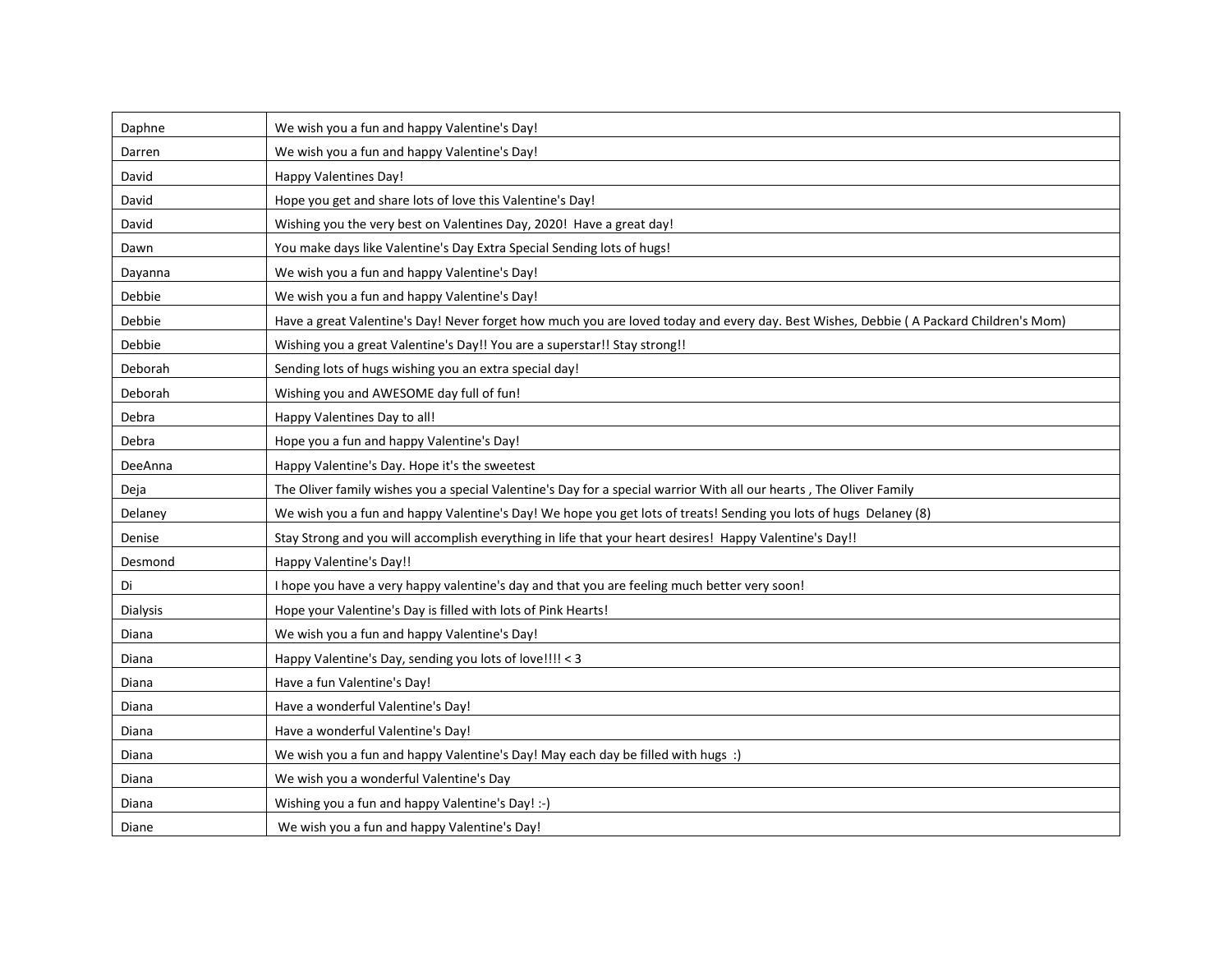| Diane     | Thinking of you on Valentines Day!! Hope you feel better soon                                                                                 |
|-----------|-----------------------------------------------------------------------------------------------------------------------------------------------|
| Dietrich  | Somebody loves you. Have a special Valentine's Day!                                                                                           |
| Dom White | Happy Valentine's Day! < 3                                                                                                                    |
| Dominic   | Batman & Super Woman ain't got nothin' on you kid!                                                                                            |
| Donna     | You are a warrior and super hero to many! You go!!!! And have a Happy Valentine's Day!!!                                                      |
| Donna     | You're smart, you're brave, you're beautiful, you're strong! We send so much love to you. Happy Valentine's Day!                              |
| Dora      | You are stronger than you think!! You will over come this and bring HOPE to many. Happy Valentine's Day!                                      |
| Doug      | Have a happy Valentine's Day!                                                                                                                 |
| Eason     | Happy Valentine's Day! Stay strong! And have a super hug on me!                                                                               |
| Edgar     | You ARE super for everything that you are doing. Keep doing what you're doing.                                                                |
| Edward    | I wish you a fun and happy day                                                                                                                |
| Eileen    | I hope you have a fun and happy Valentine's Day!                                                                                              |
| Elaine    | Happy Valentine's Day! Hoping you get lots of chocolate!!                                                                                     |
| Elainr    | We wish you a fun and happy Valentine's Day! Thankyou Happy Valentine's Day!                                                                  |
| elayne    | Have a happy and fun Valentine's Day!                                                                                                         |
| Eleanor   | Happy Valentine's Day to you! I hope your day is filled with love from your friends and family :)                                             |
| Eleanor   | We wish you a fun and happy Valentine's Day!                                                                                                  |
| Elena     | Have a wonderful day, full of laughs and treats! Happy Valentine's Day!                                                                       |
| Elijah    | Happy Valentine's Day! Stay strong! And have a super hug on me!                                                                               |
| Elina     | Wishing you all the sweetest things for the year to come! Sending love and hugs from my family to yours!                                      |
| Elisa     | You're terrific and so loved! Happy Valentine's Day!                                                                                          |
| Elise     | Happy Valentine's Day!! You are amazing!!                                                                                                     |
| Eliza     | Happy Valentine's Day, homie. Hope today is a gud one for you                                                                                 |
| Eliza     | Hope your Valentines day is purrfect!                                                                                                         |
| Elizabeth | Wishing you a happy and blessed Valentine's Day today & every day!                                                                            |
| Elizabeth | Happy Valentine's :) !!!!!                                                                                                                    |
| Elizabeth | Happy Valentines day !!! < 3 wishing you all a fun and awesome day $@ =$ ) xoxoxo < 3                                                         |
| Elizabeth | Have a wonderful day. Smile, you are loved and adored.                                                                                        |
| Elizabeth | Hey Valentine! I hope your day is filled with lots of love and candy You deserve it for being such a brave and strong kid!! Keep your head up |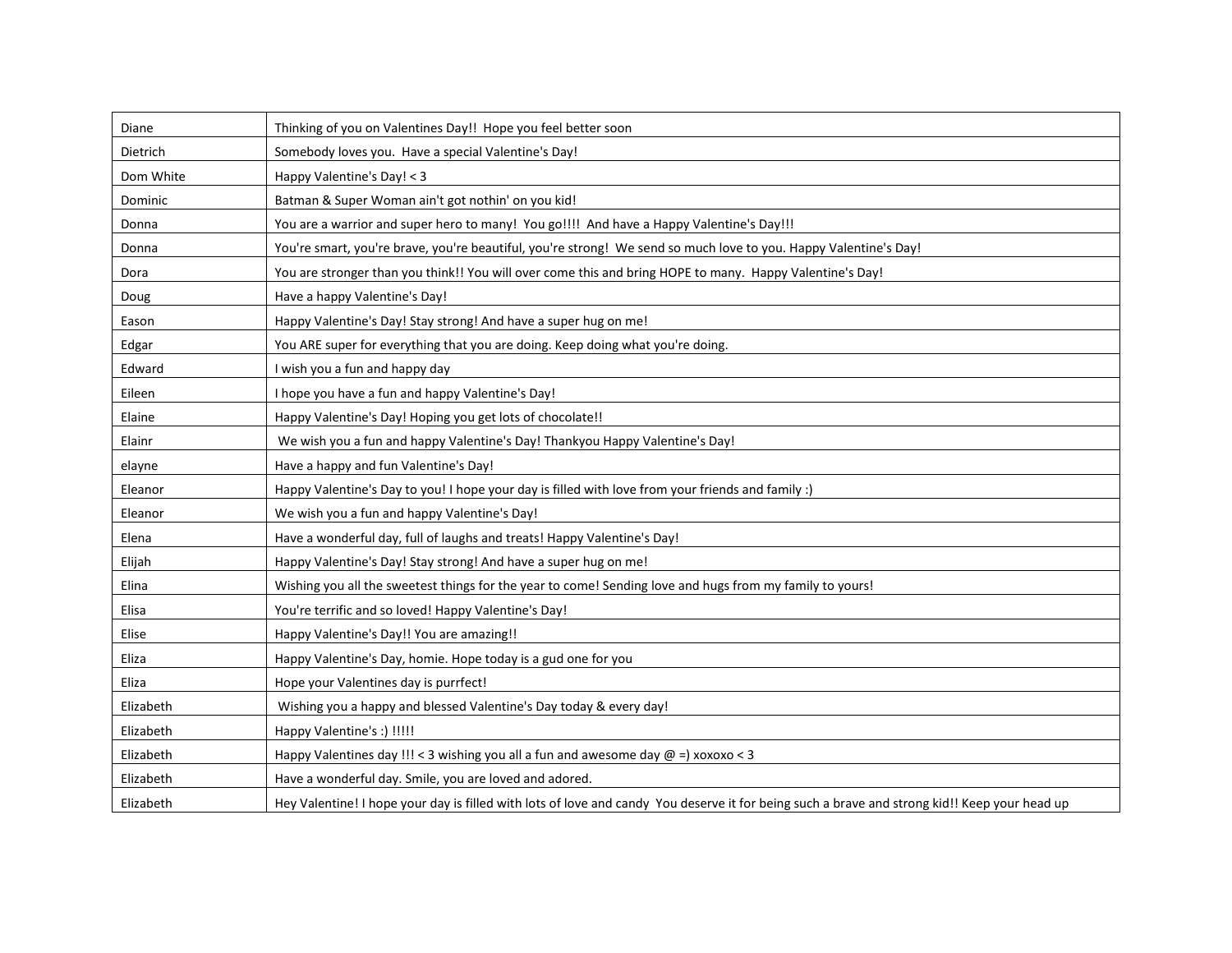| Elizabeth               | You are beautiful inside and out. You are kind and warm and bright. You are funny and sweet and altogether WONDERFUL! Have a great<br>Valentine's Day!        |
|-------------------------|---------------------------------------------------------------------------------------------------------------------------------------------------------------|
| Ella                    | We wish you a fun and happy Valentine's Day!                                                                                                                  |
| Ella                    | Wish you have super fun and sweet Valentine's Day.                                                                                                            |
| Elle                    | We wish you a fun and happy Valentine's Day!                                                                                                                  |
| Ellen                   | Happy Valentines Day little hero                                                                                                                              |
| Ellen                   | Wishing you a fun and happy Valentine's Day! Lots of love and hugs, Ellen                                                                                     |
| Eloisa                  | Sending you love and warm hugs. We wish you a fun and happy Valentine's Day!                                                                                  |
| Eloise                  | <b>Happy Valentines Day!</b>                                                                                                                                  |
| Elyzza                  | We wish you a fun and happy Valentine's Day!                                                                                                                  |
| Emily                   | Have a wonderful and lovely Valentine's Day full of love from your family and friends! I hope you feel loved on this day! Love,                               |
| Emily                   | Hope you have a fun and happy Valentine's Day! : D                                                                                                            |
| Emily                   | i hope you have a fun and amazing Valentine's Day! I hope you get to spend it with your family and relax for a little. Have a good day.                       |
| Emily                   | We wish you a fun and happy Valentine's Day!                                                                                                                  |
| Emily                   | Wishing you a beautiful Valentine's Day                                                                                                                       |
| Emily                   | Wishing you a fun and happy Valentine's Day!                                                                                                                  |
| Emily                   | Wishing you the best and most fun Valentines Day!!!!                                                                                                          |
| <b>Emily and Bailey</b> | We wish you a fun and happy Valentine's Day!                                                                                                                  |
| Emily and elizabeth     | happy Valentine's Day! Stay sweet!                                                                                                                            |
| Emma                    | We wish you a fun and happy Valentine's Day! XOXO                                                                                                             |
| Emma                    | We wish you a fun and happy Valentine's Day! You're strong, smart and sweet!                                                                                  |
| Erica                   | We wish you a fun and happy Valentine's Day!                                                                                                                  |
| Erica                   | We wish you a fun and happy Valentine's Day, full of love and light. Thinking of you this Valentine's Day                                                     |
| Erica                   | You are the light that will spark the fire of hope into the world. Don't give up, keep on smiling. You are loved, and you are love. Happy Valentine's<br>Day! |
| Erika                   | Wishing you a fantastic Valentine's Day full of fun!!!                                                                                                        |
| Erin                    | Have a fun and happy Valentine's Day!                                                                                                                         |
| Erin                    | Hope you have a fun and happy Valentine's Day!                                                                                                                |
| Erin                    | Hope you have a MARVELous Valentine's Day! xoxoxox                                                                                                            |
| Erin                    | What do you call a very small Valentine? A Valen-tiny! Happy Valentines Day :)                                                                                |
| Escher                  | Happy Valentine's Day! Stay strong! And have a super hug on me!                                                                                               |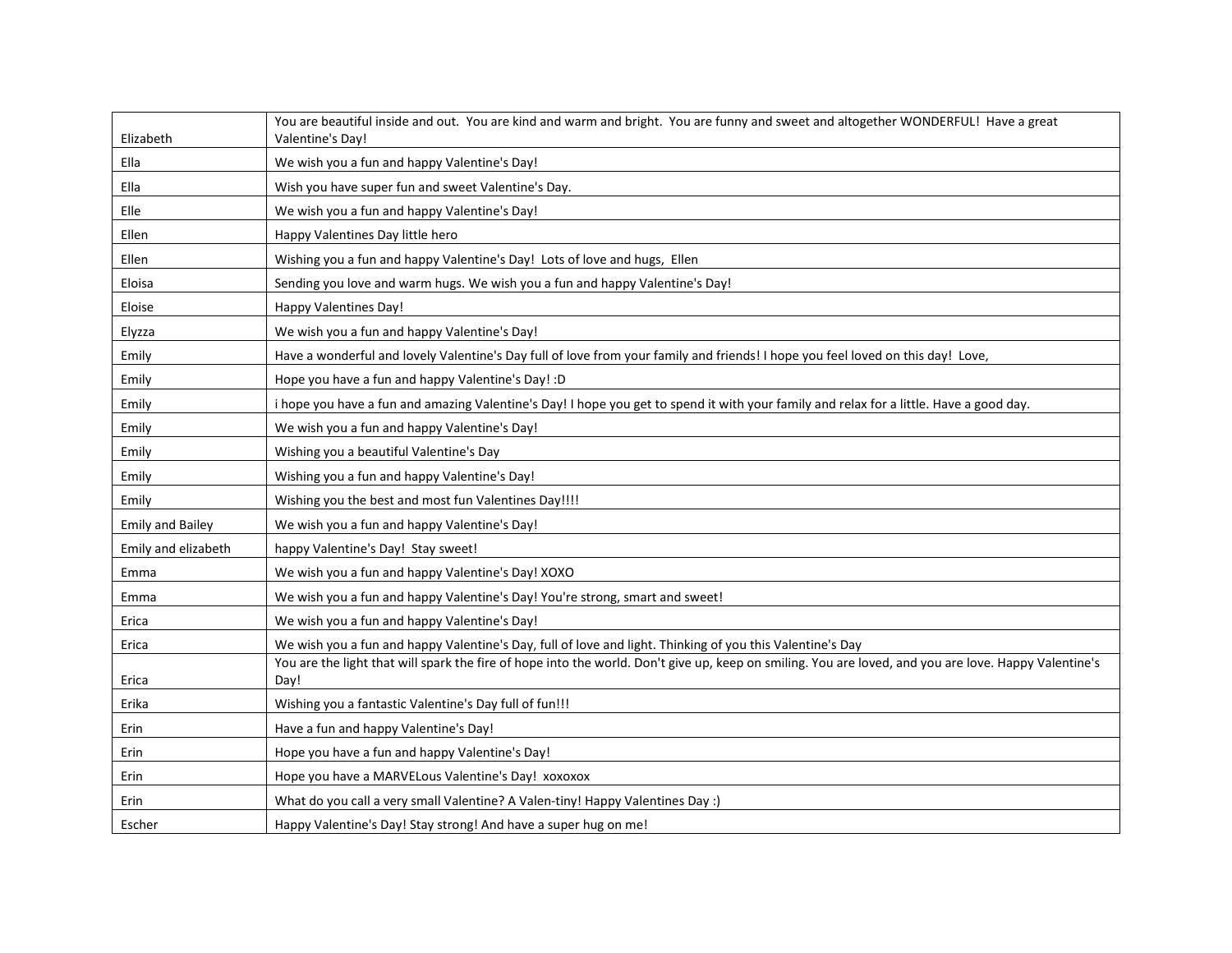| Ethan & Evelyn | We wish you all of the strength and bravery you need this Valentines Day! We think you are great!              |
|----------------|----------------------------------------------------------------------------------------------------------------|
| Eva            | You're AWESOME! Happy Valentine's Day!                                                                         |
| Everett        | Happy Valentine's Day! You're amazing!                                                                         |
| Faira          | Happy Valentine's day to you! May today, tomorrow and forever be SUPER!                                        |
| Faith          | We wish you a fun and happy Valentine's Day! Sending love your way!                                            |
| Farrah         | We wish you a fun and happy Valentine's Day, have a blast on your special day.                                 |
| Flora          | I wish you have a fun and happy Valentine's Day! You are sweet, cute, and adorable!!! Happy Valemtine's Day!!! |
| Fong           | Wish you happy all the daysss :)                                                                               |
| <b>FRALLY</b>  | We wish you a fun and happy Valentine's Day!                                                                   |
| Frances        | You are amazing in every way. Happy Valentine's Day!                                                           |
| Francie        | Wishing you a fun and happy Valentine's Day! You are soooooooo special and soooooooo loved !!!                 |
| Gabe           | HAPPY VALENTINE'S DAY! Sending love and happiness to you and your family!                                      |
| Gabriela       | Don't ever forget how special you are! Wishing you a fun and happy Valentine's Day!                            |
| Gabriella      | Happy Valentine's Day! I hope your day is full of love and laughter. You are so wonderful!                     |
| Gaelen         | Sending you lots of smiles and hugs on Valentine's Day! :-) :-) :-)                                            |
| George         | Have a fantastic Valentine's Day!                                                                              |
| Geraldine      | Happy Valentine's Day wishes to you!                                                                           |
| Gilina         | Wishing you the most loveliest Valentine ever! Keep being you and hope you get well soon! Xoxo                 |
| Gina           | Happy Valentine's Day!                                                                                         |
| Ginna          | We wish you a fun and happy Valentine's Day!                                                                   |
| Giovanni       | Be strong!! Keep fighting and be brave!! We wish you a fun & Happy Valentine's Day!!                           |
| Giovanni       | We want to wish you a fabulous Valentine's Day! Hope & pray for your continued recovery.                       |
| Gisselle       | We wish you a fun and happy Valentine's Day!                                                                   |
| Gitima         | You are Loved! May your courage inspire million others !!                                                      |
| Grace          | We wish you a fun and happy Valentine's Day!                                                                   |
| Grace          | Happy Valentine's Day from Tucson, Arizona! Have the best day :)                                               |
| Grace          | Happy Valentine's Day!                                                                                         |
| Grace          | Happy Valentine's Day! You are so loved!                                                                       |
| Grace          | We wish you a fun and happy Valentine's Day!                                                                   |
| Griffin        | We wish you a fun and happy Valentine's Day!                                                                   |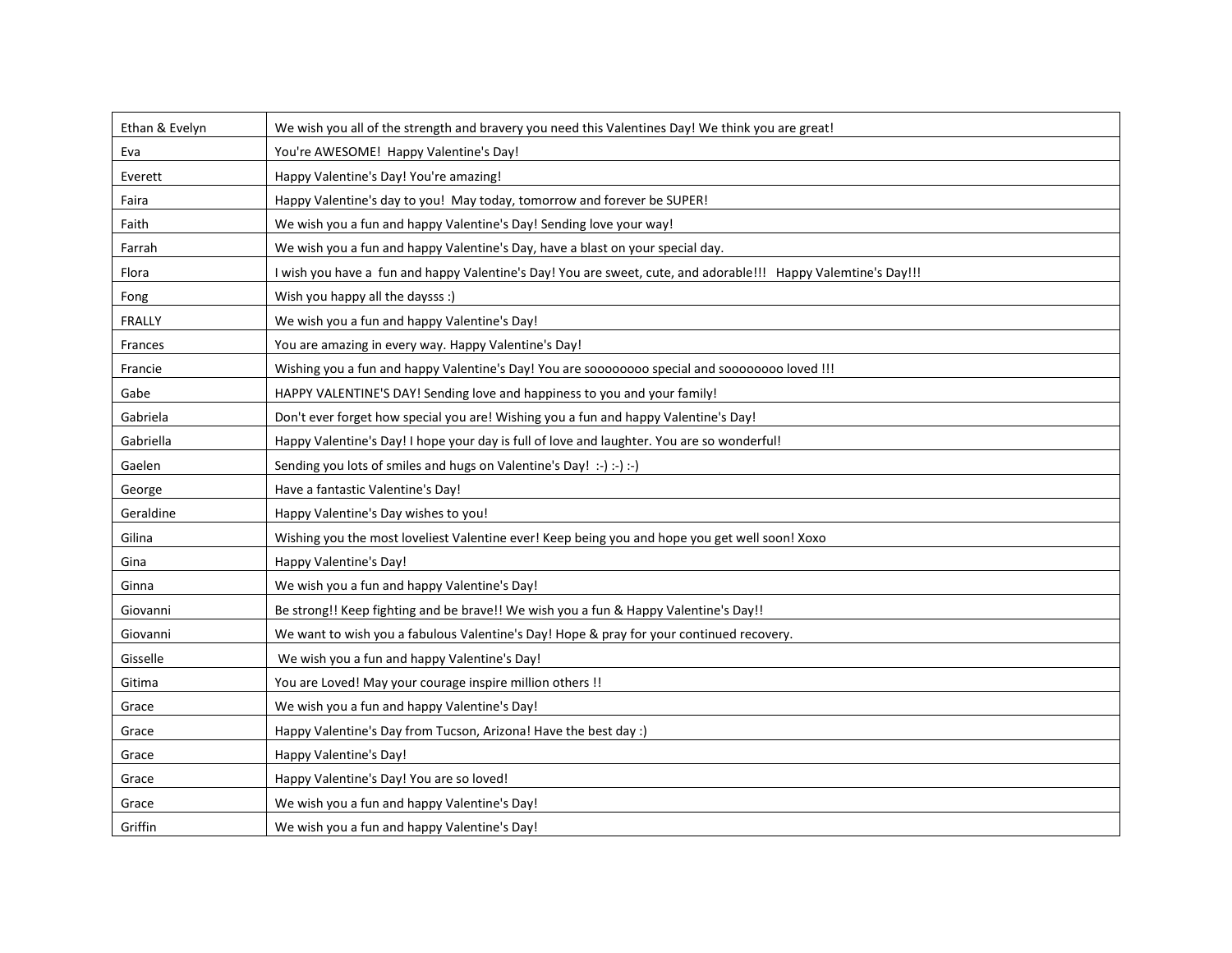| Gwen          | Wishing you a fun Valentine's Day! Sending lots of love!                                                  |
|---------------|-----------------------------------------------------------------------------------------------------------|
| Haley         | I wish you a fun and happy Valentine's Day!                                                               |
| Hanae         | Roses are red Violets are blue Sugar is sweet, and so are you!                                            |
| Hannah        | Happy valentines day ! have so much fun !                                                                 |
| Hannah        | Happy valentines to you ! have the best valentines in the UNIVERSE                                        |
| Hannah        | Have a happy valentines day                                                                               |
| Hannah        | Wishing you a Valentine's Day full of love!!                                                              |
| Hannah        | Wishing you a very Happy Valentine's Day! Hoping your day is filled with lots of love. XOXO               |
| Haylee        | I hope your Valentine's Day is just as amazing as you are.                                                |
| Heath         | I wish you a fun and happy Valentine's Day!                                                               |
| Heather       | Have a fantastic, fun and loving Valentine's Day! Be brave and stay strong Super Hero!!                   |
| Heather       | Wishing you a very Valentine's Day! Love, Heather, Matt, Andrew and Lyla                                  |
| Hedy          | We wish you a fun and happy Valentine's Day!                                                              |
| Heidi         | Happy Valentine's Day! May your day be filled with many friends and family and lots of love and laughter. |
| Helena        | Never forget you are loved! Wishing you a wonderful Valentine's Day!                                      |
| Henry & Betty | We wish you a fun and happy Valentine's Day!                                                              |
| hilda         | We wish you a fun and happy Valentine's Day!                                                              |
| Hillary       | You're great! Have a Happy Valentines Day!                                                                |
| Hiral         | Happy Valentine's Day! We hope you have a day filled with love and laughter. Sending hugs your way.       |
| Holly         | We wish you a fun and happy Valentine's Day! Lots of love!!                                               |
| Holly         | Wishing you a wonderful and fun Valentines Day!                                                           |
| Hudson        | Have a great Valentine's Day!!!                                                                           |
|               | I wish you a fun and happy Valentine's Day! Stay Super! :)                                                |
| Idelle        | I wish you a fun and happy Valentine's Day!                                                               |
| Ilse          | Wish you a Happy Valentines day, with lots of love and many hugs :) xoxxo                                 |
| Irma          | Happy Valentine's day! Wishing you a wonderful day full of love!                                          |
| Isis          | We wish you a fun and happy Valentine's Day!                                                              |
| Ivan          | We wish you a fun and happy Valentine's Day!                                                              |
| <b>Ivy</b>    | Hope your Valentine's Day is a sweet as Boo and Buddy! < 3                                                |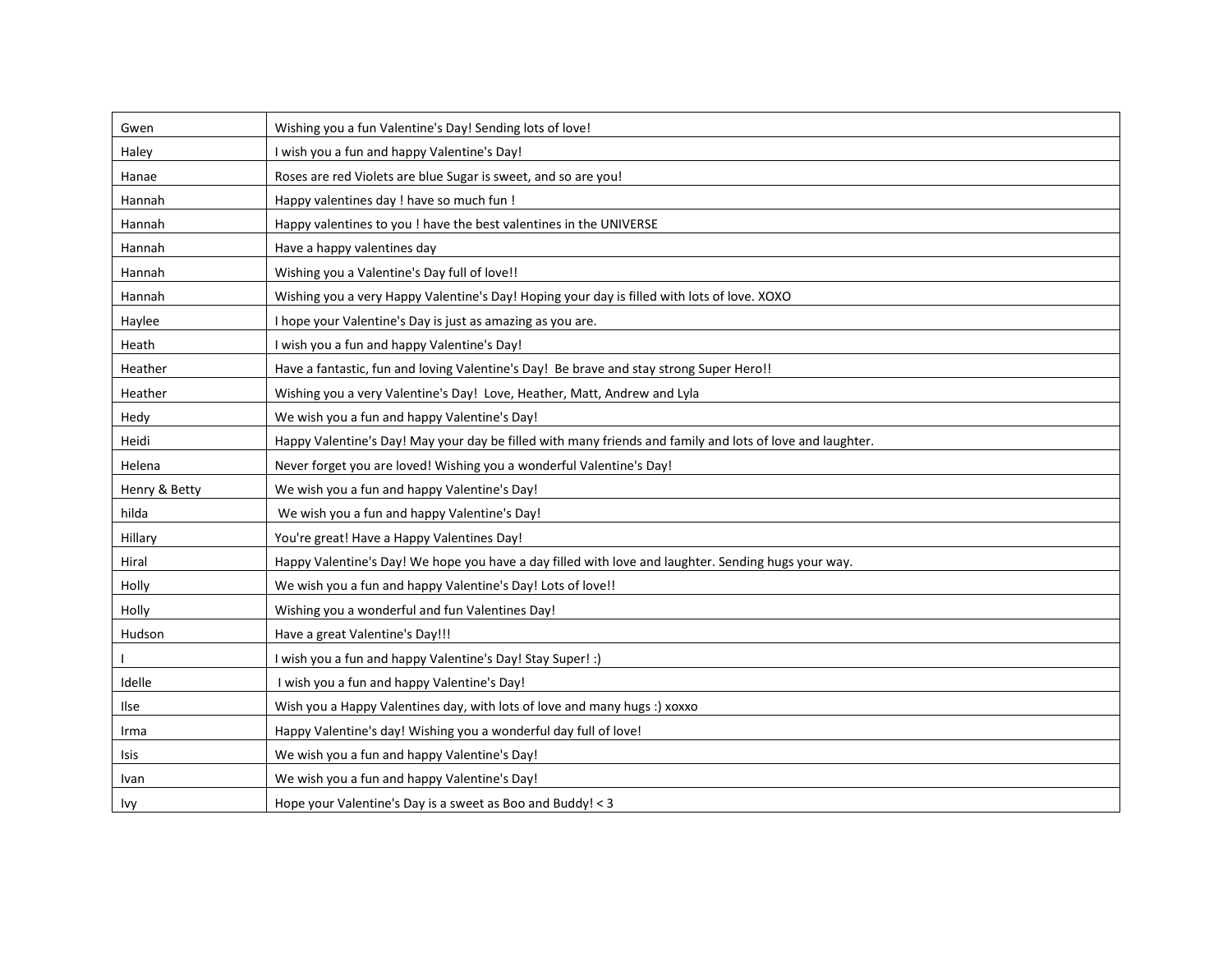| Izzy               | Happy Valentine's day love! I hope you rememeber that your super special and loved and is so strong. You matter so much and<br>I hope to be your Valentine! Have a good day and night! |
|--------------------|----------------------------------------------------------------------------------------------------------------------------------------------------------------------------------------|
| J.T.               | Happy Valentine's Day! Keep smiling and remind a family member or friend that you love them today!                                                                                     |
| Jackie             | Have a Happy Valentine!! You are special!!!!                                                                                                                                           |
| Jackie             | Sweet treats on Valentine's Day help us remember to be sweet to each other. And you're one of the sweetest kids ever!                                                                  |
| Jackie             | We wish you a fun and happy Valentine's Day!                                                                                                                                           |
| Jackson and Colton | I hope you know just how much you are loved, today and every day. Sending you hugs and lots of love! Your friends, Jackson and Colton                                                  |
| Jacquelyn          | You are stronger than you know! I wish you lots of love on this Valentine's day!                                                                                                       |
| jacqui             | Happy Valentine's Day to a super star patient!                                                                                                                                         |
| Jaime              | Have a wonderful Valentine's day! You are so strong and amazing.                                                                                                                       |
| Jaime              | Hope your Valentine's Day is as amazing as you are!!!                                                                                                                                  |
| Jaimie             | I hope your day is filled with lots of smiles today! Know that whatever you face, you are strong and brave!                                                                            |
| Jake               | Wishing you a fun and happy Valentine's Day! Hope you have an awesome day!!! Best wishes, Jake                                                                                         |
| James              | Happy Valentine's Day You Are Awesome!                                                                                                                                                 |
| Jamie              | Happy Valentine's Day to you! You are a treasure and very loved!                                                                                                                       |
| Jamie              | ROMO loves you and wishes you all the best! You are truly SUPER! The whole community is thinking of you and sending you lots of love!                                                  |
| Jamie              | We wish you a fun and happy Valentine's Day! Stay strong!                                                                                                                              |
| Jamie              | You are so special and wonderful! We wish you a fun and happy Valentine's Day!                                                                                                         |
| Jane               | From my heart to your heart!! Lots of LOVE on Valentine's Day!!!                                                                                                                       |
| Jane               | We are sending you loads of hearts and love, and wish you a very fun and happy Valentine's Day!                                                                                        |
| Jane               | Wishing you a day filled with red hearts and fun.                                                                                                                                      |
| Jane               | Wishing you a very happy Valentine's Day!                                                                                                                                              |
| janet              | Hi my name is Janet and I wish you a fun and happy Valentine's Day! hope you get better very soon! :D                                                                                  |
| Janice             | Wishing you a fun and happy Valentine's Day!                                                                                                                                           |
| Janine             | Best Wishes for Valentines Day, May it bring you laughter and happiness.                                                                                                               |
| Javier             | All the happiness and dance moves this valentine's day! Smles, Javier                                                                                                                  |
| Jayse              | Wishing you a fun and happy Valentine's Day!                                                                                                                                           |
| Jayse              | Wishing you a fun and happy Valentine's Day!                                                                                                                                           |
| Jayse              | Wishing you a special and happy Valentine's Day!                                                                                                                                       |
| Jayse              | Wishing you a wonderful and happy Valentine's Day!                                                                                                                                     |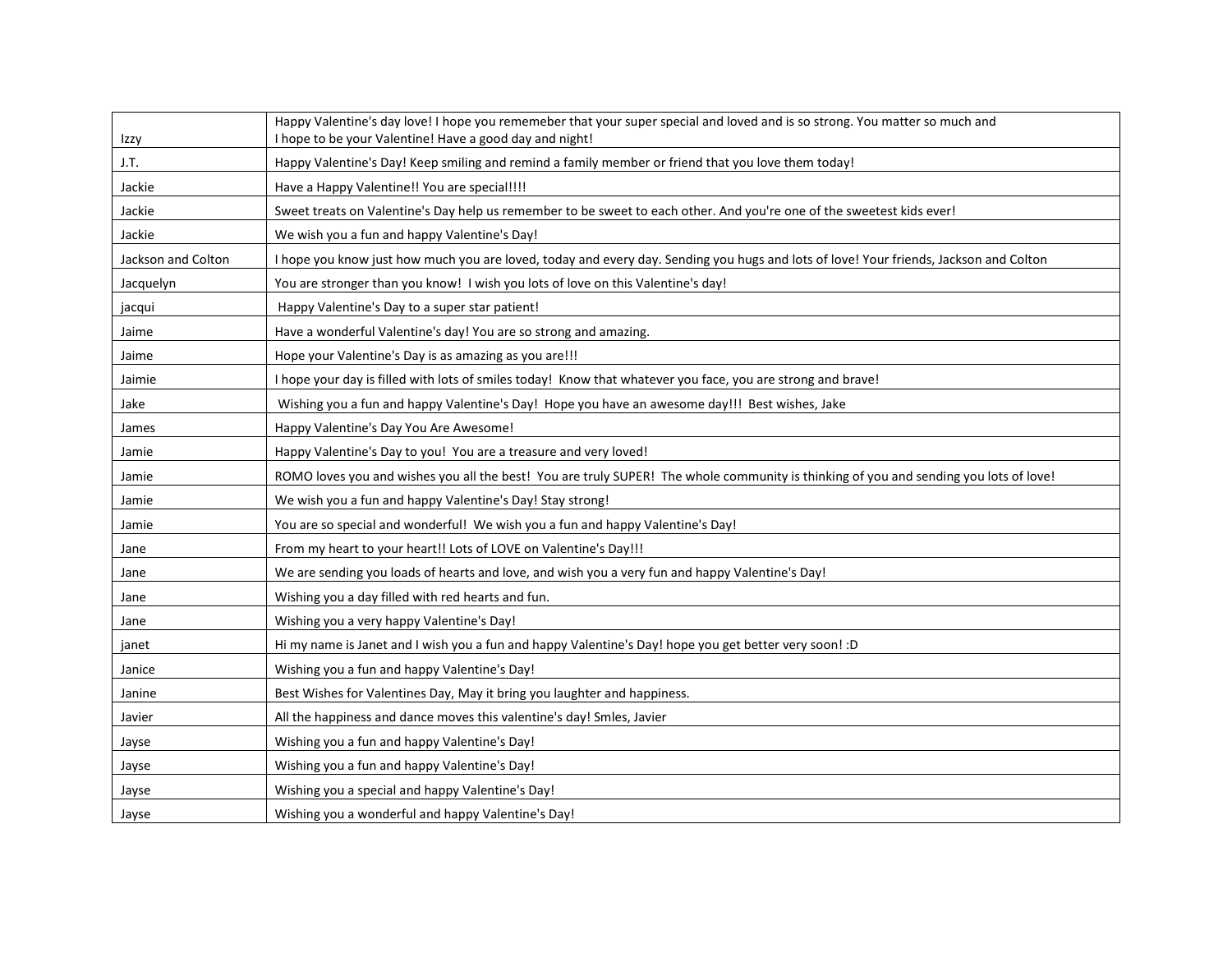| Jeagive        | Happy valentine's day                                                                                                                                 |
|----------------|-------------------------------------------------------------------------------------------------------------------------------------------------------|
| jean           | Here's to brave, fantastic, beautiful you!! I am proud of how strong you are and how much your laughter makes the day brighter!                       |
| Jeanette       | I hope you have a super fun Valentine's Day!!!                                                                                                        |
| Jeanette       | Sending you a Big Hug from me and my favorite little guy Boo! Have a Wonderful and Fun Happy Valentine's Day!! :)                                     |
| Jeanne         | We wish you a very happy happy Valentine's Day! Know that we are thinking of you on this day.                                                         |
| Jee            | What did the watermelon say to the other? You're a one in a melon! :) Happy valentines day!                                                           |
| Jen            | I hope you have a very special Valentine's Day!                                                                                                       |
| Jen            | May your Valentine's Day be happy and healthy! We heart kids at LPCH!                                                                                 |
| Jenica         | I hope you have a fun and great Valentine's day! < 3                                                                                                  |
| Jenn           | Wishing you an amazing & happy Valentine's Day!!!                                                                                                     |
| Jennifer       | I hope your Valentine's Day is as sweet as you are!                                                                                                   |
| Jennifer       | We wish you a fun and happy Valentine's Day! Thank you for being a Super and STRONG person. Hope you enjoy your time with friends and family.<br>XOXO |
| jennifer       | Wishing you a Happy valentine's Day                                                                                                                   |
| Jenny          | We hope you have a wonderful day full of love! Happy Valentine's Day!                                                                                 |
| Jeremy         | Happy Valentine's Day!                                                                                                                                |
| Jeremy         | Happy Valentine's Day!!!                                                                                                                              |
| Jerrie         | Wishing you a very happy Valentine's Day!                                                                                                             |
| Jess           | Wishing you a fun and happy Valentine's Day!                                                                                                          |
| Jessica        | We wish you a fun and happy Valentine's Day! Get better soon Gio and keep singing!                                                                    |
| Jessica        | Happy Valentine's Day!                                                                                                                                |
| Jessica        | Happy Valentine's Day!You are amazing and we all know that you can make all of your dreams come true                                                  |
| Jessica        | Hope you Valentine's day is as sweet as you!!                                                                                                         |
| Jessica        | I hope this Valentine's is as sweet as you! XOXO                                                                                                      |
| JESSICA        | I wish you a very special and happy Valentine's Day!                                                                                                  |
| Jessica        | We wish you a fun and happy Valentine's Day!                                                                                                          |
| <b>JESSICA</b> | WISHING YOU A FUN VALENTINES DAY!!!!                                                                                                                  |
| Jessica        | Your super power is making everyone around you smile! Happy Valentine's Day!                                                                          |
| Jill           | Have a wonderful Valentine's Day and feel better soon. Love to you!                                                                                   |
| Jill           | Wishing you health, healing and extra love this Valentine's Day!                                                                                      |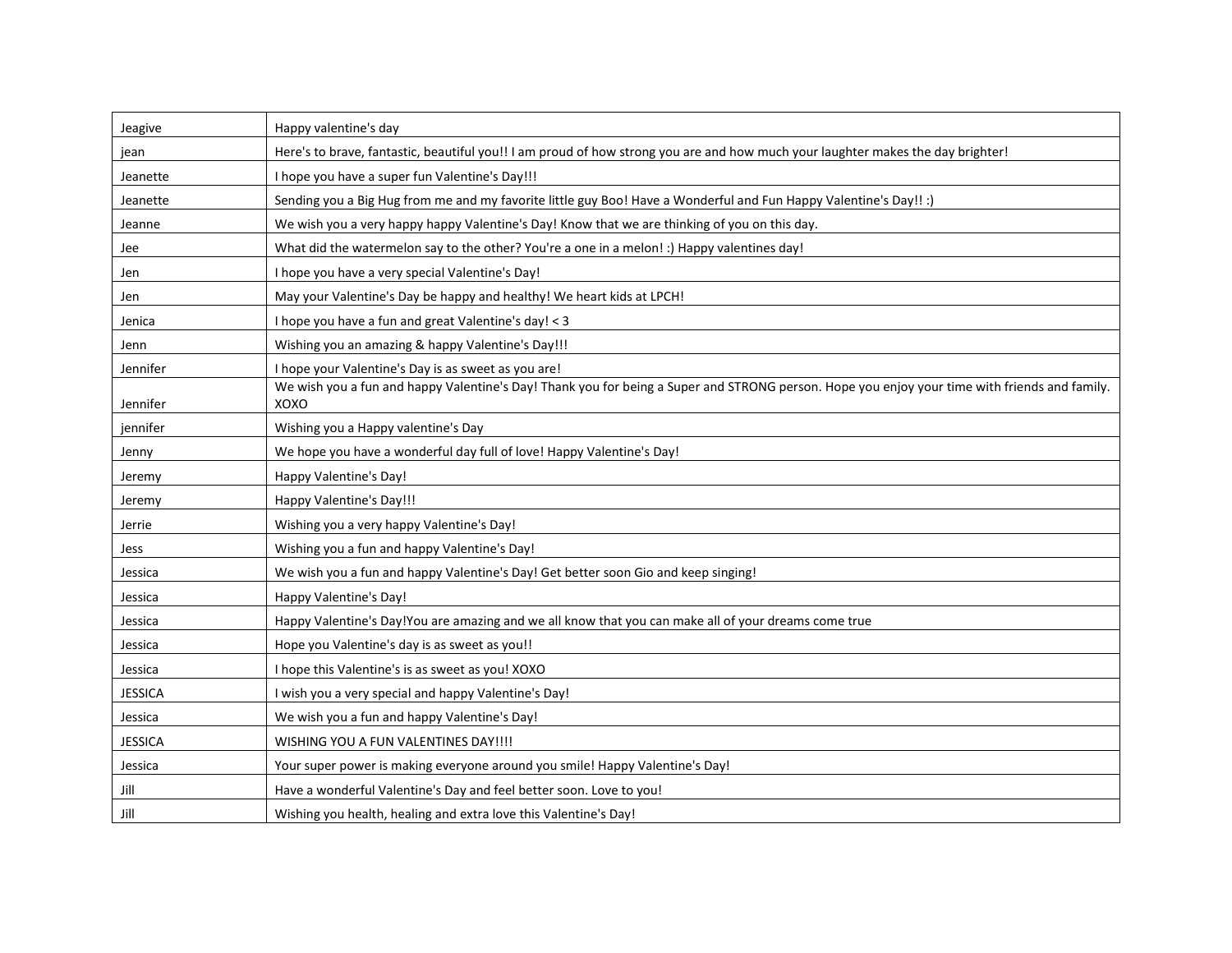| Jill      | Wishing you health, healing and extra love this Valentine's Day!                                                          |
|-----------|---------------------------------------------------------------------------------------------------------------------------|
| Jo        | Happy Valentine's Day from NurseRegistry!!!                                                                               |
| Joann     | Have a happy Valentine's Day! You are special and loved by so many people!                                                |
| Joanna    | I wish you a fun and happy Valentine's Day!                                                                               |
| Joanna    | Happy Valentine's Day! I hope your day is filled with love, joy and blessings!                                            |
| Joanna    | Happy Valentine's Day! Sending love and good vibes to you!                                                                |
| Joanna    | You are so DOGgone cute Happy Valentine's Day! XXOO                                                                       |
| Jocelyn   | You're PAWS-itively Amazing!                                                                                              |
| Joe       | happy valentines day!                                                                                                     |
| Joe       | Happy Valentine's Day! <sup>?</sup>                                                                                       |
| Johnna    | Hope you get some special treats this Valentine's Day!                                                                    |
| Jonathan  | For my first valentine's day I wanted to send you a happy Valentine's day card cause you are special                      |
| Jonathan  | Remember that you are loved, every day!                                                                                   |
| Jonell    | Wishing you a very Happy Valentine's Day!                                                                                 |
| Jordan    | I hope your day is as sweet as you! Happy Valentines Day!                                                                 |
| Jordan    | Your very strong and I hope you have an amazing Valentine's Day!                                                          |
| Jose R    | my name is Jose and im in 8th grade and im wishing you a happy valentines day!!                                           |
| Josephine | Wishing you a fun and happy Valentine's Day! You are amazing and loved.                                                   |
| Josh      | Wishing you a happy Valentine's Day full of fun!                                                                          |
| Joshua    | I hope you have an amazing Valentine's Day!! I'll send you a virtual hug :)                                               |
| Joyce     | We wish you a fun and happy Valentine's Day!                                                                              |
| Juan      | We wish you a fun and happy Valentine's Day!                                                                              |
| Juana     | We wish you a fun and happy Valentine's Day!                                                                              |
| Juana     | We wish you a fun and happy Valentine's Day!                                                                              |
| Judith    | I'm Judith and I'm wishing you a Happy Valentine's Day!                                                                   |
| Judy      | We wish you a fun and happy Valentine's Day!                                                                              |
| Julia     | I hope your Valentines Day is filled with so much love and joy.                                                           |
| Julia     | Wishing you a fun & happy Valentine's Day!                                                                                |
| Julian    | From one fellow patient to another, We wish you a fun and happy Valentine's Day!                                          |
| Julianna  | Happy Valentine's Day Super Hero's! Don't ever forget how strong and incredible you are! Prayer's, faith and love to you! |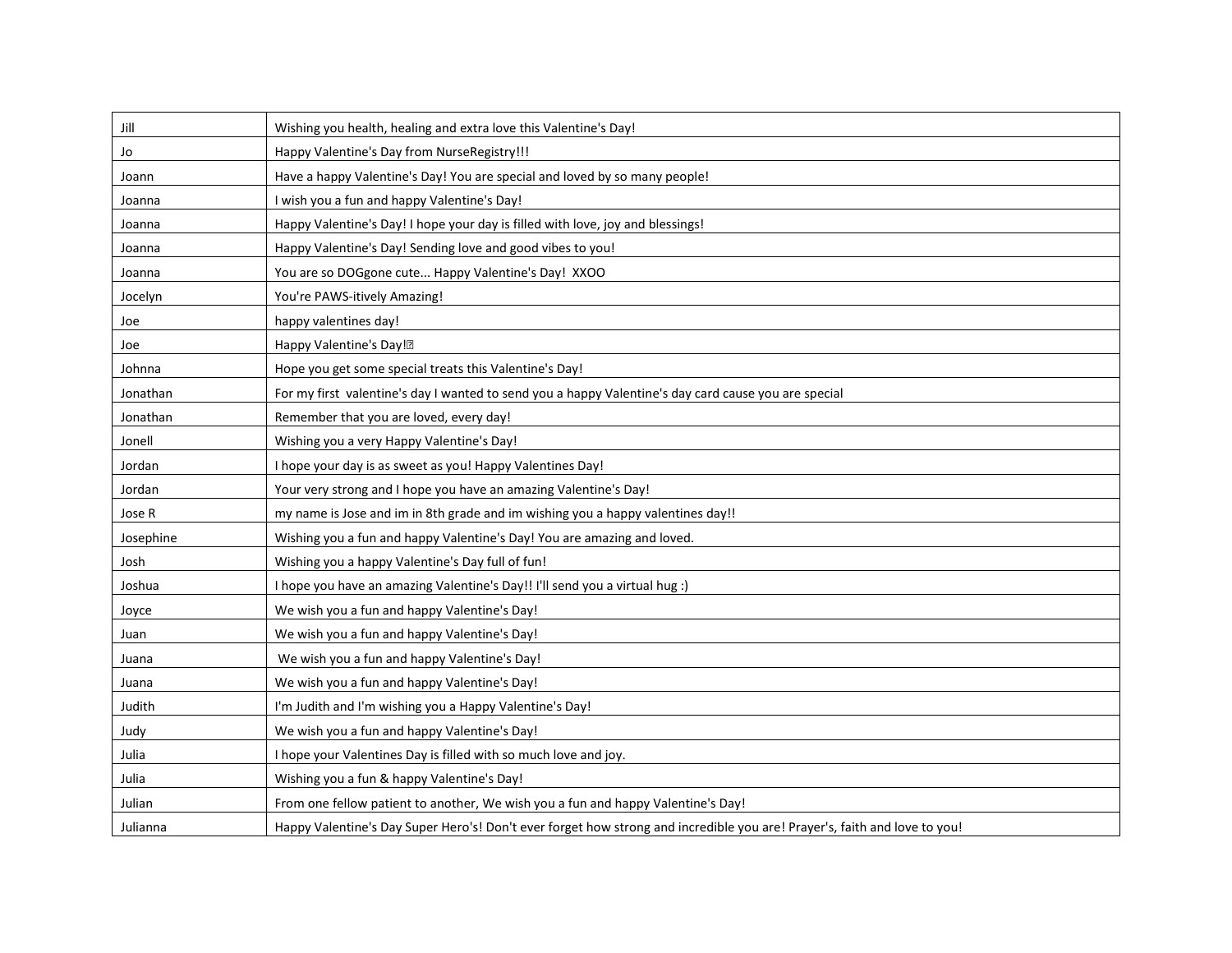| Julie    | Happiest of Valentine's Day to everyone!!                                                                                                                                                           |
|----------|-----------------------------------------------------------------------------------------------------------------------------------------------------------------------------------------------------|
| Julie    | Happy Valentine's Day! We hope your day is filled with laughter and joy and healing!                                                                                                                |
| Julie    | Sending you lots of love this Valentine's Day!                                                                                                                                                      |
| Julie    | We wish you a SUPER fun and happy Valentine's Day!                                                                                                                                                  |
| Julie    | We wish you a sweet Valentine's Day full of love and happiness.                                                                                                                                     |
| Julie    | Wishing you a wonderful day filled with love! You are special and you are loved dearly! Stay strong!                                                                                                |
| Julieta  | Happy Valentine's Day Super Hero! You are so brave and strong that I wish for you to have an awesome day!<br>P.S. Remember that super heroes never give up and always keep on going no matter what. |
| Julissa  | Happy Valentine's Day to a VERY Sweet Blessing. Hope you feel nothing but Oodles and Noodles of Love Today. Sending a BIG Valentine's Day Hug.                                                      |
| Justin   | Have a wonderful Valentine's Day filled with lots of love and happiness! Tough times do not last, but tough people do                                                                               |
| Justine  | I wish you a fun and happy Valentine's Day!                                                                                                                                                         |
| Kaitlin  | We wish you a fun and happy Valentine's Day!                                                                                                                                                        |
| Kaitlin  | I wish you a fun and happy Valentine's Day! Hope this can make you smile! :)                                                                                                                        |
| Kaja     | I hope you have a SUPER Valentine's Day!                                                                                                                                                            |
| Karen    | I want to wish you a great Valentine's Day and remember you are loved! Karen                                                                                                                        |
| Karen    | Wishing you a very happy Valentine's Day!! Hope you have a great day!!                                                                                                                              |
| Karen    | You are awesome! Wish you a wonderful Valentine's Day!                                                                                                                                              |
| Karen    | You are so loved! Happy Valentine's Day.                                                                                                                                                            |
| Karena   | I wish you a Valentines Day full of love and light!                                                                                                                                                 |
| Karina   | Happy Valentine's Day! I hope you have a wonderful time and feel so loved!                                                                                                                          |
| Karina   | We wish you a fun and happy Valentine's Day!                                                                                                                                                        |
| Karina   | Wishing you a fun and happy Valentine's Day!                                                                                                                                                        |
| Karla    | We wish you a fun and happy Valentine's Day!                                                                                                                                                        |
| Kasey    | Have the happiest of happiest Valentine's Day!                                                                                                                                                      |
| Kasia    | Have a wonderful Valentine's Day!                                                                                                                                                                   |
| Kat      | Thank you for being strong and amazing! Wishing you a fantastic Valentine's Day!                                                                                                                    |
| Katarina | Have a SUPER-di-duper Valentine's Day! < 3                                                                                                                                                          |
| Kate     | Have a Happy Valentine's Day! I hope you're able to eat chocolates and enjoy the day. :)                                                                                                            |
| Kate     | Know that you are loved and not alone in the midst of your courageous Fight! Happy Valentines Day!                                                                                                  |
| Kate     | We wish you a fun and happy Valentine's Day and know how much you are loved!!! You are so special and so wonderful.                                                                                 |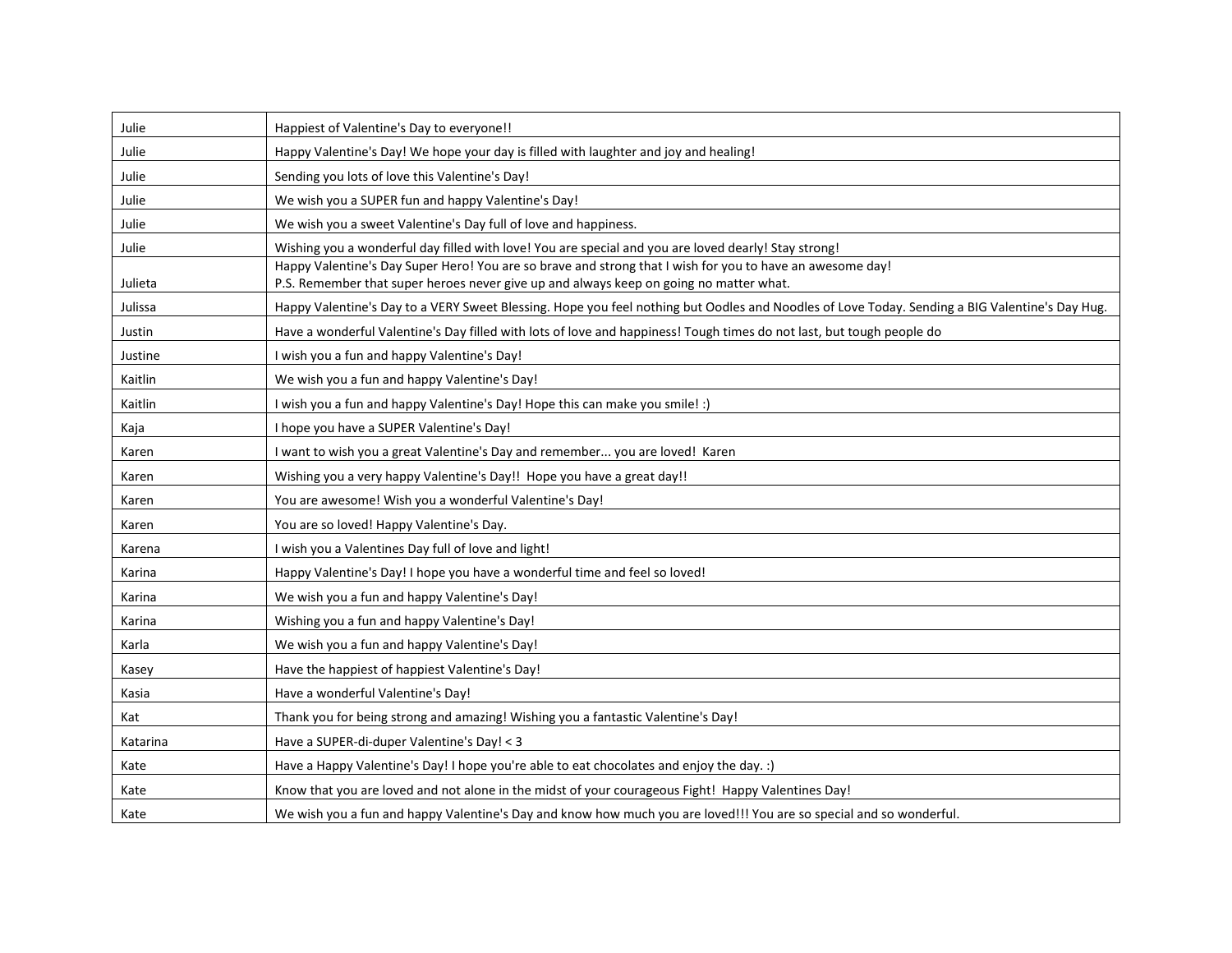| Kate      | You're amazing! You're a star! Happy Valentine's Day!                                                                                                                                                                                                                                                                                                                                                          |
|-----------|----------------------------------------------------------------------------------------------------------------------------------------------------------------------------------------------------------------------------------------------------------------------------------------------------------------------------------------------------------------------------------------------------------------|
| Katelyn   | Have a fun and amazing Valentines day                                                                                                                                                                                                                                                                                                                                                                          |
| Katherine | Boo, Buddy, and I wish you a super duper Valentine's Day!                                                                                                                                                                                                                                                                                                                                                      |
| Katherine | Have a fun and happy Valentine's Day! You are loved! Sending you a hug this Valentine's Day!                                                                                                                                                                                                                                                                                                                   |
| Kathy     | I sure hope you have a special Valentine's Day, one filled with lots of fun, smiles and laughter!                                                                                                                                                                                                                                                                                                              |
| Katie     | We wish you a fun and happy Valentine's Day!                                                                                                                                                                                                                                                                                                                                                                   |
| Katie     | Happy Valentines Day Sweet One! xoxo                                                                                                                                                                                                                                                                                                                                                                           |
| Katie     | HAPPY VALENTINES DAYYYY!!! YAYYY! I honestly don't really like Valentine's Day because I don't have a valentine,<br>but I always remember that instead of having one I can just give my love and cuddles to my siblings and parentsand my dog. Hahahaha:)<br>I hope you have a good valentines day and pull through whatever your situation is! All the love and support is there;) Much love, katie estrada:) |
| Katie     | I wish you a fun filled Valentines Day with lots of candy and love!                                                                                                                                                                                                                                                                                                                                            |
| Katy      | I hope you have a great valentine's day! You are a superhero. :)                                                                                                                                                                                                                                                                                                                                               |
| Kavita    | Happy Valentine's Day!!! Have a wonderful day'                                                                                                                                                                                                                                                                                                                                                                 |
| Kayla     | Wishing you a great Valentine's Day! Hope it's tons of fun!                                                                                                                                                                                                                                                                                                                                                    |
| Keanu     | Wishing you a fun and happy Valentine's Day! You are amazing and wonderful, more than you know!                                                                                                                                                                                                                                                                                                                |
| Keely     | Happy Valentine's Day! Sending you love and hugs on this beautiful day :)                                                                                                                                                                                                                                                                                                                                      |
| Keilin    | Have a SuperDooper Day!                                                                                                                                                                                                                                                                                                                                                                                        |
| Keira     | Happy Valentine's Day! I hope this card makes you smile.                                                                                                                                                                                                                                                                                                                                                       |
| Keith     | Wishing you and your loved ones a happy Valentine's Day!                                                                                                                                                                                                                                                                                                                                                       |
| Kelley    | We wish you a fun and happy Valentine's Day! You are a rock star! From, Kelley, Ben and Vivienne                                                                                                                                                                                                                                                                                                               |
| Kellie    | Bartholomew & me wish you a fun and happy Valentine's Day!                                                                                                                                                                                                                                                                                                                                                     |
| Kelly     | Happy Valentine's Day to a real superhero! I hope your day is filled with so much love and strength. You are so brave!                                                                                                                                                                                                                                                                                         |
| Kelly     | Happy Valentine's Day!                                                                                                                                                                                                                                                                                                                                                                                         |
| Kelly     | Happy Valentine's Day! Hoping it is a sweet and fun day for you!                                                                                                                                                                                                                                                                                                                                               |
| Kelly     | We wish you a fun and happy Valentine's Day! Thinking about you and sending you the very best.                                                                                                                                                                                                                                                                                                                 |
| Kelsey    | We wish you a bright day full of Valentine's joy!                                                                                                                                                                                                                                                                                                                                                              |
| Kelsi     | Happy Valentine's Day! May you feel loved and cherished on this day. You are special in so many ways! Love, Kelsi                                                                                                                                                                                                                                                                                              |
| Ken & Kim | Happy Valentine's Day! You are important and loved no matter what! We hope you find joy in the small things today!                                                                                                                                                                                                                                                                                             |
| Kendall   | Happy Valentines Day! Hope your day is as wonderful as you are!                                                                                                                                                                                                                                                                                                                                                |
| Kenta     | happy Valentine's Day!                                                                                                                                                                                                                                                                                                                                                                                         |
| Kevin     | Have a fun and very special Valentine's Day!! :))                                                                                                                                                                                                                                                                                                                                                              |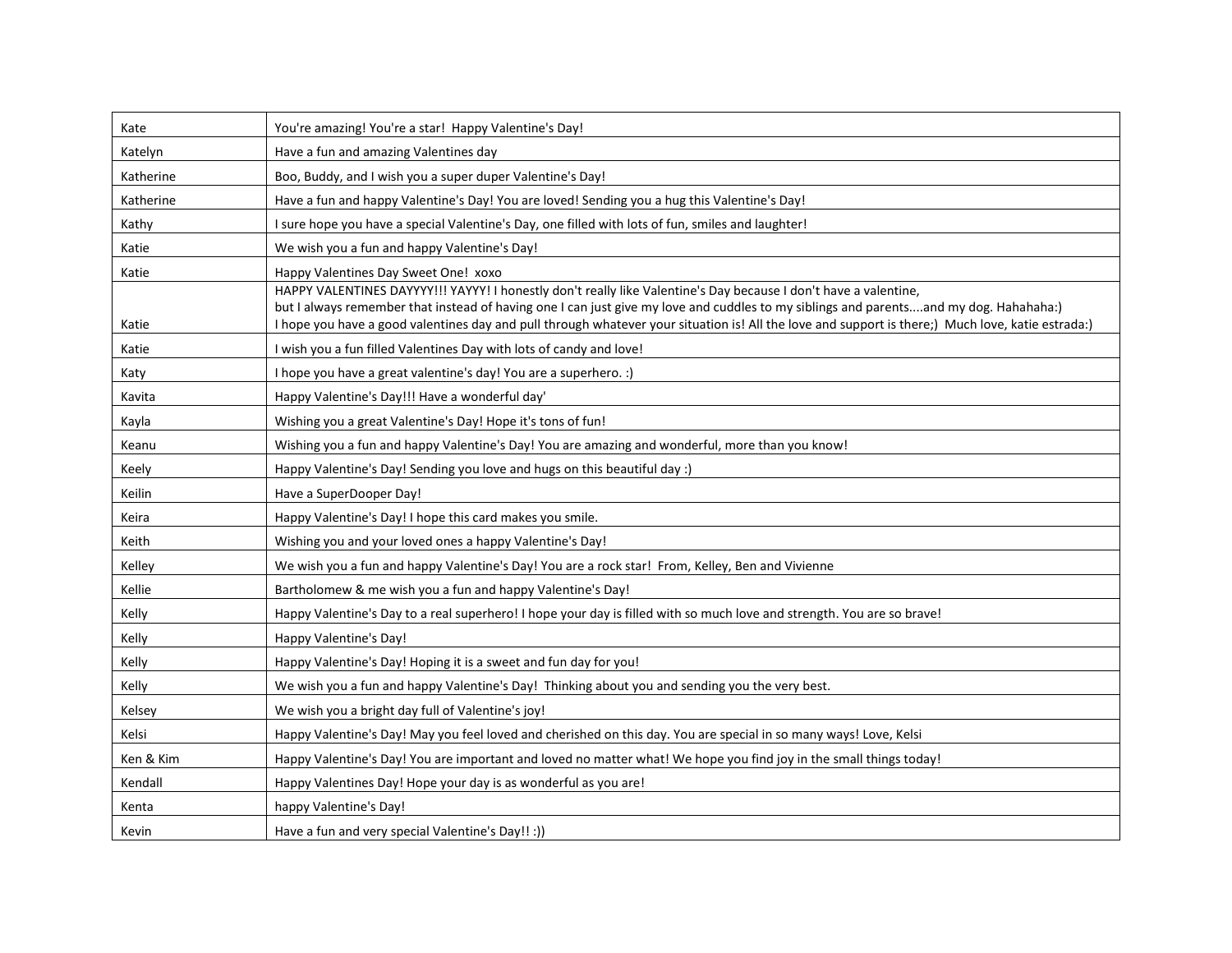| Khoa            | With Love and Joy, from Rocketship Mosaic Elementary we wish you a happy Valentine's Day filled with Happiness and Love.                |
|-----------------|-----------------------------------------------------------------------------------------------------------------------------------------|
| Kiana           | Wishing you a fun and happy Valentine's Day! You are amazing and wonderful, more than you know!                                         |
| Kieu            | Sending hugs to you on this special day.                                                                                                |
| <b>KIM</b>      | We wish you a fun and happy Valentine's Day!                                                                                            |
| Kim             | Wishing you a fun and happy Valentines Day!                                                                                             |
| Kim             | Happy Valentines to all you amazing children . You are brave and strong and we wish you lots of Love today !!                           |
| <b>Kim</b>      | I wish you a very fun and happy HEART Day. Full of LOVE                                                                                 |
| Kim             | We wish you a fun and happy Valentine's Day!                                                                                            |
| Kim             | You really are super special! And wonderful! And beautiful! And strong! Happy Valentine's Day!                                          |
| Kimberly        | We wish you a fun and happy Valentine's Day!                                                                                            |
| Kitzia          | Happy Valentine's Day!! I hope it's as sweet as you! < 3                                                                                |
| Kjerstie        | We wish you a fun and happy Valentine's Day!                                                                                            |
| Krista          | We wish you a fun and happy Valentine's Day!                                                                                            |
| Krista          | From me and my family, wishing you a Happy Valentine's Day full of love, hugs!                                                          |
| Krista          | Wishing you a fun and happy Valentine's Day!                                                                                            |
| Krista          | Wishing you a fun and happy Valentine's Day! May your day be filled with lots of love and laughter! BE STRONG!                          |
| kristal         | Happy Valentine's Day! Wishing you a beautiful day filled with lots of love & laughter! Sending you all the best wishes and more!       |
| Kristen         | Wishing you a Valentine's Day as super as you!                                                                                          |
| Kristi          | Wishing you a Sweet Day!                                                                                                                |
| Kristi          | You are so wonderfully and completely loved and cherished! Happy Valentine's Day!!!                                                     |
| <b>KRISTINE</b> | We wish you a fun and Happy Valentine's Day. Hang in there kiddo, you have lots of support around you.                                  |
| Krystin         | Have a happy Valentine's Day! You can do anything you put your mind to!                                                                 |
| Krystle         | Happy Valentine's Day! Stay strong and know that you are loved today and everyday!                                                      |
| Kulvir          | Happy Valentines Day! You are amazing and strong!                                                                                       |
| Kulvir          | Happy Valentines Day! You are amazing and strong!                                                                                       |
|                 | Happy Valentine's Day! Hope you have a special day and get to enjoy a treat :) Stay strong, I spent 3 months in the hospital this year, |
| <b>Kylie</b>    | but at least our hospital is full of nice nurses and fun animals around every corner! You got this, you're a super star!                |
| Kylie           | Happy Valentines Day, buddy. I hope you feel better soon!                                                                               |
| lale            | Wishing you a fun filled and happy Valentine's Day!                                                                                     |
| Lan             | Hi Vero, Happy Valentine Day to you, stay strong for your kids.                                                                         |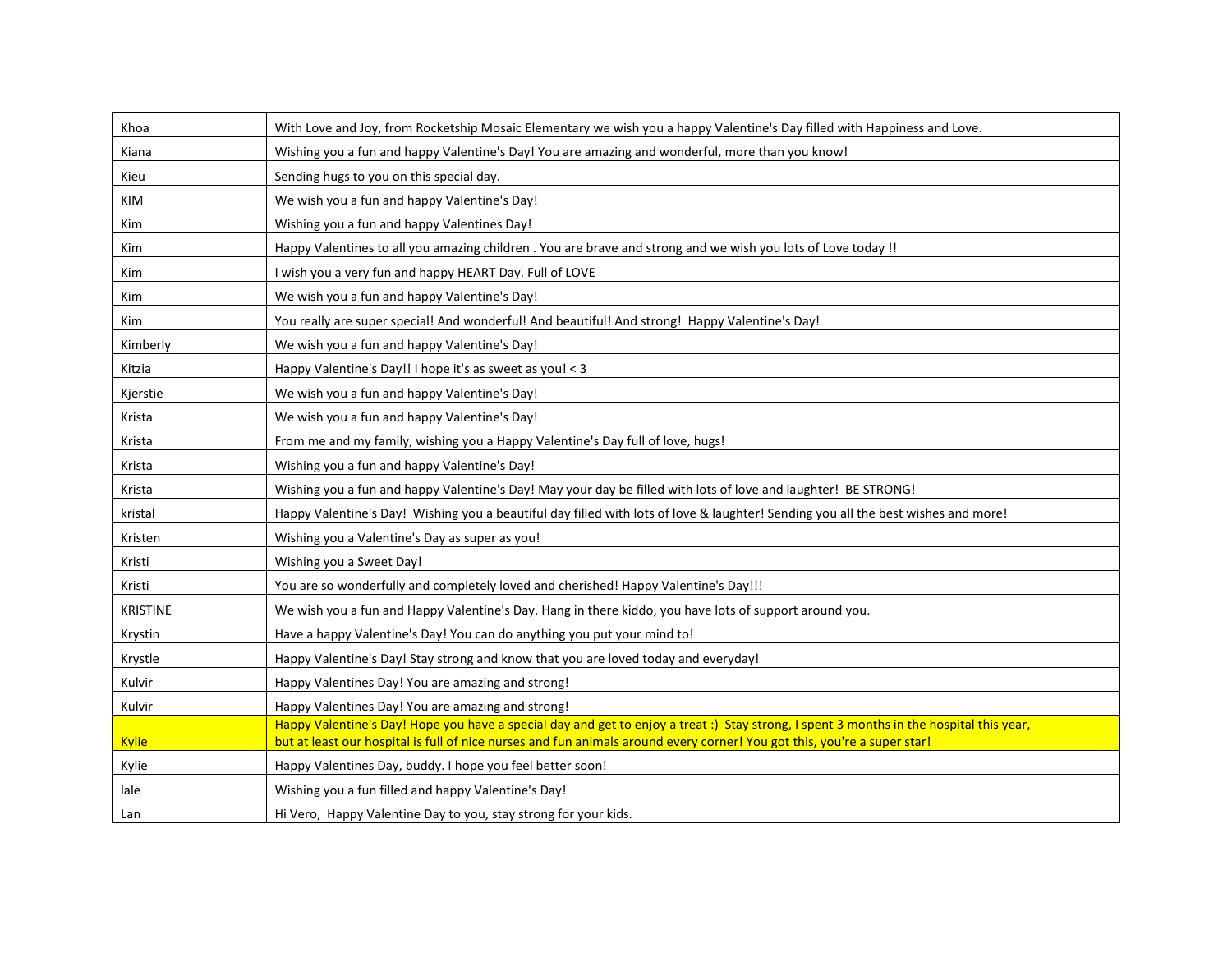| Lana            | Have the best Valentine's Day ever - you are special!                                                                                                        |
|-----------------|--------------------------------------------------------------------------------------------------------------------------------------------------------------|
| Landra          | Sending a SUPER note to a SUPER friend! Wishing you a happy Valentines day!                                                                                  |
| Lane            | Wishing you a happy Valentine's Day!                                                                                                                         |
| LaNeika         | Have a Valentine's Day as super as you are! You inspire us all.                                                                                              |
| Laura           | Happy Valentines Day from Kansas City!                                                                                                                       |
| Laura           | Happy Valentine's Day to you! Sending love and hugs!                                                                                                         |
| Laura           | Have a happy Valentine's Day! You are special and very loved!                                                                                                |
| Laura           | I hope you feel loved and appreciated on Valentine's Day. Because you are!                                                                                   |
| Laura           | I hope you feel loved and appreciated on Valentine's Day. Because you are!                                                                                   |
| Laura           | Valentine's Day and every day, I'm grateful for you!                                                                                                         |
| Laura           | We wish you a very happy Valentine's Day!                                                                                                                    |
| Laura           | Wishing you a special Valentine's Day filled with love, hugs, and sweet thoughts! xx                                                                         |
| Laura           | You are SO amazing, strong, and brave! May your Valentine's Day be full of love. From my heart to yours - Happy Valentine's Day! Love, Laura in<br><b>NC</b> |
|                 | You are: as Smart as Iron Man, as Strong as Hulk, as Brave as Batman, and loved 3,000! Happy Valentines Day!                                                 |
| Laura<br>Laurel | Wishing you a fun filled Valentine's Day! You are awesome.                                                                                                   |
| Lauren          | I hope you have a very happy Valentine's Day! Sending you lots of love from Missouri! < 3                                                                    |
| Lauren          | I hope you have the most special, yummiest, coziest Valentine's Day and know just how much love and joy you bring the world!                                 |
|                 | I wish you a very happy Valentine's day! Sweet treats on Valentine's day help us to remember to be sweet to one another.                                     |
| Lauren          | I hope today brings you joy, laughter and something as sweet as you are! Warmly, Lauren                                                                      |
| Lauren          | Love and Kindness are the greatest treasures on earth. Happy Valentines Day!                                                                                 |
| Lauren          | We wish you a love filled Valentine's Day with plenty of love throughout the day!                                                                            |
| Lauren          | Wishing you so much love and strength! Happy Valentine's Day!                                                                                                |
| Lauren          | You are amazing! Happy Valentine's Day!                                                                                                                      |
| Laurie          | Happy Valentine's Day to you! I hope you are home very soon.                                                                                                 |
| Laurie          | Happy Valentine's Day wishes from Hawaii!! Feel better and get well soon!!!                                                                                  |
| Leana           | Hello, sweetie! Happy Valentine's Day! I hope you have a sweet day with your family and friends.                                                             |
| Lee             | Wishing you a Beary Happy Valentines Day!!                                                                                                                   |
| Leina           | I wish you a fun and happy Valentine's Day! Sending lots of love your way!                                                                                   |
| Leorebeck       | Blessed you're heart because you're simply amazing                                                                                                           |
| Lesley          | Thanks for inspiring all of us- have a fun filled Valentines!!!                                                                                              |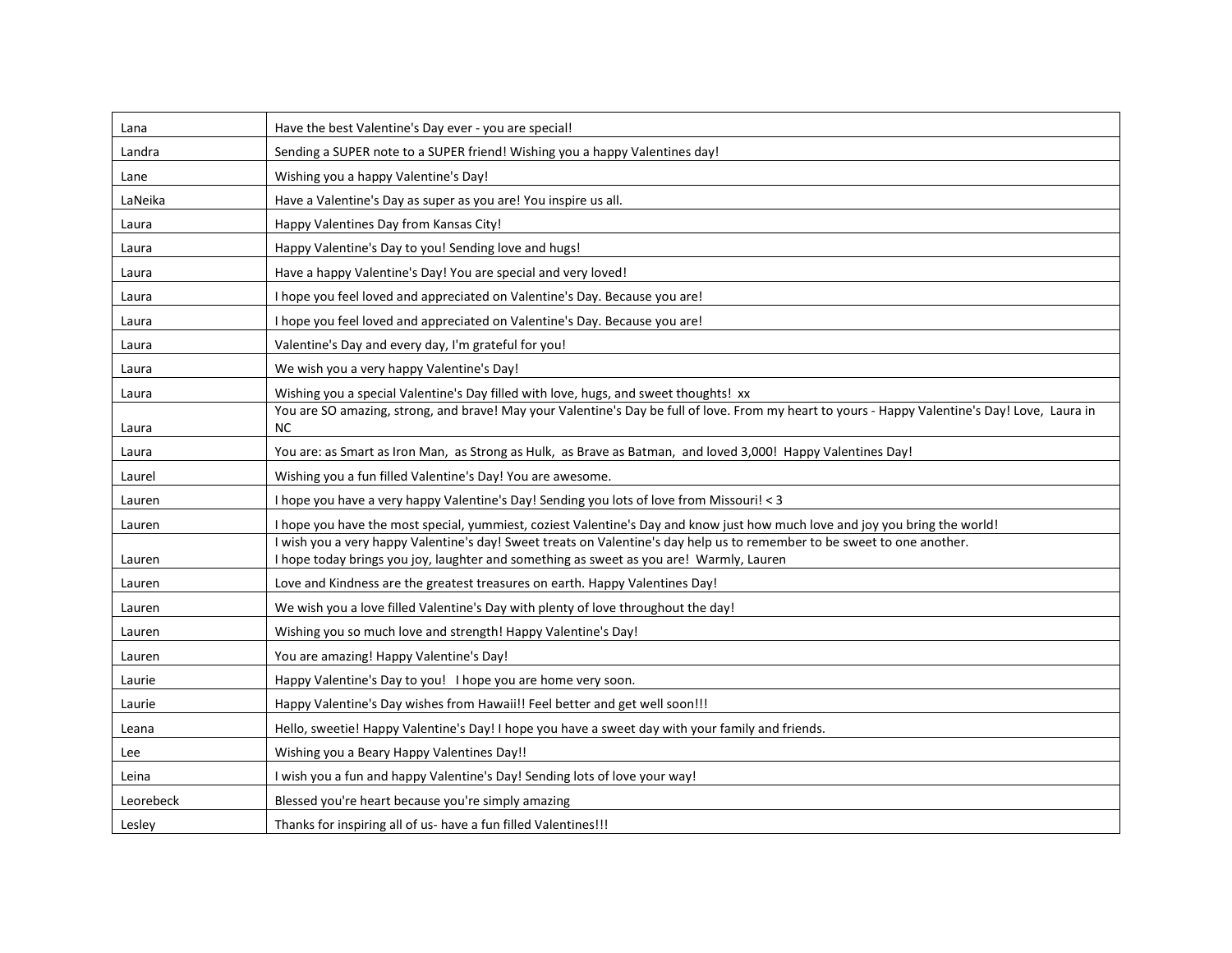| Lesley      | We wish you a fun and happy Valentine's Day! You're our superheroes!!!!                                                                                                                                                                                         |
|-------------|-----------------------------------------------------------------------------------------------------------------------------------------------------------------------------------------------------------------------------------------------------------------|
| Leslie      | You are such a super hero!! And a cutie, too! Happy Valentines Day!                                                                                                                                                                                             |
| Leticia     | Have a fun and exciting day! All the best for you!                                                                                                                                                                                                              |
| Leticia     | You are special and happy Valentine's Day!                                                                                                                                                                                                                      |
| Lily        | Happy Valentines Day! I hope you feel better. It's hard to be in the hospital. I had to be there too. I hope you get out soon but if not<br>I hope the Doctors and Nurses take good care of you!                                                                |
| Lily        | Sending you some hugs and support!! Wishing you a Valentine's Day full of joy and strength!                                                                                                                                                                     |
| Linda       | Wishing you a fun and happy Valentine's Day!                                                                                                                                                                                                                    |
| Linda       | I wish you a sweet Valentine's Day!                                                                                                                                                                                                                             |
| Linda       | We wish you a happy Valentine's Day!                                                                                                                                                                                                                            |
| Lindsay     | Wishing you a fun and happy Valentine's Day!                                                                                                                                                                                                                    |
| <b>Lisa</b> | Happy Valentine's Day! Aaron spent his first birthday at this hospital 16 years ago. It was great then and it's even nicer now.<br>It's not home, but it's the next best thing. Hope you are feeling better soon. Lots of love from Lisa, Jon, Aaron and Sophie |
| Lisa        | Happy Valentine's Day! I hope your day is full of love < 3                                                                                                                                                                                                      |
| Lisa        | Have a fun Valentine's Day                                                                                                                                                                                                                                      |
| Lisa        | Have a wonderful and special Valentine's Day!                                                                                                                                                                                                                   |
| Lisa        | I want you to have the best and happy Valentine's Day!                                                                                                                                                                                                          |
| Lisa        | Sending lots of hugs for a fun Valentines Day!                                                                                                                                                                                                                  |
| Lisa        | Sending you love on Valentine's Day!                                                                                                                                                                                                                            |
| Lisa        | Will you be my Valentine? Happy Valentine's Day!                                                                                                                                                                                                                |
| Lisa        | You are a true super hero and stronger than you know! We wish you a fun and happy Valentine's Day! Sending you a big hug:)                                                                                                                                      |
| Liv         | Wishing you the sweetest and happiest Valentine's Day!!                                                                                                                                                                                                         |
| Liz         | We wish you a fun and happy Valentine's Day!                                                                                                                                                                                                                    |
| Liz         | Happy Valentine's Day!! I hope you get lots of hugs today (and everyday!) You are very loved!                                                                                                                                                                   |
| Liz         | I hope you have a fun and happy Valentine's Day!                                                                                                                                                                                                                |
| Liz         | We wish you a fun and happy Valentine's Day! Hope you spend it with your loved ones.                                                                                                                                                                            |
| lizeth      | Hi! My name is Lizeth I am a student an st.cornelius in Richmond, ca. happy valintines day                                                                                                                                                                      |
| Lora        | Wishing you a Happy Valentine's Day!!! You really are super!!!! Super Duper!;)                                                                                                                                                                                  |
| Loreli      | Happy Valentine's Day!!!!                                                                                                                                                                                                                                       |
| Lori        | Hoping you have a fun and love filled day!                                                                                                                                                                                                                      |
| Lori        | Sending lots of love To a real life super hero.                                                                                                                                                                                                                 |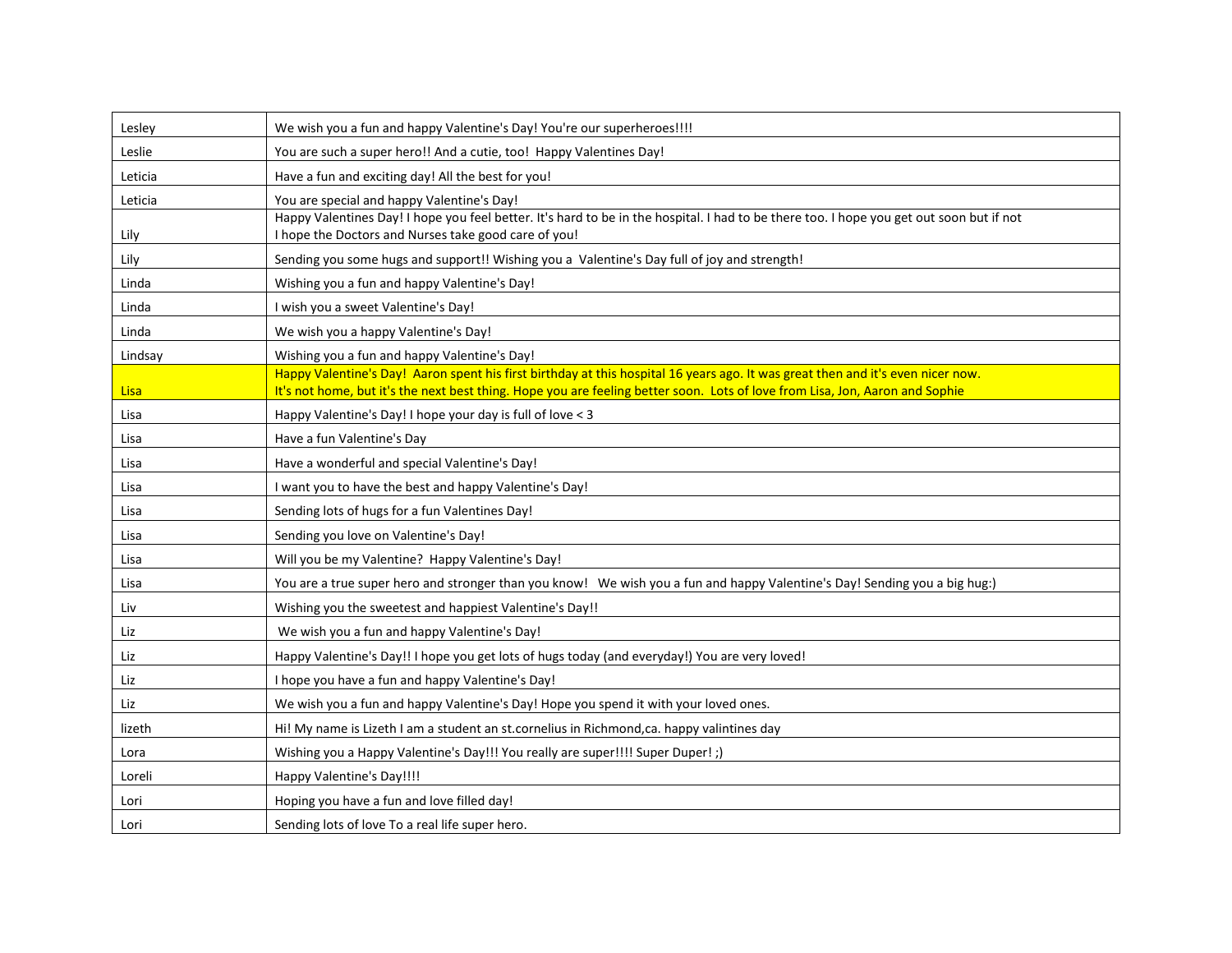| Lori         | Wishing you all the love and happiness from our hearts to yours!!!! Happy Valentine's Day! xoxo                                                                                                                                        |
|--------------|----------------------------------------------------------------------------------------------------------------------------------------------------------------------------------------------------------------------------------------|
| Lourdes Kate | We wish you a fun and happy Valentine's Day!                                                                                                                                                                                           |
| Lucas        | We wish you a fun and happy Valentine's Day!                                                                                                                                                                                           |
| Lucca        | Happy Valentines Day! Have an SUPER, AMAZING, AWESOME DAY!!!                                                                                                                                                                           |
| Lucy         | We wish you a fun and happy Valentine's Day!                                                                                                                                                                                           |
| Lucy         | Roses are red Violets are blue You make the world better by just being you!                                                                                                                                                            |
| luis         | We wish you a much love and happness on Valentine's Day!                                                                                                                                                                               |
| Luke         | Happy Valentine's Day and lots of love to you, friend!                                                                                                                                                                                 |
|              | Happy Valentines Day Princess!!! Sending you a big warm hug and lots of good laughs. Now let's dance, to 24 karat magic. And get this party<br>started.                                                                                |
| Lupe         | Xoxo, Kassandra's mommy!!                                                                                                                                                                                                              |
| Luz          | sending you hugs, love and best wishes!<br>We wish you a fun and happy Valentine's Day! Stay strong and remember that you're beautiful, kind and intelligent. We are ALL ROOTING FOR                                                   |
| Lyndon       | YOU!                                                                                                                                                                                                                                   |
| Lynn         | Hope everything is well! Happy Valentines Day and wishing you the best.                                                                                                                                                                |
| M.           | Happy Valentine's Day! May all your wishes come true! Sending you love and laughter                                                                                                                                                    |
| Mackenzie    | I wish you a fun and happy Valentine's Day! I hope you have a great day. Stay strong and be happy!!!!                                                                                                                                  |
| Madasyn      | We wish you a fun and happy Valentine's Day!                                                                                                                                                                                           |
| Madeline     | I hope you have a wonderful valentine's day filled with lots of love!                                                                                                                                                                  |
| Madelyn      | I hope you have an amazing Valentine's Day! I hope you feel better!                                                                                                                                                                    |
| Madelynn     | I hope you have a wonderful Valentine's Day full of love and joy! Stay strong because you are amazing and deserve all the happiness!!                                                                                                  |
| Madhuri      | We wish you a fun and happy Valentine's Day!                                                                                                                                                                                           |
| Maggie       | I admire your bravery and strength, though I know it can be difficult. Please know that there are thousands of people, many behind the scenes,<br>who work hard every day to support you! You are not alone. You are loved and valued. |
| Maia         | Wishing you a Happy Valentine's Day! I hope you have a wonderful day full of cheer and love!                                                                                                                                           |
| Makenzie     | We wish you a fun and happy Valentine's Day!                                                                                                                                                                                           |
| Mandeep      | Wishing you a fun and happy Valentine's Day!                                                                                                                                                                                           |
| Mandi        | Wishing you a loving and happy Valentine's Day! Keep smiling                                                                                                                                                                           |
| Marco        | Have a happy and fun Valentine's Day. Get well soon!!                                                                                                                                                                                  |
| Maria        | Each day is a great day because it's the present.                                                                                                                                                                                      |
| Maria        | Enjoy this extra special day of love. Know that someone is thinking good thoughts for you! xoxo                                                                                                                                        |
| Maria        | Happy Valentine's Day! Sending you lots of love, joy, and laughter. Don't forget to smile! You are the most beautiful when you smile :)                                                                                                |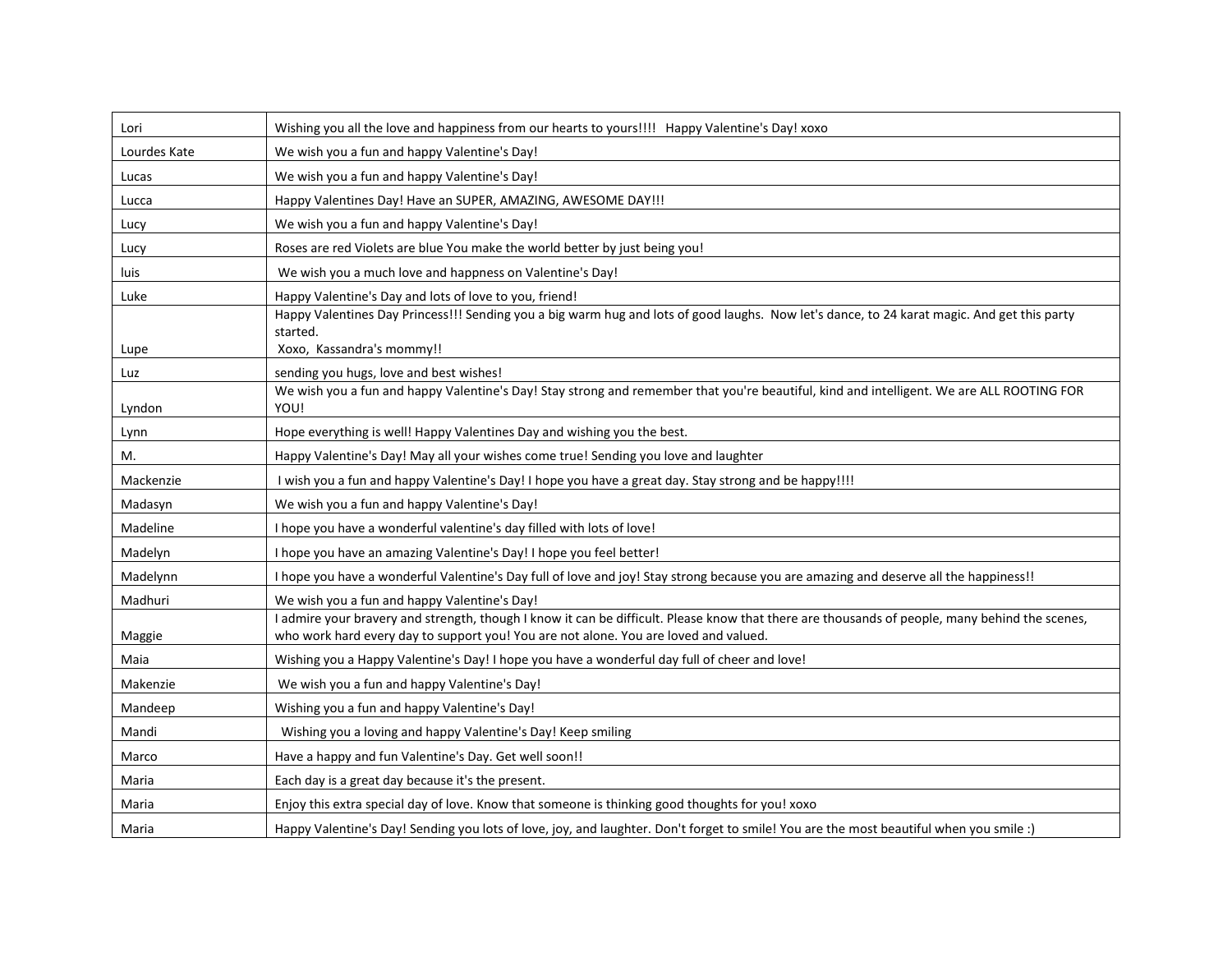| Maria    | Hope your day is filled with chocolate, sweet treats, and so much love.                                                                                               |
|----------|-----------------------------------------------------------------------------------------------------------------------------------------------------------------------|
| Maria    | We wish you a fun and happy Valentine's Day!                                                                                                                          |
| Maria    | We wish you a fun and happy Valentine's Day!                                                                                                                          |
| Maria    | wish you a fun and happy Valentine's Day!                                                                                                                             |
| Maribel  | I wanna wish you a Happy Valentine's Day!! You are amazing and such a super hero!!                                                                                    |
| maribeth | We wish you a fun and happy Valentine's Day!                                                                                                                          |
| Marie    | We wish you a fun and happy Valentine's Day!have a fun Valentine's Day                                                                                                |
| Marie    | Happy Valentines! Have a beautiful day!                                                                                                                               |
| Marilyn  | Happy Valentine's Day! You are very special, and I hope you have a fun day!                                                                                           |
| Marina   | We wish you a fun and happy Valentine's Day! -boo and buddy                                                                                                           |
| Marisa   | Hope today is just as special as you are! Sending you good wishes for today and each day forward!                                                                     |
| Mark     | You all deserve to have a super Valentine's Day!                                                                                                                      |
| Marlene  | Have a wonderful Valentine's Day filled with lots of love!!                                                                                                           |
| Marlene  | Wishing you a happy Valentine's Day!                                                                                                                                  |
| Marlene  | You are the hero!!!! Wish you a fun and happy Valentine's Day! xoxo                                                                                                   |
| Marnette | You are a special Valentine!!                                                                                                                                         |
|          | My name is Marnie and I am 2 and a half months old. I had two heart surgeries at this hospital after I was born. I was in the hospital on                             |
|          | Thanksgiving,<br>Christmas, and New Years Day. My heart is really strong now so I got to go home. I like being home but I also miss the hospital a little bit because |
| Marnie   | everyone is so nice. I hope you have a fun Valentine's Day! Love, Marnie                                                                                              |
| Marsha   | We wish you a fun and happy Valentine's Day!                                                                                                                          |
| Marta    | Wishing you a day full of fun, special treats, and love!! Happy Valentine's Day!                                                                                      |
| Mary     | We wish you a fun and happy Valentine's Day! Peds Heart Transplant Program.                                                                                           |
| Mary     | I hope you have a wonderful fun filled Valentines Day!! You are thought of with lots of Love this day and every day!!!                                                |
| Mary     | Like Boo and Henry, dogs will help you feel better, no matter what's going on. Stay strong                                                                            |
| Mary     | We wish you a fun and happy Valentine's Day! You are loved!                                                                                                           |
| Mary     | Wishing you a Happy Valentine's Day from the Peds Heart Transplant Program!!                                                                                          |
| Mary     | Wishing you a Happy Valentine's Day from the Peds Heart Transplant Program!!                                                                                          |
| Mary Ann | We wish you a fun and happy Valentine's Day!                                                                                                                          |
| Mateo    | Hope you have a wonderful Valentine's Day! Sending love and strength for all!                                                                                         |
| Matthew  | We wish you a fun and happy Valentine's Day!                                                                                                                          |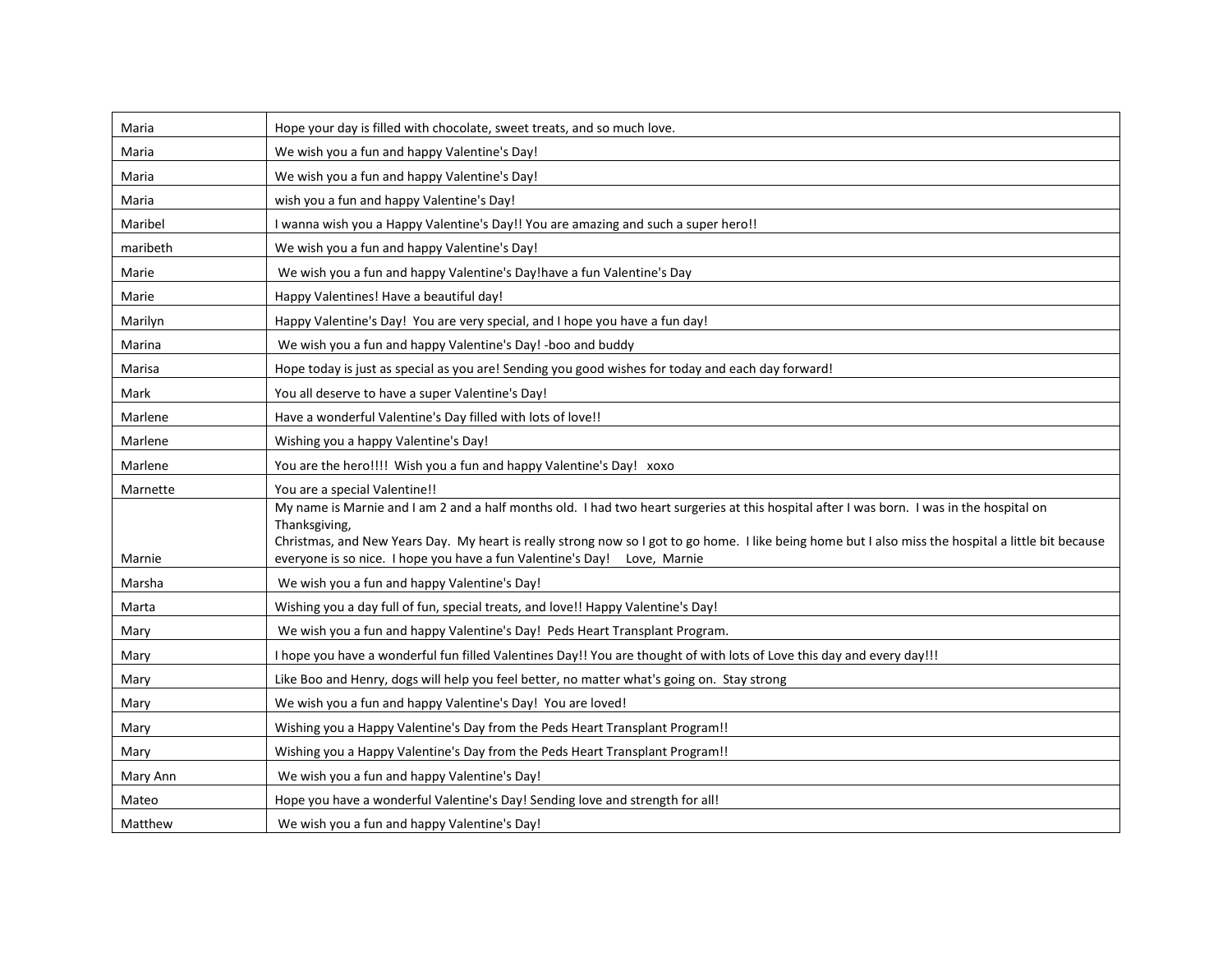| Matthew  | Hi there, To the coolest kid around, I hope you have a fantastic Valentine's Day. From your friend Matt                                               |
|----------|-------------------------------------------------------------------------------------------------------------------------------------------------------|
| Matthew  | Wishing you a special Valentine's Day friend!                                                                                                         |
| Matthew  | Wishing you a special Valentine's Day my friend!                                                                                                      |
| Maureen  | Always know that you are cared for and loved.                                                                                                         |
| Maureen  | Wishing you a fun and happy Valentine's Day!                                                                                                          |
| Mayra    | Happy Valentine's Day!!                                                                                                                               |
| Megan    | Wishing you a fun and happy Valentine's Day!                                                                                                          |
| Megan    | Happy Valentine's Day!!                                                                                                                               |
| Megan    | Wishing you a super, awesome Valentine's Day! You're a super star!                                                                                    |
| Megan    | You are the superest of Super Heroes!! Happy Valentine's Day!!                                                                                        |
| Meghan   | Hope your day is just as awesome as you are, and filled with fun and chocolate!                                                                       |
| Melanie  | I hope your day is filled with lots of love, hugs, and laughs! :)                                                                                     |
| Melissa  | Happy Valentine's day to all the amazing kids :)                                                                                                      |
| Melissa  | Happy Valentines Day! I hope you know how loved you are!!                                                                                             |
| Melissa  | Happy Valentine's Day! Your powered by a strong heart so use it!                                                                                      |
| Melissa  | Have a fun and exciting Valentine's day!! you are very special in your unique way. stay positive!! lots of love and hugs!! :D                         |
| Melissa  | Hope you have a wonderful Valentine's Day filled with love!                                                                                           |
| Melissa  | Sending bear-sized hugs and the sweetest Valentine's greetings to someone beary-special. < 3                                                          |
| meryl    | wishing you a happy Valentine's Day!                                                                                                                  |
| Mia      | I hope you a fun and happy Valentine's Day!                                                                                                           |
| Michael  | Hope you get better and have a better day.                                                                                                            |
| Michael  | I wish you a happy Valentine's Day, and I hope you know that the world is full of love for you!                                                       |
| Michaela | I hope you have a Happy Valentines day and always remember that you are even more SUPER than the strongest, bravest super hero!                       |
| Michele  | Happy Valentines Day!!                                                                                                                                |
| Michele  | Have a Happy Valentines Day!                                                                                                                          |
| Michelle | Happy Valentine's Day                                                                                                                                 |
| Michelle | Have a fun and delicious Valentine's Day!                                                                                                             |
| Michelle | Have a fun and happy Valentine's Day!                                                                                                                 |
| Michelle | I hope your Valentine's Day goes well and that you'll be happy                                                                                        |
| Michelle | I wish you a Valentine's Day filled with friends and family. I hope the love and support of those around you fills up your heart today and every day. |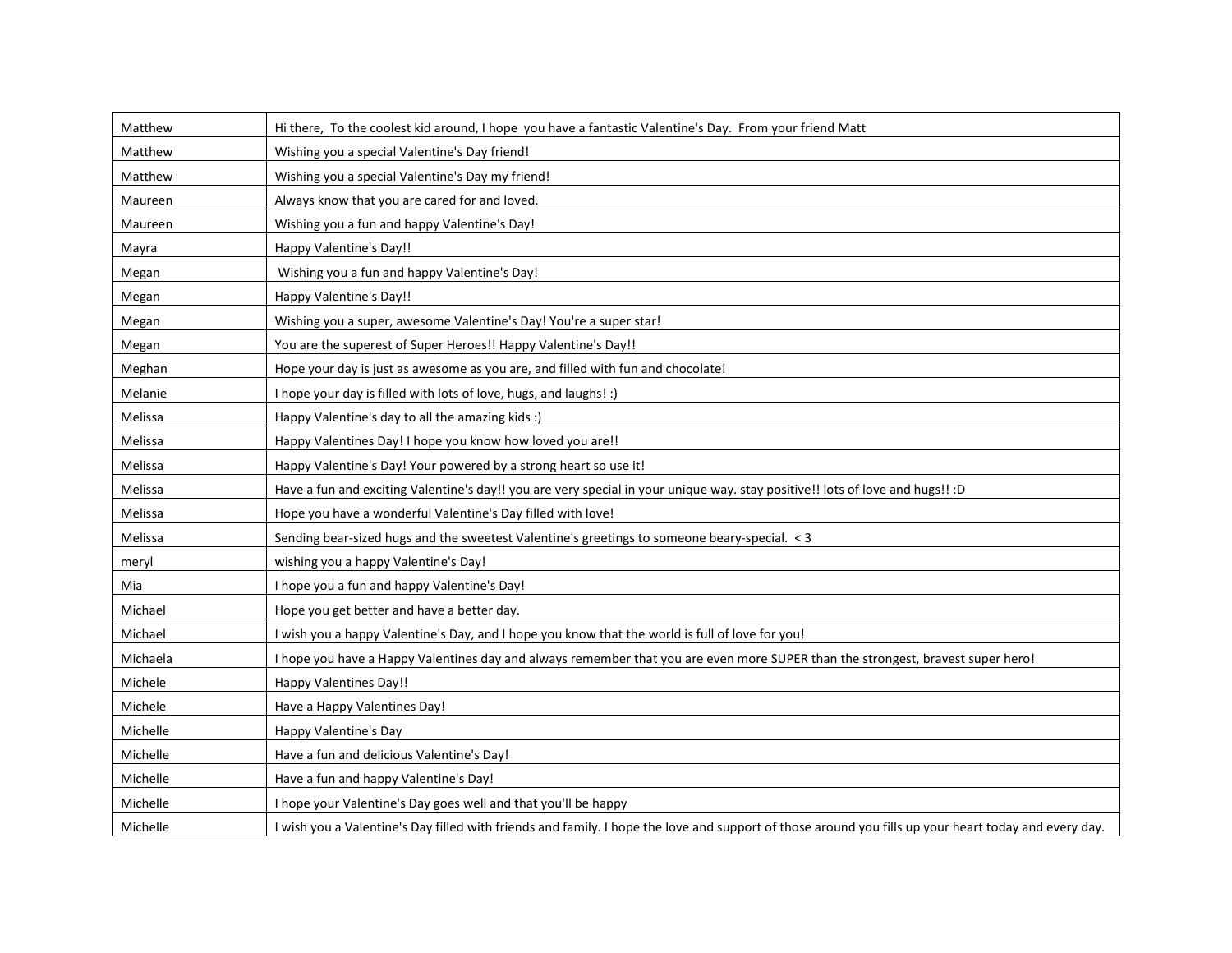| Michelle     | We wish you a fun and happy Valentine's Day!                                                                                                                          |
|--------------|-----------------------------------------------------------------------------------------------------------------------------------------------------------------------|
| Michelle     | We wish you a fun and happy Valentine's Day!                                                                                                                          |
| Michelle     | We wish you a fun and happy Valentine's Day!                                                                                                                          |
| Michelle     | We wish you a fun and happy Valentine's Day! Stay Strong and Be Brave.                                                                                                |
| Michelle     | Wishing you a very Happy Valentine's Day!! Have a beautiful day!! Sending many hugs!                                                                                  |
| Michelle     | You are a brave, strong superstar! wishing you a fun and happy Valentine's Day!                                                                                       |
| Michelle     | You are special. I know you can get through this! Believe in yourself                                                                                                 |
| Miguel       | Hope you have an amazing Valentine's Day!                                                                                                                             |
| Mikaela      | Happy Valentine's Day to an extra special kid!                                                                                                                        |
| Mike         | I hope you have a happy Valentine's Day! You are our heroes!                                                                                                          |
| Mike         | Wish you a fun and happy Valentine's Day!                                                                                                                             |
| Mikey        | Wishing you a fun and happy Valentine's Day! Sending hugs from Ireland                                                                                                |
| Mimi         | Hoping that this Valentine's Day is full of love and care and furry friends.                                                                                          |
| Mimi         | You are a gift to this world and no matter what happens, you are loved!! Your smile brightens up the world! Have a very very Valentine's Day! :)                      |
| Mimi         | You're my Valentine Hero. Have a happy day!                                                                                                                           |
| Miranda      | You truly are a super hero! Thank you for showing your powers of love, strength, and courage with the world! We see you Super Hero!!! Happy<br><b>Valentines Day!</b> |
| <b>Missy</b> | Happy Valentine's Day!!! You keep up being strong and get better soon! We are all rooting for you!                                                                    |
| Mohini       | You are a superhero! We wish you the best Valentine's Day ever < 3                                                                                                    |
| Mollie       | Wishing you a fun and happy Valentine's Day!                                                                                                                          |
| Monica       | I hope you have an amazing Valentine's day!                                                                                                                           |
| Monica       | We wish you a fun and happy Valentine's Day! You are AMAZING !!!!                                                                                                     |
| Moris        | Wish you a super Valentine's Day!                                                                                                                                     |
| Myra         | I hope you have a PAWsitively fun day!                                                                                                                                |
| Nabila       | Wishing you a lifetime of good health, Happiness and Success, MayAllah"s blessings be with you Yasseen                                                                |
| Naida        | Wishing you a fun and happy Valentine's Day! People love you and are thinking of you.                                                                                 |
| Nanci        | Happy Valentines day friend!                                                                                                                                          |
| Nancy        | Have a boo-tiful day! Happy Valentine's Day!                                                                                                                          |
| Nancy        | I hope you have an amazing valentine's day!!!!! Stay strong and be positive!!!! I'm sending you lots of hugs from where I am! Happy Valentine's<br>Day!!!             |
| Nancy        | Wishing you a BRIGHT and Cheerful Valentine's Day!!                                                                                                                   |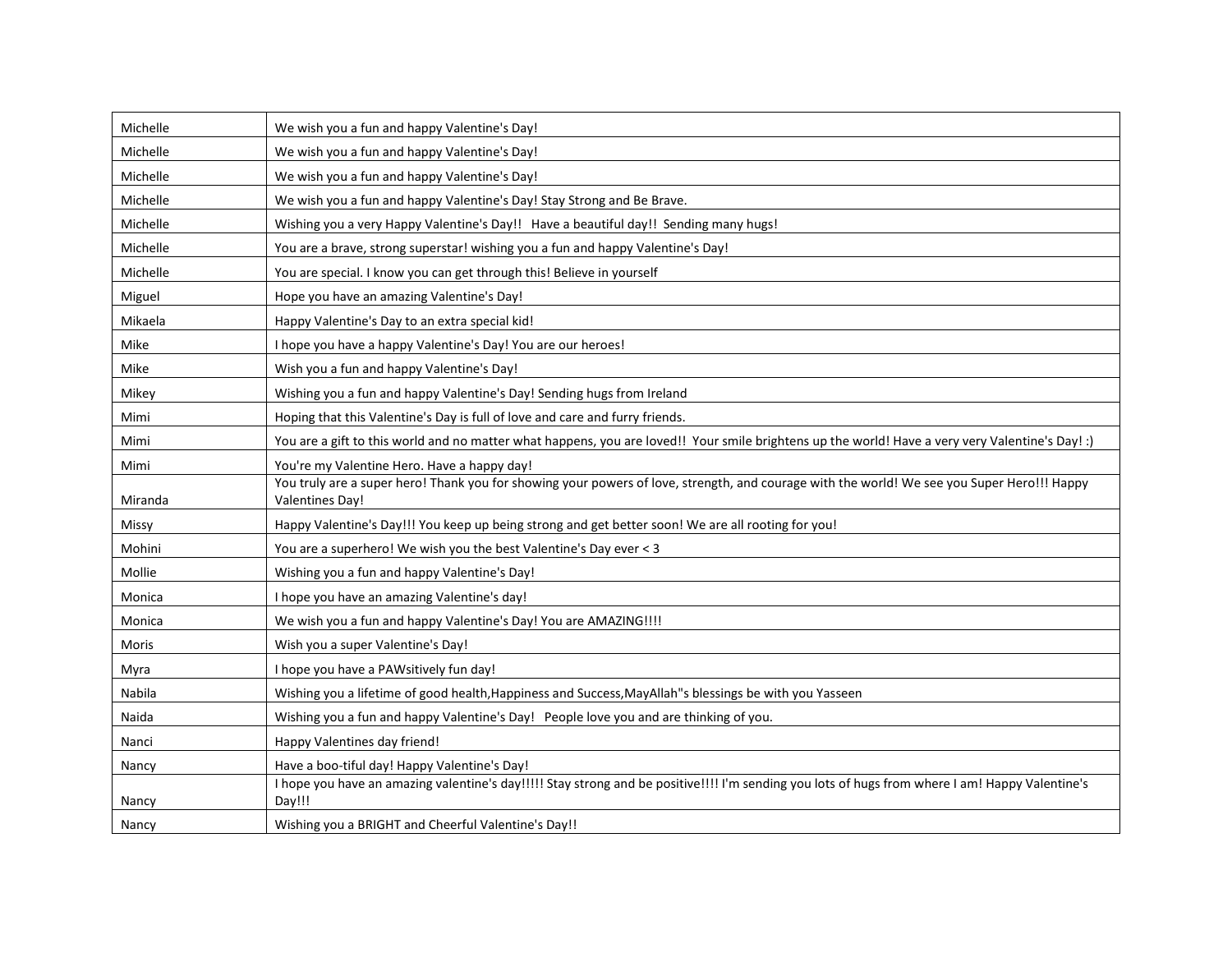| Natalie          | Happy Valentine's Day! You are special and LOVED! < 3                                                                                      |
|------------------|--------------------------------------------------------------------------------------------------------------------------------------------|
| Natalie          | Have a super sweet day! < 3                                                                                                                |
| Natalie          | Lots of love for Valentine's Day!                                                                                                          |
| Natalie          | Wishing you the most fun and happy Valentine's Day! I hope you have the best day :)                                                        |
| Natasha          | Wishing you a fun and happy Valentine's Day! You are special in every little and big way.                                                  |
| Nathalie         | I hope you have amazing Valentines Day. May it be filled with fun and joy.                                                                 |
| Neva             | I hope you have a wonderful Valentine's Day!!                                                                                              |
| Nia              | I wish you the best Valentine's Day ! Have lots of fun.                                                                                    |
| Nick             | Happy Valentine's Day! Hope you have a great day!                                                                                          |
| Nick             | Seaside Police Department loves you! Never give up!!                                                                                       |
| Nicole           | Hope you have a great Valentine's Day with lots of love and hugs!                                                                          |
| Nicole           | Wishing you the SWEETEST Valentine's Day! Sending you LOVE, SMILES, and JOY. - Nicole (Mama of a LPCH Heart Warrior)                       |
| Nina             | We hope your Valentine's Day is just as sweet as you! xoxo                                                                                 |
| Nixxon           | Wishing you an awesome day!                                                                                                                |
| Noah             | I wish you a wonderful Valentine's Day. May you feel all the love you deserve on this special day.                                         |
| Noah             | Wishing you a Happy Valentine's Day. Remember, you are awesome.                                                                            |
| Noah             | Wishing you the best Valentines Day!                                                                                                       |
| Norah            | Have a fun and loving Valentine's Day!                                                                                                     |
| Norma            | You are awesome and special!!! Happy Valentine's Day!!!                                                                                    |
| Octavius         | Hope you have a wonderful Valentine's Day!                                                                                                 |
| OJ, Khloe & Joey | Happy Valentines Day! I wish you health and happiness. We were there and we know how you feel but you are in great hands.                  |
| Olga             | We wish you a fun and happy Valentine's Day!                                                                                               |
| Olga             | Happy Valentine's Day, sweet one!! xoxo                                                                                                    |
| Olivia           | Happy Valentine's Day! I hope your Valentine's Day is filled with joy and love!                                                            |
| Olivia           | I hope you have a wonderful Valentine's Day! You are very capable and we are supporting you in every step of the way. Giving lots of love! |
| Olu              | We wish you a fun and happy Valentine's Day!                                                                                               |
| Orlanda          | Have a wonderful Valentine's Day!                                                                                                          |
| Oscar            | We wish you a fun and happy Valentine's Day!                                                                                               |
| owen             | Happy Valentine's Day! I hope you are surrounded by love!                                                                                  |
| Pam              | From my heart to yours Happy Valentine's Day! Hope you have the best day! XOXO                                                             |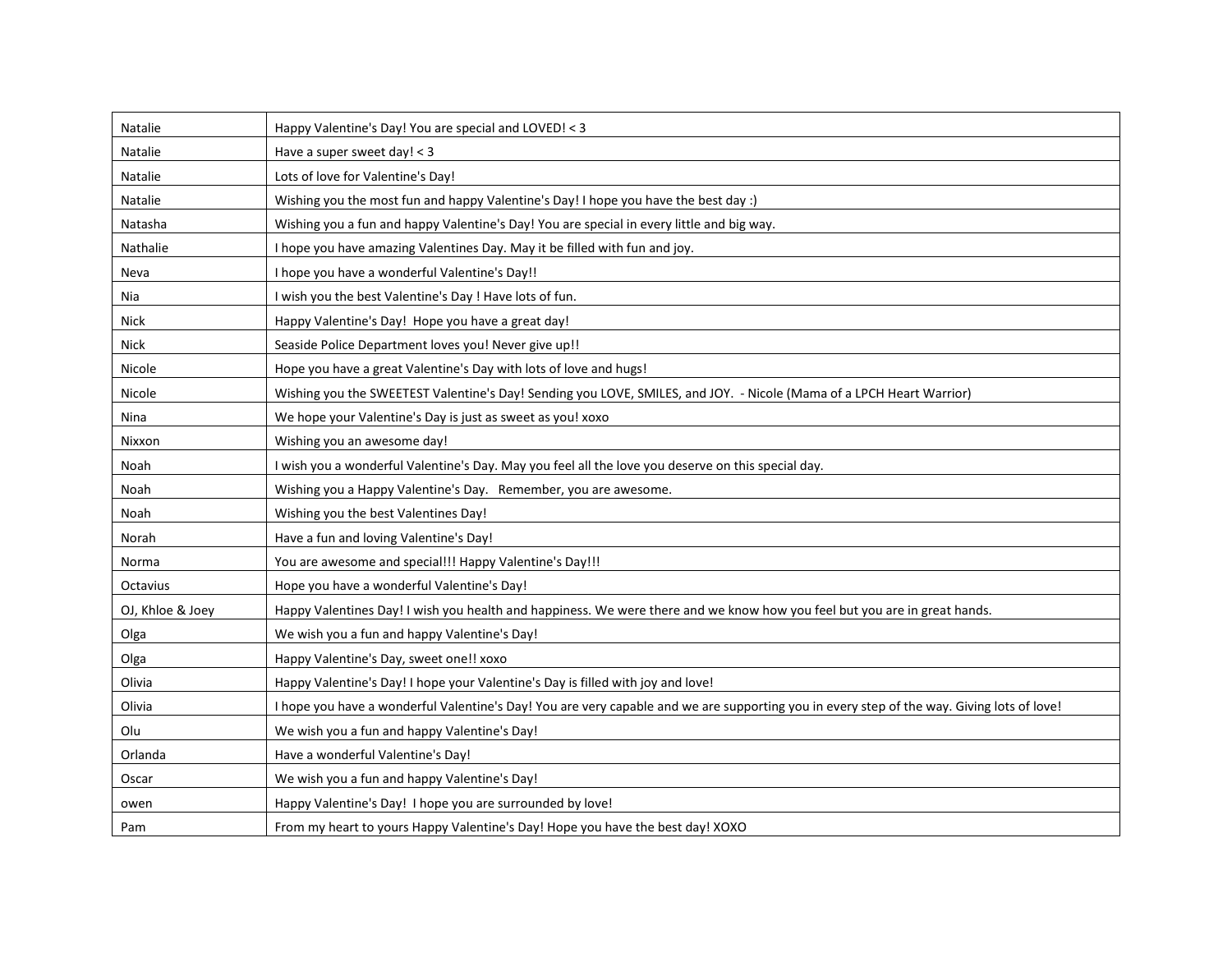| Pamela          | Have a super day You are amazing.                                                                                                                                                                                                                                                                                                                                 |
|-----------------|-------------------------------------------------------------------------------------------------------------------------------------------------------------------------------------------------------------------------------------------------------------------------------------------------------------------------------------------------------------------|
| Panos           | Happy Valentine's Day!                                                                                                                                                                                                                                                                                                                                            |
| Paoyin          | We wish you a fun and happy Valentine's Day!<br>A cop pulls over a pickup truck with 20 penguins in the back and orders the driver, "Take them to the Zoo!". Next day, same truck but the penguins<br>are all wearing hats and sunglasses. Cop: Didn't I tell you to take those penguins to the Zoo?" Driver: I did! And today i am taking them to the<br>beach!" |
| Pat             | Enjoy the giggle and Have a Happy Valentine's Day!                                                                                                                                                                                                                                                                                                                |
| Pat             | Happy Valentine's Day                                                                                                                                                                                                                                                                                                                                             |
| Patricia        | We wish you a fun and happy Valentine's Day!                                                                                                                                                                                                                                                                                                                      |
| Patricia        | Hope you have a fun and happy Valentine's Day!!                                                                                                                                                                                                                                                                                                                   |
| <b>PATRICIA</b> | I wish you a fun and happy Valentine's Day!                                                                                                                                                                                                                                                                                                                       |
| Patty           | Have an amazing day and always remember that you are a warrior, you are unique and you are as precious as a diamond!                                                                                                                                                                                                                                              |
| Patty           | I hope you have a super duper Valentine's Day filled with love!                                                                                                                                                                                                                                                                                                   |
| Patty           | We wish you a fun and happy Valentine's Day! We send a heart full of hope, faith and love                                                                                                                                                                                                                                                                         |
| Patty           | You are such a special Super Kid! Hope you have a Super Valentine's Day!                                                                                                                                                                                                                                                                                          |
| Paul            | Have a Happy and Fun Valentine's Day!                                                                                                                                                                                                                                                                                                                             |
| Paula           | We wish you a fun and happy Valentine's Day                                                                                                                                                                                                                                                                                                                       |
| Pete            | Happy Valentine's Day!                                                                                                                                                                                                                                                                                                                                            |
| Phil            | Dear You, I wish you a fun and happy Valentine's Day! And most important, get well soon! Your positive attitude is the most important part of your<br>recovery. Get well soon.                                                                                                                                                                                    |
| phoebe          | We wish you a fun and happy Valentine's Day!                                                                                                                                                                                                                                                                                                                      |
| Phoebe          | We hope you have an awesomely happy and fun day! Happy Valentine's Day sweetheart!!                                                                                                                                                                                                                                                                               |
| PJ              | Have a very happy Valentine's Day! Get well soon. They work miracles where you are!.: We wish you a fun and happy Valentine's Day!                                                                                                                                                                                                                                |
| Pookie          | May this Valentine's day of yours be filled with warmth, love and joy from your the ones you love.                                                                                                                                                                                                                                                                |
| Prashanti       | We wish you a fun and happy Valentine's Day!                                                                                                                                                                                                                                                                                                                      |
| Presley         | We wish you a fun and happy Valentine's Day!                                                                                                                                                                                                                                                                                                                      |
| Princess        | You amaze me! Keep up the good work!                                                                                                                                                                                                                                                                                                                              |
| Priscilla       | Happy Valentine's Day! You are AMAZING!!!                                                                                                                                                                                                                                                                                                                         |
| Prodromou       | We wish you a fun and very happy Valentine's Day!                                                                                                                                                                                                                                                                                                                 |
| Pyeatt          | We wish you a fun and happy Valentine's Day!                                                                                                                                                                                                                                                                                                                      |
| Rachael         | Wishing you an amazing and happy Valentine's Day! You're a superhero!                                                                                                                                                                                                                                                                                             |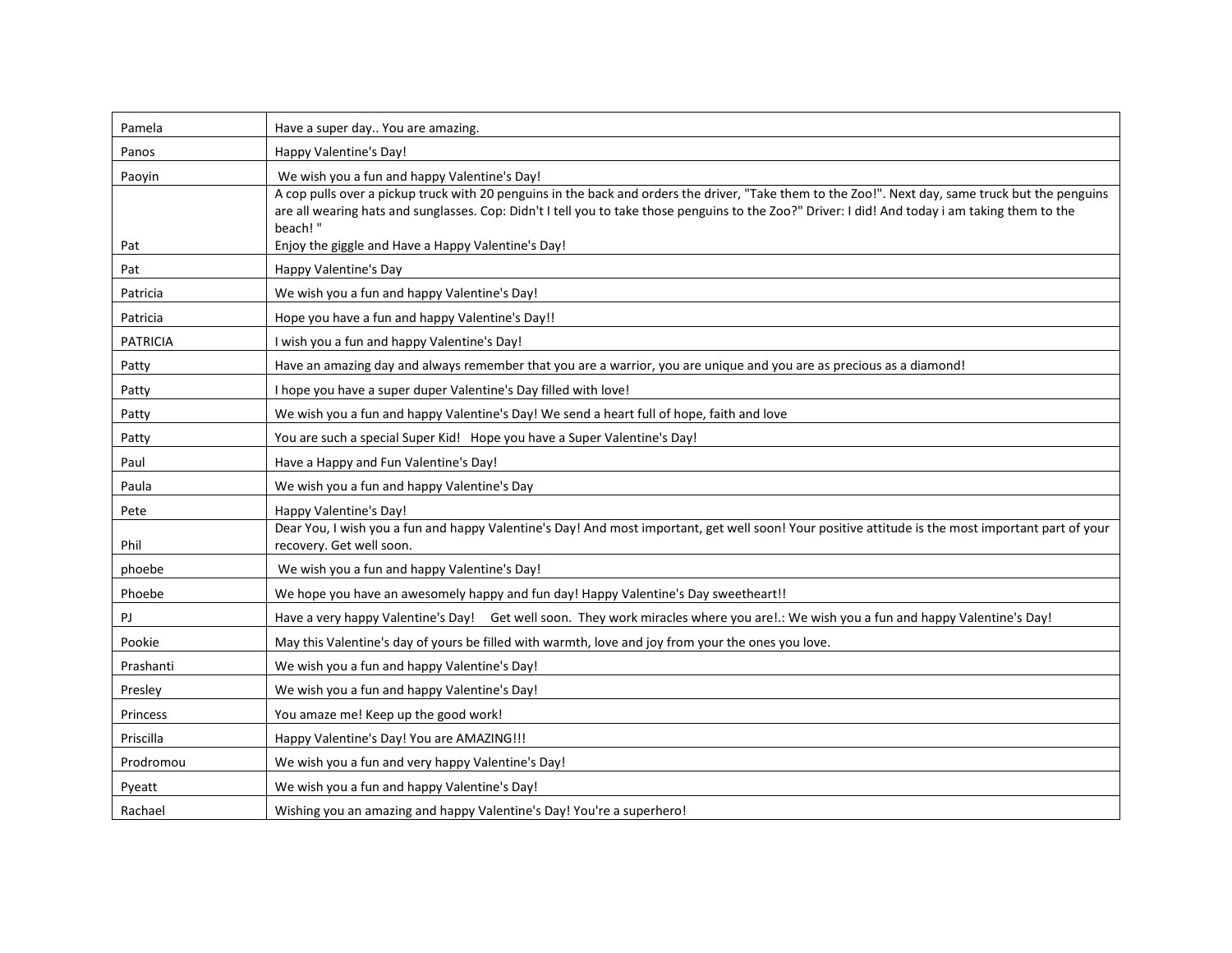| Rachel                        | Happy Valentines Day cutie!                                                                                                                |
|-------------------------------|--------------------------------------------------------------------------------------------------------------------------------------------|
| Rachel                        | Have a fantastic Valentine's Day!                                                                                                          |
| Rachel                        | Have an amazing Valentine's Day!                                                                                                           |
| Rachel                        | Wishing you a fun and happy Valentine's Day! I love you!                                                                                   |
| Rachel                        | Wishing you a fun and happy Valentine's Day! Keep being SUPER!                                                                             |
| Rachel                        | You are courageous and more powerful than you know! Sending you love on this Valentine's Day!                                              |
| Rachelle                      | Happy Valentines Day!                                                                                                                      |
| Rachelle                      | We wish you a fun and happy Valentine's Day!                                                                                               |
| Rahima                        | I wish you a very special Valentine's Day!!! LOTS OF LOVE!!!!!                                                                             |
| Randi                         | We wish you a fun and happy Valentine's Day! We hope 2020 brings a lot of love and laughs for you and your families!                       |
| Raquel                        | sending you warm wishes for an awesome Valentine's Day!                                                                                    |
| Raul                          | I wish you a fun and happy Valentine's Day!                                                                                                |
| Rebecca                       | We wish you a fun and happy Valentine's Day!                                                                                               |
| Rebecca                       | Wishing you a happy Valentine's Day, filled with lots and lots of smiles! :)                                                               |
| Rebecca                       | You are very special, and we are wishing you lots of love on Valentine's Day!                                                              |
| Reinhard                      | Happy Valentines Day to you! Always remember that you are beautiful, special and loved!                                                    |
| Renee                         | May your Valentine's Day be filled with love, joy and laughter!                                                                            |
| Rhean                         | Happy Valentine's Day to someone special! Sending love, sunshine, and warm wishes your way! < 3                                            |
| Rheanna Madison &<br>Kaitlynn | We hope you have a great Valentine's Day!                                                                                                  |
| Ria                           | Wishing you a day filled with love, happy Valentine's Day.                                                                                 |
| ricardo                       | We wish you a fun and happy Valentine's Day!                                                                                               |
| Riley                         | Happy Valentine's Day! Where ever you are spending your best moments, you'll never be alone for I am with you even if it is not in person! |
| Rilyn                         | Hope you have a fun and exciting valentines!                                                                                               |
| Rob                           | I wish you a fun and happy Valentine's Day!                                                                                                |
| Rob                           | Wishing you a happy Valentine's Day that's filled with fun!                                                                                |
| Robert                        | Hope you have a wonderful Valentine's Day!                                                                                                 |
| Robert                        | Hope you have a wonderful Valentine's Day!                                                                                                 |
| Roberta                       | < 3 < 3 Hope and Hugs to you on Valentines Day! < 3 < 3                                                                                    |
| Robin                         | We hope your Valentine's Day is as special as you!! Have fun!!                                                                             |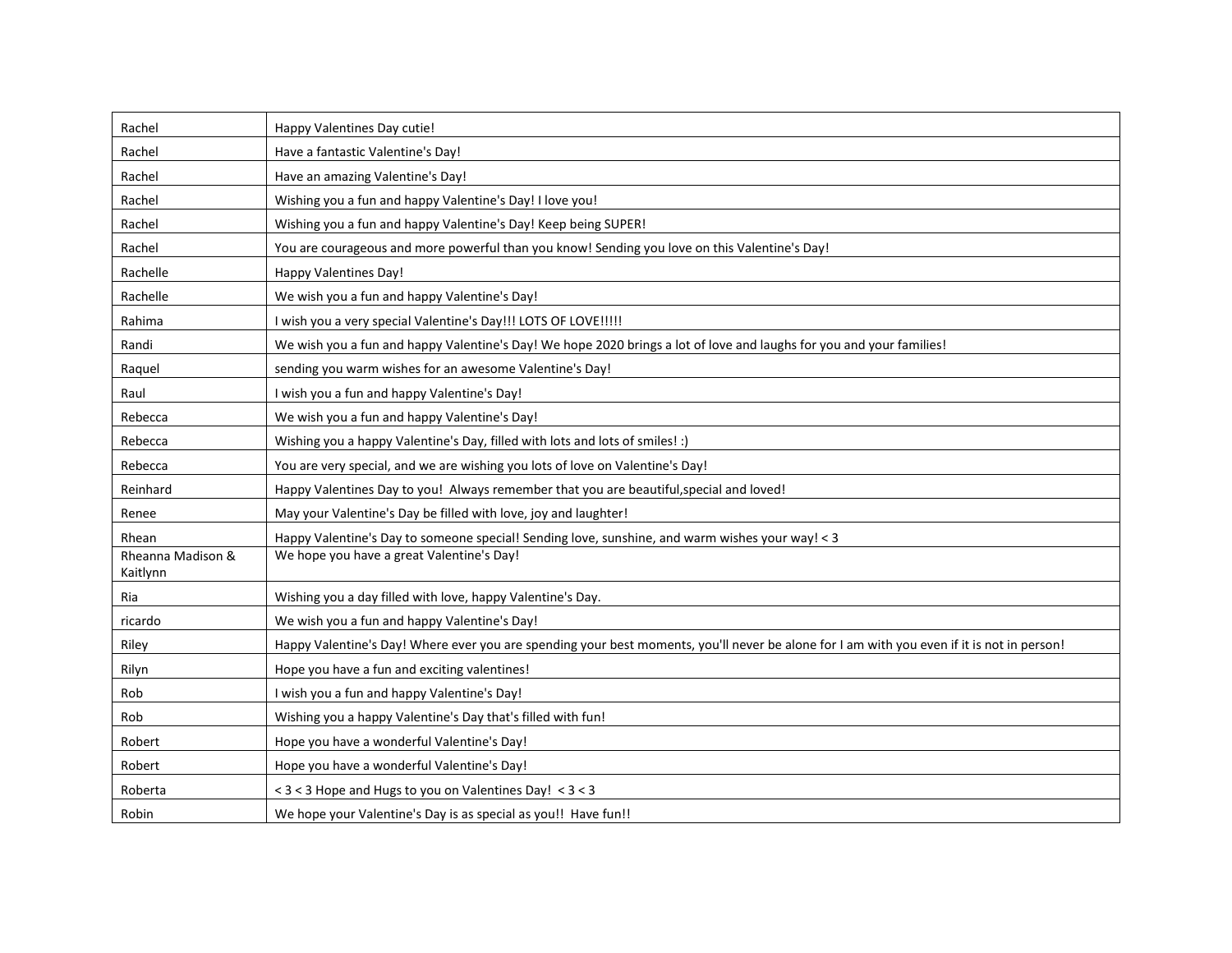| Robin        | You're super strong, super smart and super brave! You've got this. The perfect valentine!                                              |
|--------------|----------------------------------------------------------------------------------------------------------------------------------------|
| Romelia      | We wish you a fun and happy Valentine's Day! I hope you are doing better                                                               |
| Rommel (Jay) | I hope that you have a fun and super Valentine's Day                                                                                   |
| Ron          | : We wish you a fun and happy Valentine's Day!                                                                                         |
| Ronald       | happy Valentine's Day!                                                                                                                 |
| Rosa         | Have a SUPER Valentines Day!                                                                                                           |
| Rose         | Have a wonderful Valentine's Day!! Keep smiling. :)                                                                                    |
| Rosella      | We Love You and are praying every day for a speedy recovery. You got this Mia Castillo XOXOXO                                          |
| Rosie        | Wishing you a fun and happy Valentine's Day! XOXOXOXO                                                                                  |
| Rowena       | From my heart to yours, wishing you warm hugs and a sweet filled Valentine's Day!                                                      |
| Rudy         | Happy Valentine's Day! Have a love filled awesome day!                                                                                 |
| Ryan         | Wishing you the sweetest, and happiest valentines day :)                                                                               |
| Sacha        | Happy Valentine's Day! I hope your day is filled with wonderful surprises and laughter.                                                |
| sadie        | You are my HERO Valentine!                                                                                                             |
| Sam          | I wish you a fun and happy Valentine's Day!                                                                                            |
| Samantha     | Happy Valentine's Day!                                                                                                                 |
| Samantha     | We wish you a fun and happy Valentine's Day!                                                                                           |
| Samantha     | We wish you a fun and happy Valentine's Day!                                                                                           |
| Samantha     | We wish you a fun and happy Valentine's Day!                                                                                           |
| Sami         | You are loved today and always. from Talia, Gabe, Jalen and Sami                                                                       |
| Sammie       | We wish you a fun and happy Valentine's Day!                                                                                           |
|              | Happy Valentine's Day, I was in the same hospital as you where last year. Tomorrow is the one year anniversary of my brain surgery and |
| Sammy        | I just wanted to tell you it only gets better from now on. No matter what you are suffering from it gets better.                       |
| Sandra       | Hey you! Happy Valentines day!                                                                                                         |
| Sandra       | Hope this is your Best Valentine's Day EVER!                                                                                           |
| Sandra       | I wish you a special Valentine's Day. Hugs from Texas.                                                                                 |
| Sandra       | We wish you a fun and happy Valentine's Day! Hoping your day is amazing and full of fun and laughter.                                  |
| Sandra       | We wish you a fun and happy Valentine's Day! From one Heart Mom to all of you amazing fighters at LPCH.                                |
| Sandra       | We wish you a fun and happy Valentine's Day! I hope you have an amazing day full of love and laughter! XOXO, Sandra                    |
| Sandy        | I wish you a fun-filled Valentines Day!                                                                                                |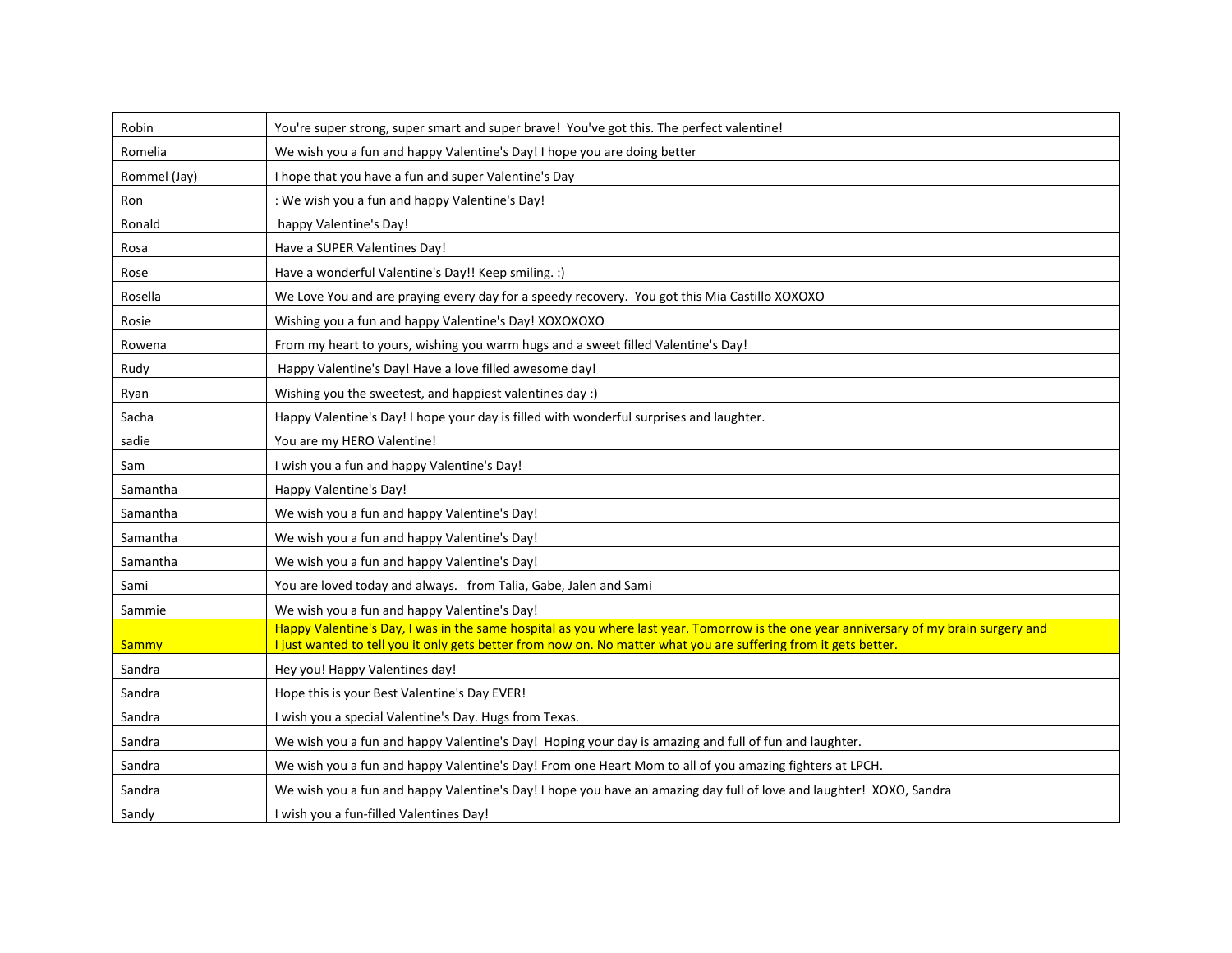| Sarah         | Happy Valentine's Day!                                                                                                                                                     |
|---------------|----------------------------------------------------------------------------------------------------------------------------------------------------------------------------|
| Sarah         | Happy Valentine's Day! Sending you lots of love!                                                                                                                           |
| Sarah         | Happy Valentine's Day! Smile and know that you are loved!                                                                                                                  |
| Sarah         | I hope your Valentine's day is just as special as you are! Sending love your way!                                                                                          |
| Sarah         | We wish you a fun and happy Valentine's Day!                                                                                                                               |
| Sarah         | We wish you a fun and happy Valentine's Day!                                                                                                                               |
| Sarah         | Wishing you a fun and happy Valentine's Day!                                                                                                                               |
| Sasha         | Wishing you a very happy Valentine's Day! I hope these smiling super doggies make you smile because you are SUPER too!                                                     |
| Sasha         | You are GREAT, doing your best everyday. Get relaxed, enjoy and have fun today!                                                                                            |
| Sasha         | You are the reason to celebrate Valentine's day - you are full of hope, joy and love. Big smiles and hugs from everyone here at Lucile Packard -<br>Happy Valentine's Day! |
| <b>Seamus</b> | Have a fun valentine's day! I am 7 and had heart surgery there before. I hope you have a great time                                                                        |
| sedona        | Happy Valentines Day! Sending love from me and my family to you and yours!                                                                                                 |
| Seema         | Wishing you lots of Magic this Valentines Day!                                                                                                                             |
| Serena        | Hope you have a wonderful Valentines day, you are special! =)                                                                                                              |
| Shaili        | Have a great Valentine's Day :-) < 3                                                                                                                                       |
| Shanda        | Wishing you a Happy Valentine's Day                                                                                                                                        |
| Shanda        | Wishing you a Happy Valentine's Day                                                                                                                                        |
| Shanda        | Wishing you a Happy Valentine's Day                                                                                                                                        |
| Shanda        | Wishing you a Happy Valentine's Day                                                                                                                                        |
| Shanda        | Wishing you a Happy Valentine's Day                                                                                                                                        |
| Shanna        | I hope you have a very special Valentine's day!                                                                                                                            |
| Shannon       | Have a fun and special Valentine's Day!                                                                                                                                    |
| Shannon       | My son is 19 years old, born with Hypoplastic Left Heart Syndrome. From our family to yours, YOU GOT THIS! Happy Heart Day!                                                |
| Shannon       | We wish you a fun and happy Valentine's Day! You are a true Super Hero!!! Stay brave!!!                                                                                    |
| Shantel       | We wish you a fun and happy Valentine's Day! Praying for you always !                                                                                                      |
| Shareeta      | I wish you a fun and happy Valentine's Day full of laughs and treat!                                                                                                       |
| Sharene       | You're super and you're super special!                                                                                                                                     |
| Shari         | Hi you Super kid from some super friends. We wish you a fun and happy Valentine's Day!                                                                                     |
| Sharlene      | Hope you have a SUPER valentine's day!!                                                                                                                                    |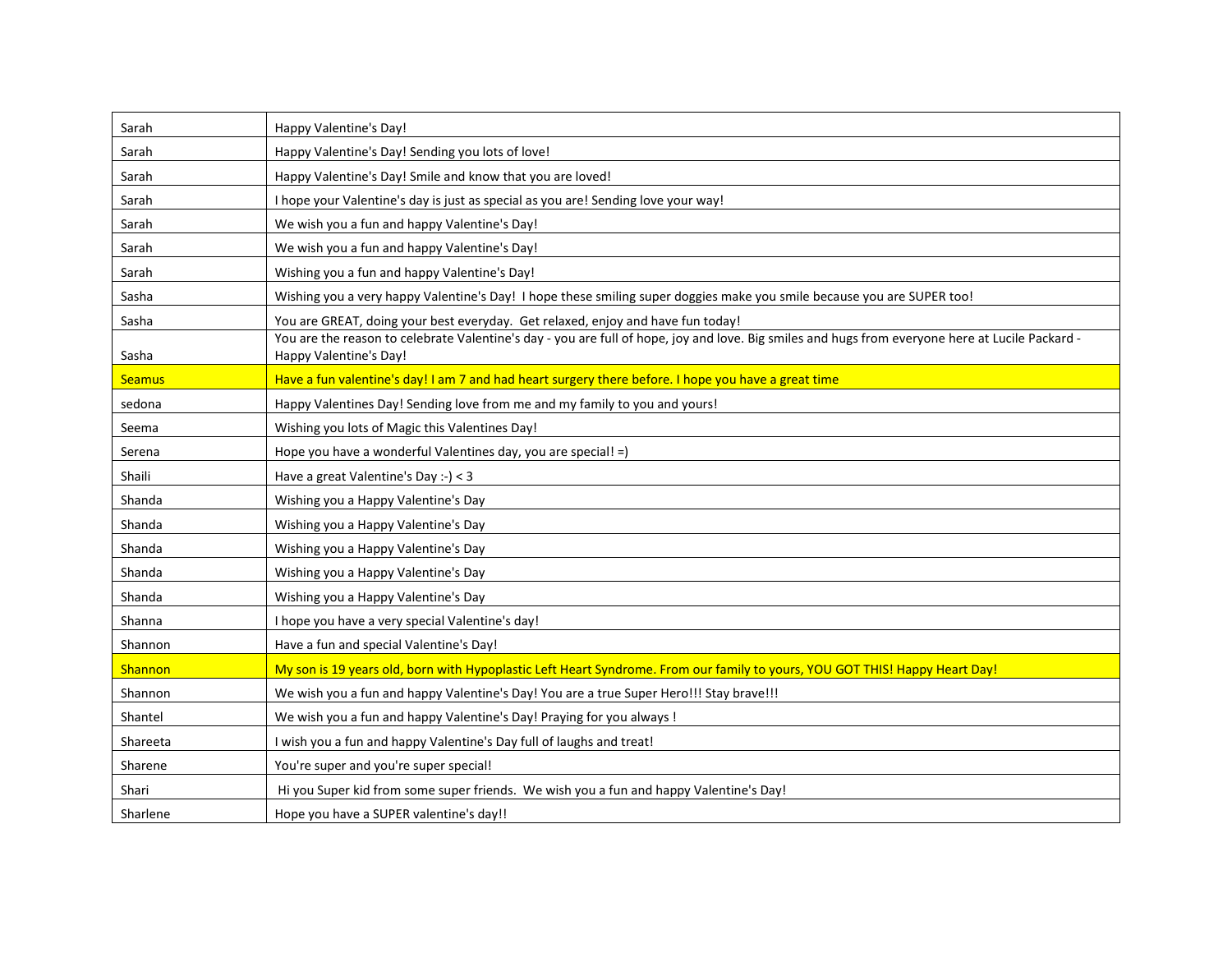| Sharon and Greg | Happy Valentines Day To our Sophia the First                                                                                                               |
|-----------------|------------------------------------------------------------------------------------------------------------------------------------------------------------|
| Sharyl          | Hope Your Valentines Day is Filled With Love                                                                                                               |
| Shauna          | Happy Valentine's Day from the East Coast! Hope you have a fun day!                                                                                        |
| Sheedeh         | Wishing you a fun and happy Valentine's Day!                                                                                                               |
| Shelby          | All the 4th graders from Rocketship Mosaic Elementary School wish you an amazing Valentine's Day!                                                          |
| Shelley         | Hope you have a very special Valentine's Day!                                                                                                              |
| Shelly          | Wishing you a wonderful Valentine's Day filled with lots of love and laughter! Happy Happy Valentine's Day!                                                |
| Sheri           | Always rememberyou are wonderful, you are beautiful, and you are loved. I hope you have a super special Valentine's Day!                                   |
| Sheridan        | Wishing you a very Happy Valentine's Day! I hope it's "Pawsome"!                                                                                           |
| Shira & Rob     | Wishing you a day filled with love, hope and peace. Know someone out there is thinking of you and sending you love and strength. Happy<br>Valentine's Day! |
| Shital          | Wishing you a very Happy Valentine's Day. Keeping smiling bright                                                                                           |
| Shivangi        | Wishing you a fun & happy valentines day. Hope your day if filled with joy & laughter :)                                                                   |
| Sia             | Have a fun and happy Valentine's Day!                                                                                                                      |
| Silvana         | You're AWESOME! Stay strong and keep smiling! Happy Valentine's Day!                                                                                       |
| Skyler          | Wishing you an awesome Valentines Day celebration with your loved ones, because YOU are forever loved! Your are truly a superhero!                         |
| Sofia           | I hope you have a super fun and wonderful Valentine's Day!                                                                                                 |
| Sofii           | Happy Valentines Day Love Team Sofiis                                                                                                                      |
| Sonal           | We wish you a fun and happy Valentine's Day!                                                                                                               |
| Sophia          | I wish you a fun and happy Valentine's Day!                                                                                                                |
| Sophia          | We wish you a fun and happy Valentine's Day!                                                                                                               |
| sophie          | Your strengh is so inspirational! I wish you a fun and happy Valentine's Day!                                                                              |
| Sophie          | I hope you have an awesome Valentine's day! I hope you have lots of fun and are full of smiles!                                                            |
| Sophie          | To a Super Special FriendWe wish you a fun and happy Valentine's Day! Lots of love, Ken, Sophie, and Joanne                                                |
| Spongebob       | Wishing you a special Valentine's Day!                                                                                                                     |
| Spurthi         | Hope you have a great Valentine's Day! Sending you lots of hugs and love with my furry buddies.                                                            |
| Stacey          | We wish you a fun and happy Valentine's Day!                                                                                                               |
| Stefany         | From my heart to yours, Happy Valentine's Day! Sending lots of love your way < 3                                                                           |
| Stephanie       | Happy Valentine's Day!                                                                                                                                     |
| Stephanie       | Happy Valentine's Day! Extra hugs and smiles on this day.                                                                                                  |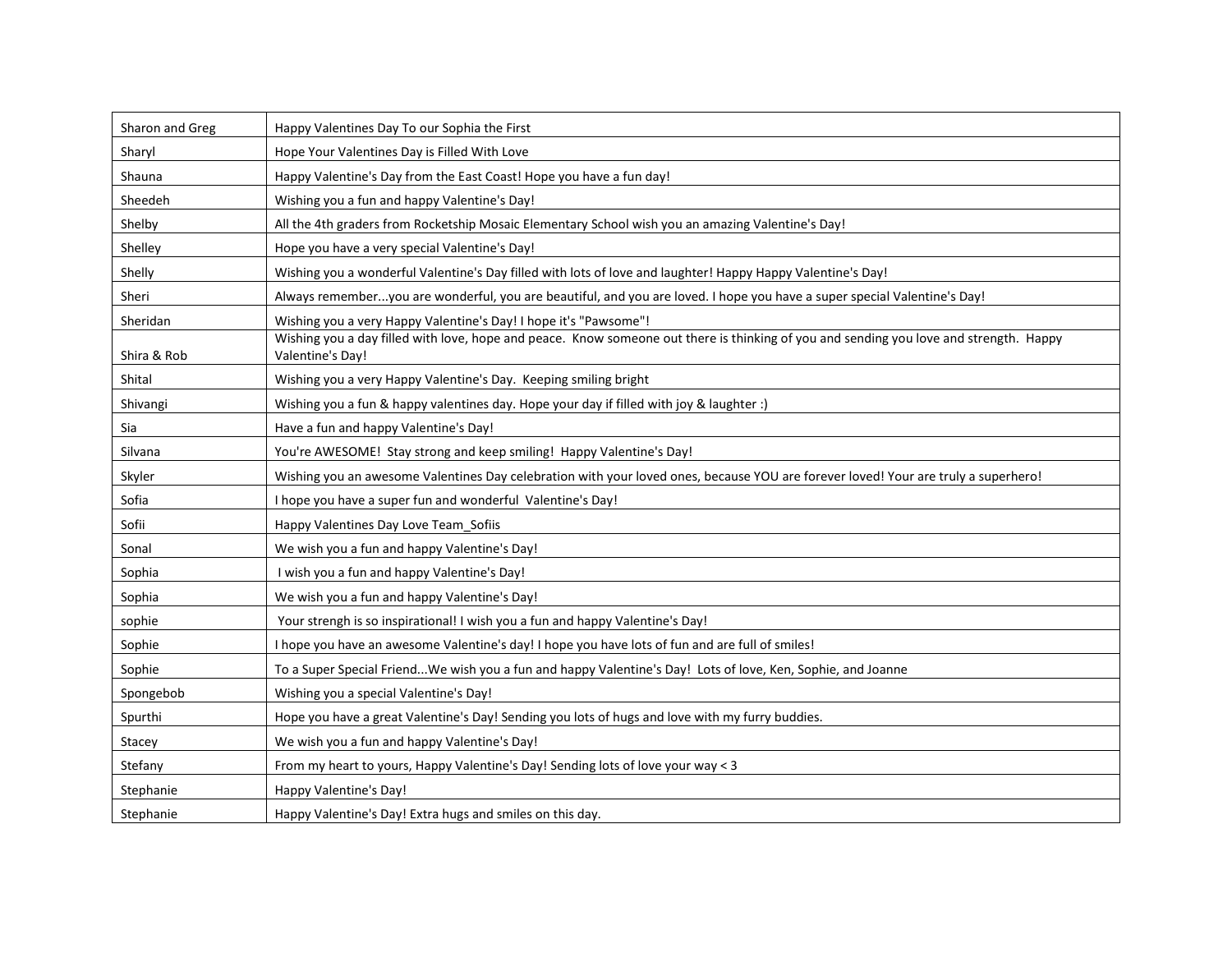| Stephanie        | Happy Valentine's Day! I hope it's full of love! Get well soon! â?xï .?                                                                                                                                                                                                                                      |
|------------------|--------------------------------------------------------------------------------------------------------------------------------------------------------------------------------------------------------------------------------------------------------------------------------------------------------------|
| Stephanie        | Have a wonderful Valentine's Day filled with lots of happiness and love!                                                                                                                                                                                                                                     |
| Stephanie        | Hoping you have the best Valentine's Day!                                                                                                                                                                                                                                                                    |
| Stephanie        | Sending you lots of peace, joy, and love! Happy Valentines Day!!!                                                                                                                                                                                                                                            |
| <b>Stephanie</b> | We wish you a happy Valentine's Day! Twelve years ago, we spent a wonderful Valentine's Day in the cardiac department<br>as our daughter healed from heart surgery. Today she is a healthy, funny, and loving sixth grader  thanks to the LPCH pediatric cardiology team!<br>She sends you Valentine's love! |
| Stephanie        | What's better than super pups? You of course! < 3                                                                                                                                                                                                                                                            |
| Stephanie        | Wishing you a very happy Valentine's Day from Halifax, Nova Scotia!                                                                                                                                                                                                                                          |
| stephany         | Hope you have a LOVEly Valentines Day :)                                                                                                                                                                                                                                                                     |
| Stephen          | Wishing you a fun and happy Valentine's Day!                                                                                                                                                                                                                                                                 |
| Steven           | Hello Sweetie, Wishing you and your family a warm and fun Valentine's Day! Stay beautiful! Especially your lovely Smile!                                                                                                                                                                                     |
| Stormy           | We wish you a fun and happy Valentine's Day!                                                                                                                                                                                                                                                                 |
| Subia            | You are special! Have a great day!                                                                                                                                                                                                                                                                           |
| Sue              | Have a very special fun Valentine's Day! xo                                                                                                                                                                                                                                                                  |
| Sue              | Wishing you a fun and happy Valentine's Day! You're even cuter than these two super cuties!                                                                                                                                                                                                                  |
| Suma             | We wish you a fun and happy Valentine's Day! Always remember that we love you and fight for your future.                                                                                                                                                                                                     |
| Suman            | Hello sweet kid! Wishing you a fabulously fun and happy Valentine's Day! Hope the day is as sweet as you are! With lots of love!                                                                                                                                                                             |
| Summer           | Have a great Valentine's Day!                                                                                                                                                                                                                                                                                |
| Sunil            | We wish you a fun and happy Valentine's Day!                                                                                                                                                                                                                                                                 |
| Susan            | "Have a wonderful day, full of laughs and treats."                                                                                                                                                                                                                                                           |
| Susan            | We wish you a fun and happy Valentine's Day!                                                                                                                                                                                                                                                                 |
| Susan            | Have a special Valentine's Day!                                                                                                                                                                                                                                                                              |
| Susan            | I hope you have a fun Valentine's Day!                                                                                                                                                                                                                                                                       |
| Susan            | I wish you a wonderful Valentine's Day and a fantastic 2020!                                                                                                                                                                                                                                                 |
| Susan            | Wishing you a SUPER VALENTINE'S DAY! Just like YOU!! XXX                                                                                                                                                                                                                                                     |
| Susan            | Wishing you much joy and happiness this Valentines Day!                                                                                                                                                                                                                                                      |
| Susie            | Wishing you a fun and happy Valentine's Day!                                                                                                                                                                                                                                                                 |
| Susie            | Wishing you a fun and happy Valentine's Day!                                                                                                                                                                                                                                                                 |
| Suzanne          | Hope you feel better each day. We wish you a fun and loving Valentine's Day!                                                                                                                                                                                                                                 |
| Suzanne          | Wishing YOU a very Happy Valentines Day!!                                                                                                                                                                                                                                                                    |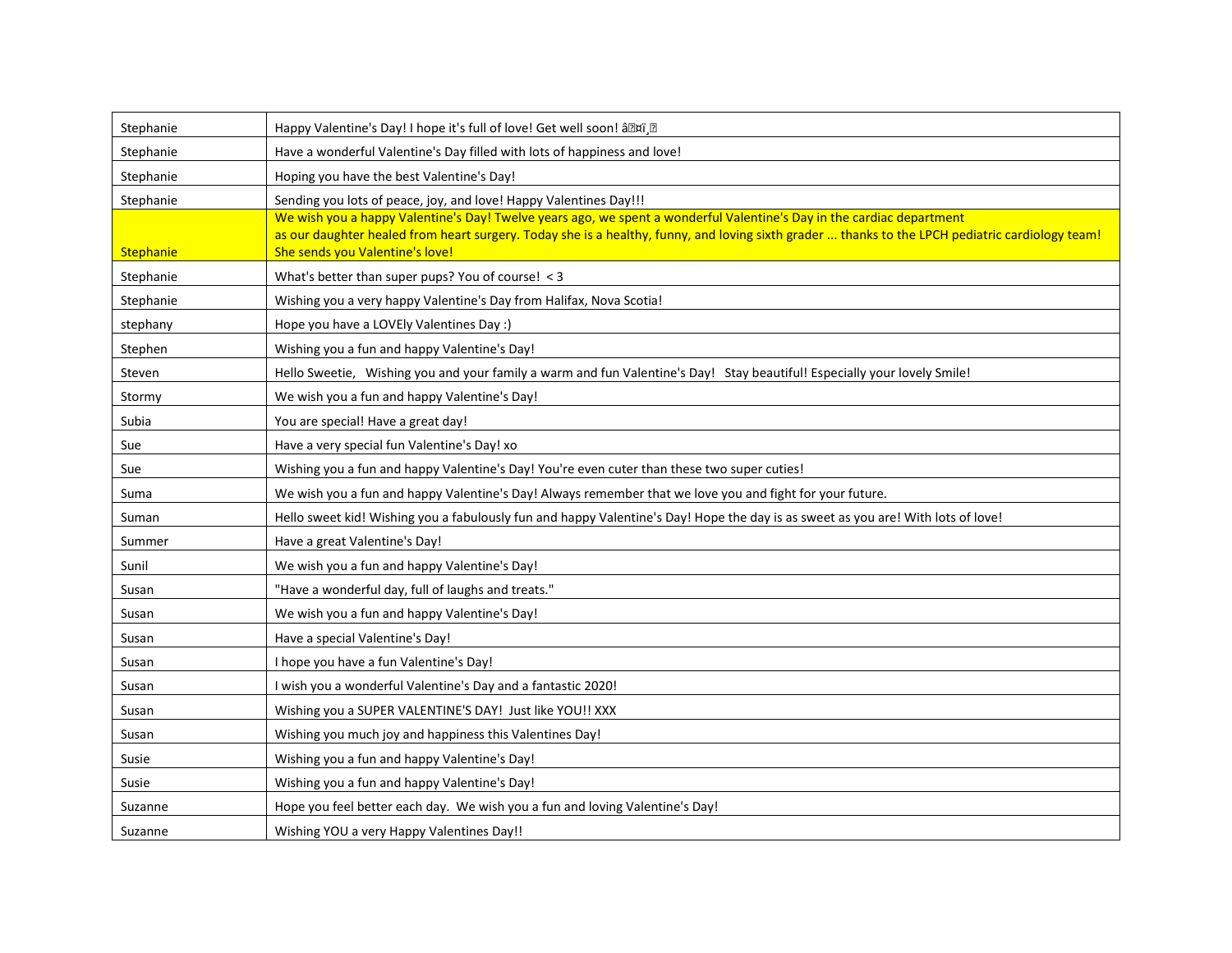| Suzie               | We wish you a fun and happy Valentine's Day!                                                                                                 |
|---------------------|----------------------------------------------------------------------------------------------------------------------------------------------|
|                     | We wish you a fun and happy Valentine's Day! We hope that you have a great day with all of your loved ones and we know you are in such great |
| Suzie               | hands.                                                                                                                                       |
| Sydney              | I hope you have a happy Valentine's Day! You deserve it!                                                                                     |
| Sydney              | We wish you a fun and happy Valentine's Day!                                                                                                 |
| Tabitha             | Have a lovely Valentine's Day!                                                                                                               |
| Tamaya              | Happy Valentine's Day! We hope you have a great day! :)                                                                                      |
| Tamaya              | Happy Valentine's Day! We hope your day is great! :)                                                                                         |
| Tamaya              | Wishing you a very happy Valentine's Day! I hope you have a fun day! :)                                                                      |
| Tamaya              | Wishing you a very happy Valentine's Day! We hope your day is great! :)                                                                      |
| Tami                | My family wishes you lots of sunshine and joy on this special Valentines Day.                                                                |
| Tammy               | We wish you a fun and happy Valentine's Day!                                                                                                 |
| Tanya               | Happy Valentine's Day ! - T. Tanya from Kamphaeng Phet Pittayakom School, Thailand                                                           |
| Tanya               | Happy Valentine's Day! Sending you some LOVE and awesomeness today and everyday!! :)                                                         |
| Tara                | Have a wonderful Valentine's day and get better.                                                                                             |
| Tarini              | We wish you and your family a fun and happy Valentine's Day!                                                                                 |
| Tawny               | We wish you a fun and happy Valentine's Day filled with lots of love!! Big hugs from The Rux Family!!                                        |
| Taylor              | Happy Valentine's Day! May it be fun, happy and full of love and support from all around you. Make it your best day yet!                     |
| Teddi               | Have a fun and happy Valentine's Day!                                                                                                        |
| Tegan               | Happy Valentine's Day! Hope your day is sunny and bright                                                                                     |
| Teri                | You're all so special! I'm so proud of you! Wishing you a very happy Valentines Day!                                                         |
| Terrico             | Have a great valentines! Enjoy and know we all are thinking of you!                                                                          |
| The                 | Sending love and hugs from Virginia this Valentine's Day!                                                                                    |
|                     | We hope you have an amazing and chocolate filled Valentines!                                                                                 |
| The Robert's Family |                                                                                                                                              |
| Theresa             | Hoping you have an extra special day!                                                                                                        |
| Tianjia             | A wish for a Valentine's Day as sweet as you are! Happy Valentine's Day! Hope you get lots of fun treats today! XOXO                         |
| Tiffanie            | I hope you have a very special Valentine's Day filled with lots of love!                                                                     |
| Tiffany             | Happy Valentine's Day! I hope your day is as awesome as you are! :)                                                                          |
| Tiffany             | Sending lots of love on this Valentine's Day!                                                                                                |
| Tiffany             | We wish you a fun and happy Valentine's Day!                                                                                                 |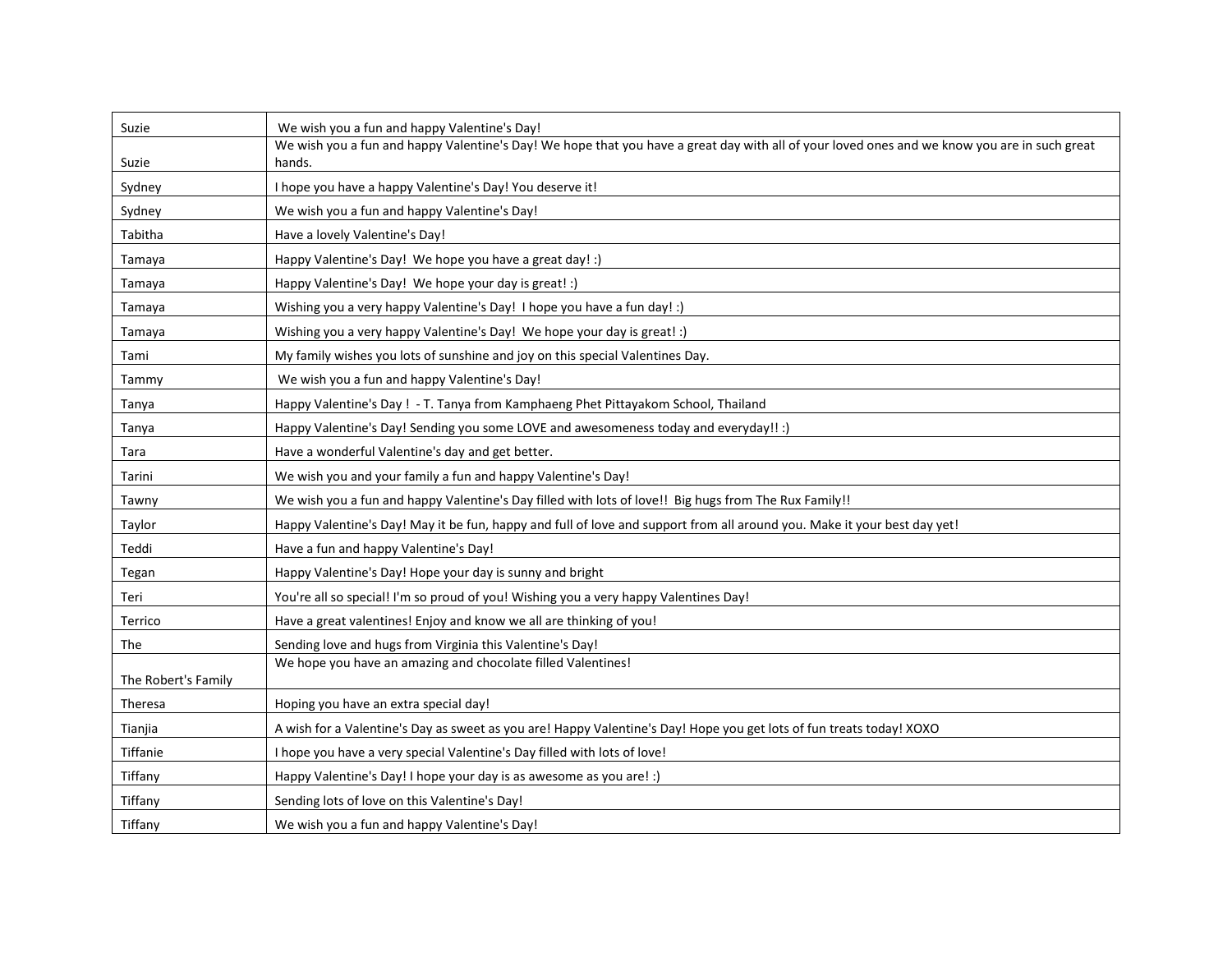| Tiffany    | Wishing you a fun and happy Valentine's Day!                                                                                                       |
|------------|----------------------------------------------------------------------------------------------------------------------------------------------------|
| Tiffany    | Wishing you a SUPER Valentine's Day. Sending lots of love. Tiffany                                                                                 |
| Tilbe      | Hope you have a fun and happy Valentine's Day! :)                                                                                                  |
| Tina       | I Hope this Valentines Day is as awesome as you are!                                                                                               |
| Tina       | I Hope this Valentines Day is as awesome as you are!                                                                                               |
| To         | We wish you a fun and happy Valentine's Day!                                                                                                       |
| Tom & Lisa | We hope you have a happy and fun Valentine's Day!                                                                                                  |
| Tony       | We wish you a fun and happy Valentine's Day!                                                                                                       |
| Tori       | Wishing you a fun and happy Valentine's Day! I hope your day is full of love.                                                                      |
| Toshiko    | We wish you a fun and happy Valentine's Day!                                                                                                       |
| Tracey     | I wish for you the most happiest of Valentines Day!                                                                                                |
| Tracey     | We wish you a fun, happy, and lovely Valentine's Day! Xoxo, Tracey, Roland, & Lauren                                                               |
| Tricia     | Wishing you a SUPER fun and SUPER happy day!                                                                                                       |
| Trisa      | Wishing a very special person a Happy Valentines Day!                                                                                              |
| Tristan    | I hope you feel better soon to get out and play with your friends!                                                                                 |
| Troy       | I wish you a fun and happy Valentine's Day! Laugh as loud as you can and love as much as you want!                                                 |
| Uyen       | We wish you a fun and happy Valentine's Day! Stay strong!!?                                                                                        |
| Valeria    | We wish you a fun and happy Valentine's Day!                                                                                                       |
| Valerie    | Happy Valentines Day! Hope it's full of fun and love!                                                                                              |
| Vandna     | Wishing you a special and fun Valentine's Day!                                                                                                     |
| Vanessa    | Happy Valentine's Day to all!                                                                                                                      |
| Vanessa    | Happy Valentine's Day! I hope your day is filled with love :)                                                                                      |
| Vanessa    | Wishing you are fun and happy Valentine's Day! Sending lots of love and good vibes your way!                                                       |
|            | Hey there! I hope your Valentine's Day is filled with lots of smiles and love! Thanks for being the strong, resilient, amazing human that you are. |
| Vera       | Keep being awesome!!                                                                                                                               |
| Victoria   | We wish you a fun and happy Valentine's Day! You're amazing < 3                                                                                    |
| Victoria   | I hope you have an amazing Valentine's day full of so much happiness and love.                                                                     |
| Victoria   | I wish you the BEST Valentine's Day Ever                                                                                                           |
| Victoria   | Thinking of you and wishing you a Happy Valentine's Day! Know that you are special and loved, created for a purpose.                               |
| Victoria   | We wish you a fun and happy Valentine's Day!                                                                                                       |